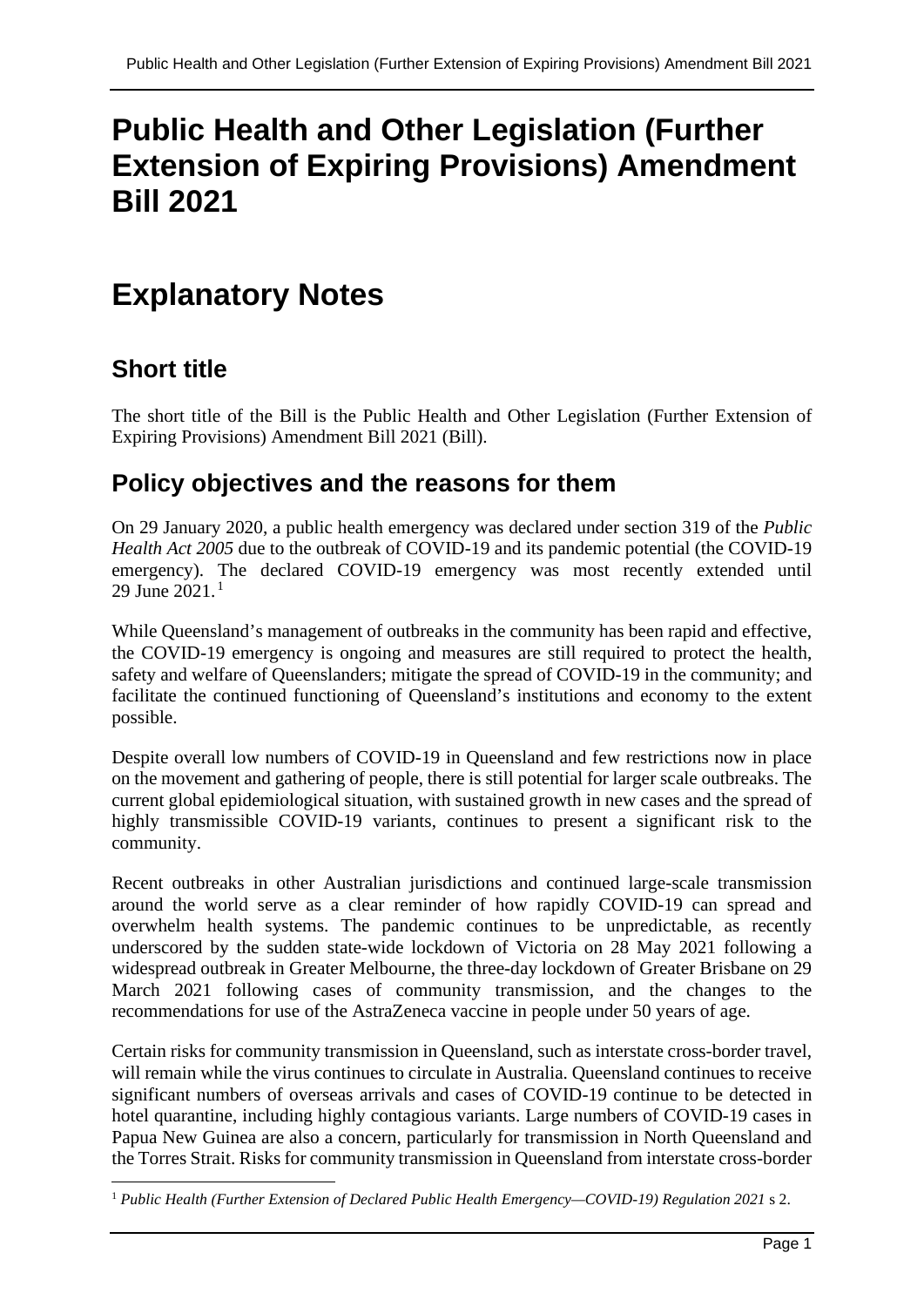travel also remain whenever there is an outbreak of COVID-19 in Australia. As at 31 May 2021, the World Health Organization reported a total of 170,051,718 confirmed positive COVID-19 cases reported globally. Australia has experienced a lesser burden from COVID-19 than other countries. However, as at 31 May 2021, the Australian Government Department of Health reported 30,106 confirmed COVID-19 cases, including 910 deaths in Australia. As at 31 May 2021, there had been 1,618 confirmed cases of COVID-19 in Queensland, including 14 active cases, with seven deaths relating to COVID-19 being Queensland residents.

The current global epidemiological situation, with sustained growth in new cases and the spread of highly transmissible COVID-19 variants, continues to present a very significant risk to Australia and Queensland. The ongoing circulation of the virus in countries with limited public health responses, overwhelmed public health systems and limited or inequitable access to vaccination continues to invite further and potentially vaccine-resistant variants. The B.1.6.1.7 variant, first detected in India has been newly designated by the World Health Organization as a variant of concern, joining the UK (B.1.1.7), South African (B.1351) and Brazilian (P.1) variants. Growing evidence around the variants of concern indicates that they spread more readily and can cause more severe disease.

The public health emergency for COVID-19 continues to require a significant response from the health system and support from other government departments. It is expected the need for emergency powers will remain until a large number of the Queensland population has been vaccinated and the risk of widespread outbreaks has subsided.

#### COVID-19 legislative framework

Queensland's swift and effective response to the COVID-19 emergency has been underpinned by amendments to legislation across a range of portfolios.

#### *Public Health Act amendments*

Amendments to the Public Health Act have supported Queensland's approach to managing the health risks associated with COVID-19. Among other things, the amendments:

- increase powers for emergency officers and the Chief Health Officer to limit, or respond to, the spread of COVID-19 in Queensland, including by issuing directions to require physical distancing, restrict movement and gatherings, require persons to quarantine or self-isolate and implement other containment measures;<sup>[2](#page-1-0)</sup>
- $\bullet$  authorise the sharing of confidential information for contact tracing;<sup>[3](#page-1-1)</sup>
- encourage compliance with quarantine requirements, border restrictions and other public health directions by providing appropriate penalties for contraventions;<sup>[4](#page-1-2)</sup>
- increase the period for which a regulation may extend a declared public health emergency from seven to 90 days;<sup>[5](#page-1-3)</sup> and

<span id="page-1-0"></span><sup>2</sup> *Public Health and Other Legislation (Public Health Emergency) Amendment Act 2020* pt 11.

<span id="page-1-1"></span><sup>3</sup> *Justice and Other Legislation (COVID-19 Emergency Response) Amendment Act 2020* s 64.

<span id="page-1-2"></span><sup>4</sup> *Public Health and Other Legislation (Public Health Emergency) Amendment Act 2020* pt 12; *Corrective Services and Other Legislation Amendment Act 2020* s 55X.

<span id="page-1-3"></span><sup>5</sup> *Public Health (Declared Public Health Emergencies) Amendment Act 2020* s 4.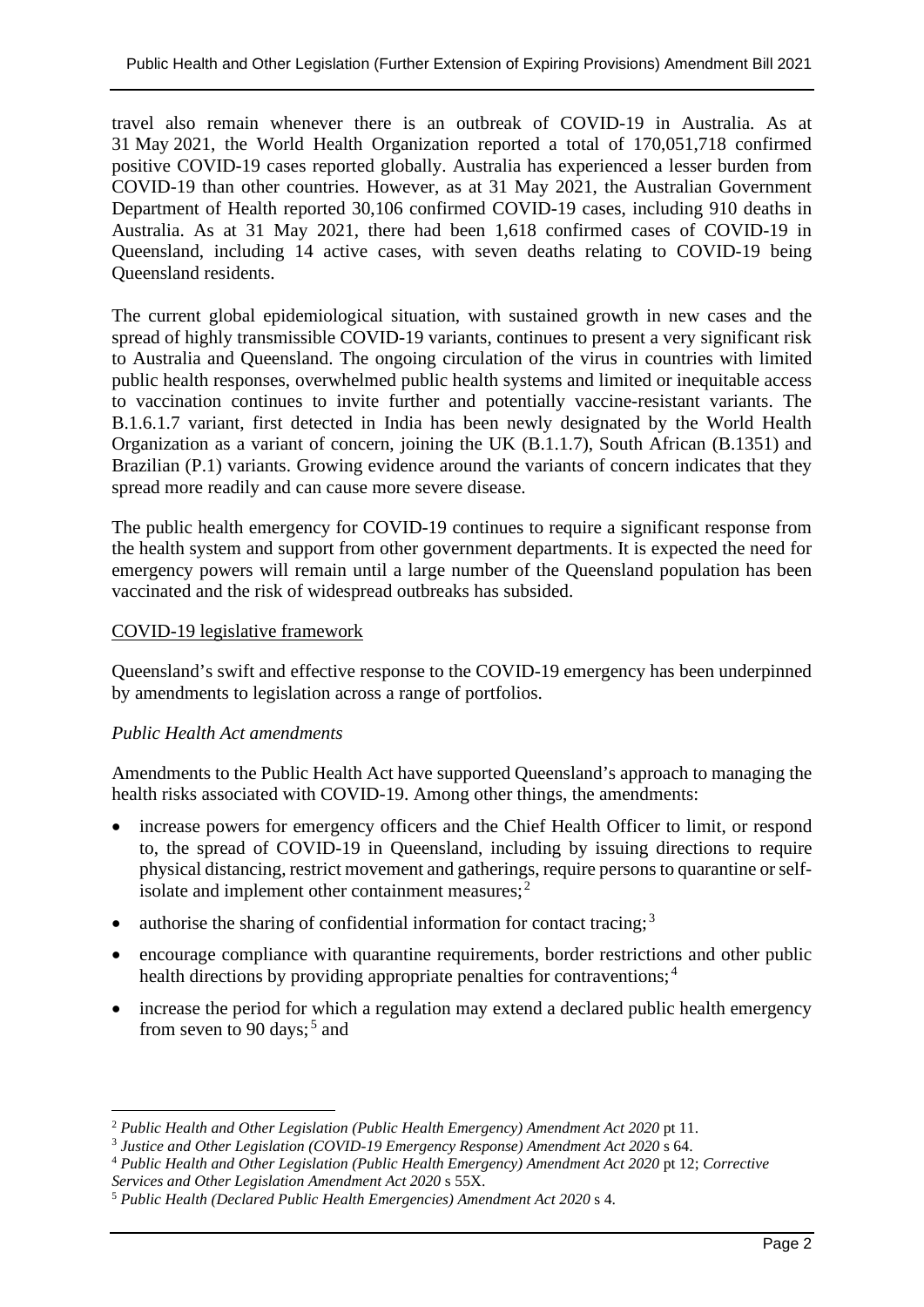• enable fees to be charged for costs associated with the mandatory quarantine of persons in government-provided accommodation. [6](#page-2-0)

As these emergency measures were enacted through urgent Bills or as amendments during consideration in detail, sunset clauses and expiry provisions were inserted into the amending Acts to provide for the amendments to expire by early 2021 unless extended.

On 8 March 2021, the *Public Health and Other Legislation (Extension of Expiring Provisions) Amendment Act 2021* received assent and extended the expiry dates of the Public Health Act amendments until the end of the day on 30 September 2021.

#### *Other COVID-19 legislative measures*

Other temporary, and in some cases extraordinary, COVID-19 legislative measures were introduced in other legislation to allow for flexible and rapid responses to a range of things disrupted, caused or affected by the COVID-19 emergency.

An initial suite of COVID-19 legislative measures was introduced by the *COVID-19 Emergency Response Act 2020* (ER Act), which received assent on 23 April 2020. These measures included amendments to several Acts to:

- enable meetings of the Legislative Assembly to take place, by whole or in part, via technology such as teleconferencing or videoconferencing during the COVID-19 emergency;
- clarify that Members of Parliament may participate in parliamentary committee meetings via technological means;
- establish a power to make emergency regulations for the residential tenancy and rooming accommodation sectors to address the impacts of the COVID-19 emergency;
- facilitate implementation of the National Cabinet decision in relation to good faith leasing principles for relevant non-residential leases in Queensland; and
- provide for the establishment of a temporary Queensland Small Business Commissioner (Small Business Commissioner) to deliver expanded advocacy functions for Queensland small business and administer mediation services in relation to small business tenancy disputes.

The ER Act also established a legislative modification framework of general application across the statute book ('the modification framework') allowing legislative requirements to be modified in the following areas, if required:

- attendance at places or meetings, making and associated use of documents, and physical presence requirements;
- statutory timeframes for the doing or expiry of a thing; and
- proceedings of courts and tribunals.

The modification framework authorises the making of extraordinary regulations (or, in limited situations, statutory instruments) which modify the operation of an Act to the extent necessary

<span id="page-2-0"></span><sup>6</sup> *Community Services Industry (Portable Long Service Leave) Act 2020* pt 13 divs 5–6.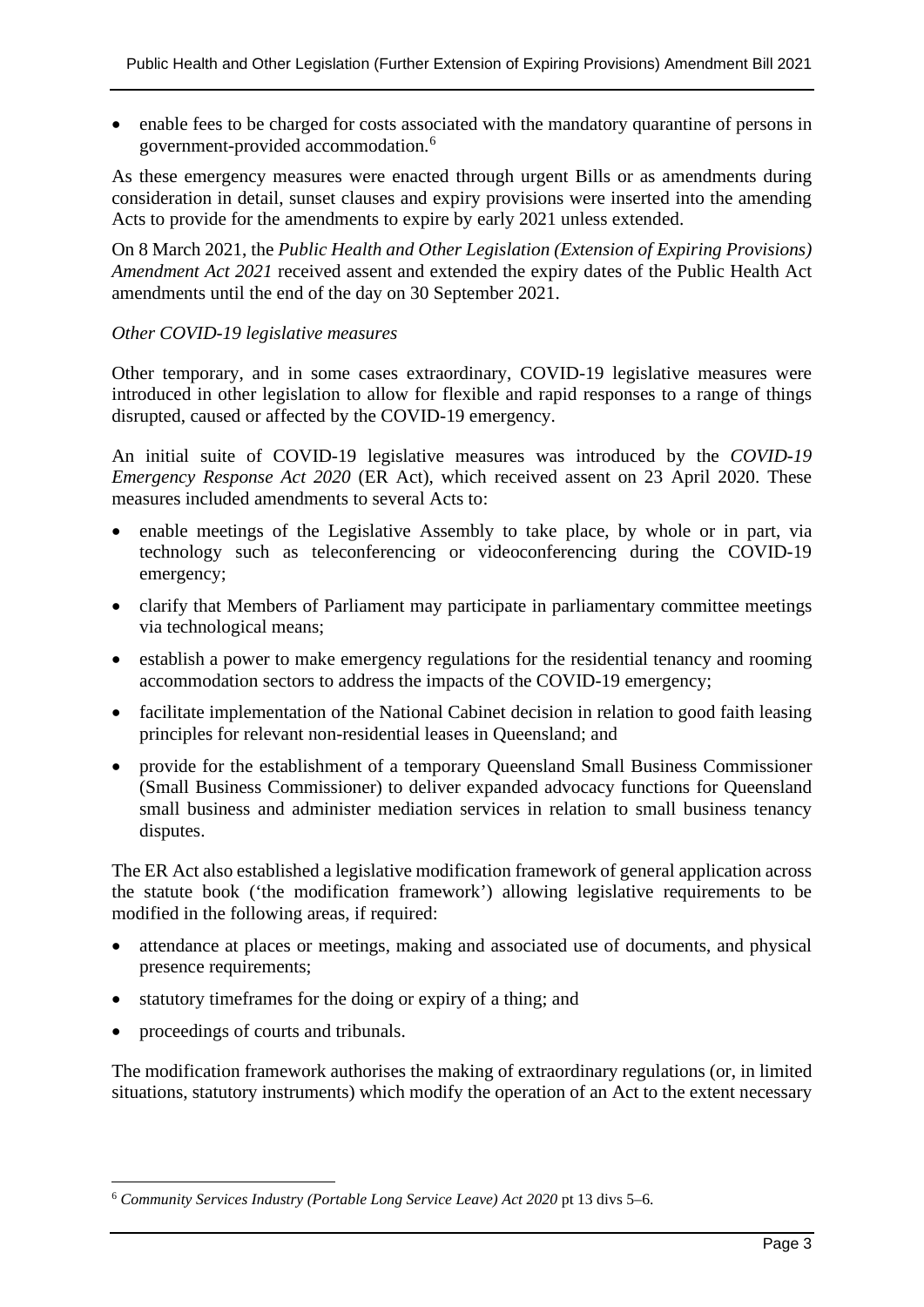to achieve a purpose of the ER Act.<sup>[7](#page-3-0)</sup> A number of extraordinary regulations have been made pursuant to this power.

Additional COVID-19 legislative measures were authorised by the *Justice and Other Legislation (COVID-19 Emergency Response) Amendment Act 2020*, which received assent on 25 May 2020 and amended 19 separate Acts to support the Queensland Government's response to COVID-19. The Act also inserted time-limited regulation-making powers into some of the Acts amended. These measures respond to a range of issues, including:

- safeguarding of the revenue streams for local governments and assisting in minimising the economic impacts of COVID-19 on the State;
- allowing affected registered workers to apply for payment of all or part of their long service leave;
- allowing mental health patients to be granted leave to comply with public health directions and enabling declarations to be made about authorised mental health services through an expedited process;
- providing particular measures to assist Queensland businesses, bodies corporate and individuals suffering financial and operational stress caused by the public health emergency;
- assisting Queensland's health and disability sectors to operate safely and effectively;
- ensuring there is an ability for COVID-19 testing of persons suspected of committing particular offences;
- assisting Queensland's adult corrective services and youth detention sectors to operate safely and effectively; and
- clarifying the operation of the provisions for the modification of statutory time limits relating to COVID-19.

In the same manner as the urgent amendments to the Public Health Act, these additional COVID-19 legislative measures were progressed urgently with limited opportunity for public and parliamentary scrutiny. Sunset clauses were included in the amending Acts to ensure the amendments (and any extraordinary regulations and statutory instruments made under them) would not continue permanently without further scrutiny by Parliament.

In December 2020, the *COVID-19 Emergency Response and Other Legislation Amendment Act 2020* (Extension Act) extended the expiry of most COVID-19 related measures, including secondary instruments made under the modification framework that were still required. The measures were extended until the newly termed 'COVID-19 legislation expiry day', which was set at 30 April 2021 or an earlier date to be prescribed by regulation. The Extension Act also introduced a limited number of new measures, including the power to make regulations to facilitate transitional arrangements. The broad transitional regulation-making power enables regulations to be made, where necessary, to allow for the return to normal operations in the most effective and efficient way once the temporary COVID-19 legislative measures are no longer needed. A transitional regulation will expire two years after the COVID-19 legislation expiry day.

<span id="page-3-0"></span><sup>7</sup> Sections 4, 5(5), 6(3) and 25(3) of the *COVID-19 Emergency Response Act 2020* provide that modifications to an Act may be inconsistent with that Act, and with any other Act or law, except the *Human Rights Act 2019*.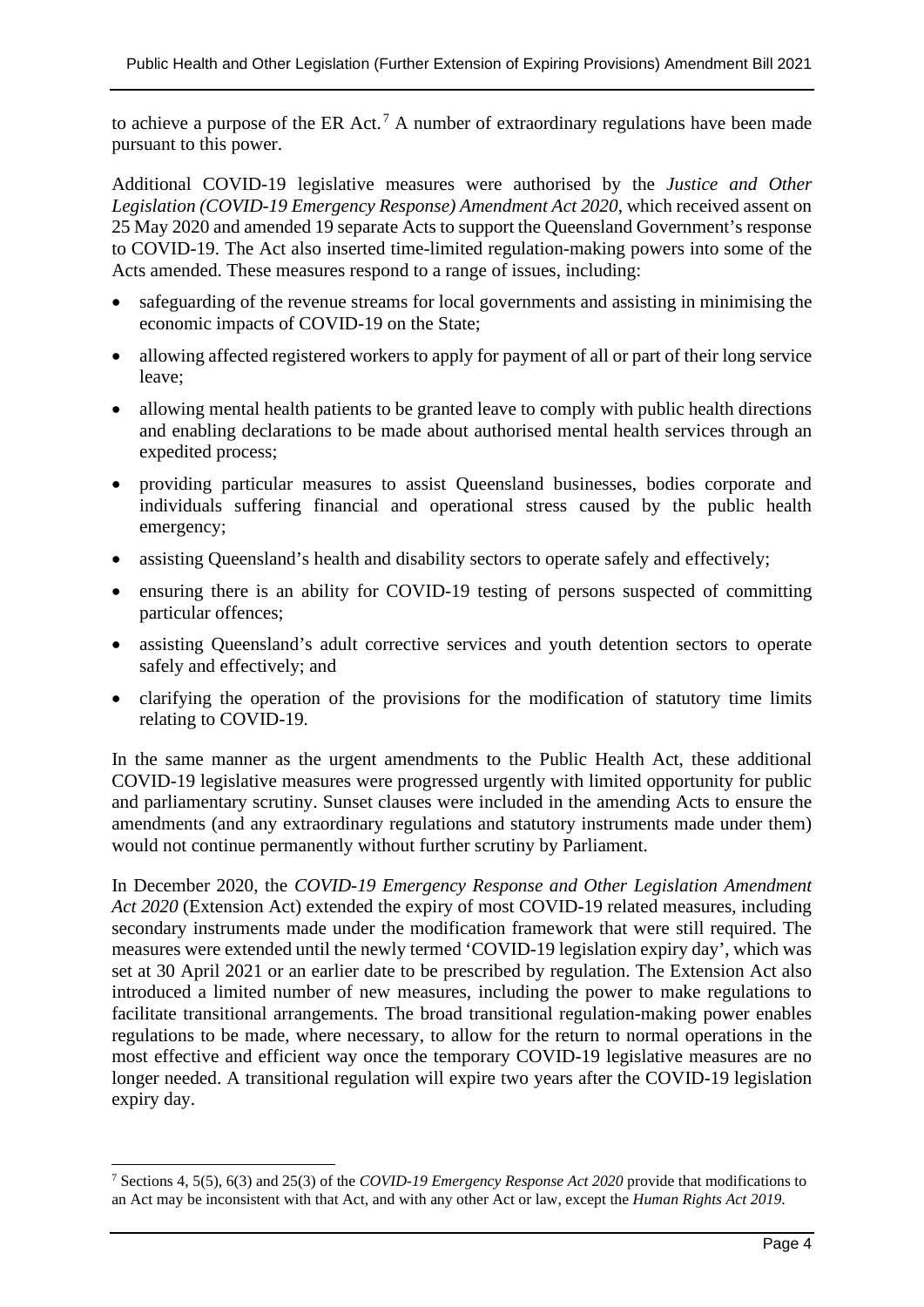In March 2021, the *COVID-19 Emergency Response and Other Legislation Amendment Act 2021* further extended the temporary COVID-19 legislative measures until 30 September 2021 or an earlier date to be prescribed by regulation. This Bill also introduced amendments to—

- the *City of Brisbane Act 2010* and *Local Government Act 2009* to support the financial sustainability of local governments during the COVID-19 public health emergency by allowing local governments to decide, by resolution at a meeting other than a budget meeting, what rates and charges are to be levied for the 2021-22 financial year; and
- the *Local Government Electoral Act 2011,* the City of Brisbane Act and the Local Government Act to provide flexibility, if required, to facilitate the holding of a local government by-election or fresh election in a way that minimises serious risks to the health and safety of persons caused by the COVID-19 public health emergency.

#### Extension of expiring provisions

Unless extended, most of the emergency COVID-19 legislative amendments will expire on 30 September 2021. As the health response to COVID-19 is ongoing, it is expected that the declared public health emergency and COVID-19 related amendments to the Public Health Act will need to continue into early 2022 to manage international arrivals in hotel quarantine and respond to any localised outbreaks in Queensland while the vaccine rollout progresses. It is proposed to extend the amendments in the Public Health Act until 30 April 2022, which will also allow time for the effectiveness of the vaccine rollout to be assessed.

To minimise disruption to Queensland institutions and the economy, and to continue to support the public health response, it is also proposed to extend most of the additional COVID-19 legislative measures established under the *COVID-19 Emergency Response Act 2020*, *Justice and Other Legislation (COVID-19 Emergency Response) Amendment Act 2020*, *COVID-19 Emergency Response and Other Legislation Amendment Act 2020* and *COVID-19 Emergency Response and Other Legislation Amendment Act 2021* until 30 April 2022 or an earlier date to be prescribed by regulation.

#### Electronic service of quarantine directions

During implementation of the temporary emergency powers under the Public Health Act, the need for minor improvements has been identified. Currently, a direction to isolate or quarantine under section 362H of the Public Health Act must be given to a person by an emergency officer in writing. In practice, directions are usually issued electronically, such as by sending a direction to a person's nominated email address. This is particularly important for contact tracing, as the sheer volume of potential close contacts of confirmed COVID-19 cases and the size of the geographical area in which directions must be given makes personal service of orders infeasible in many cases.

The Public Health Act does not explicitly deal with the issue of how a quarantine direction notice may be given in writing. Also, the Act does not specify at what point in time a direction issued to a person via email or other electronic communication is deemed to have been received by the person. Clarifying these issues will remove doubt and is considered important given the heavy reliance on electronic communications by Queensland's contact tracing and quarantine systems.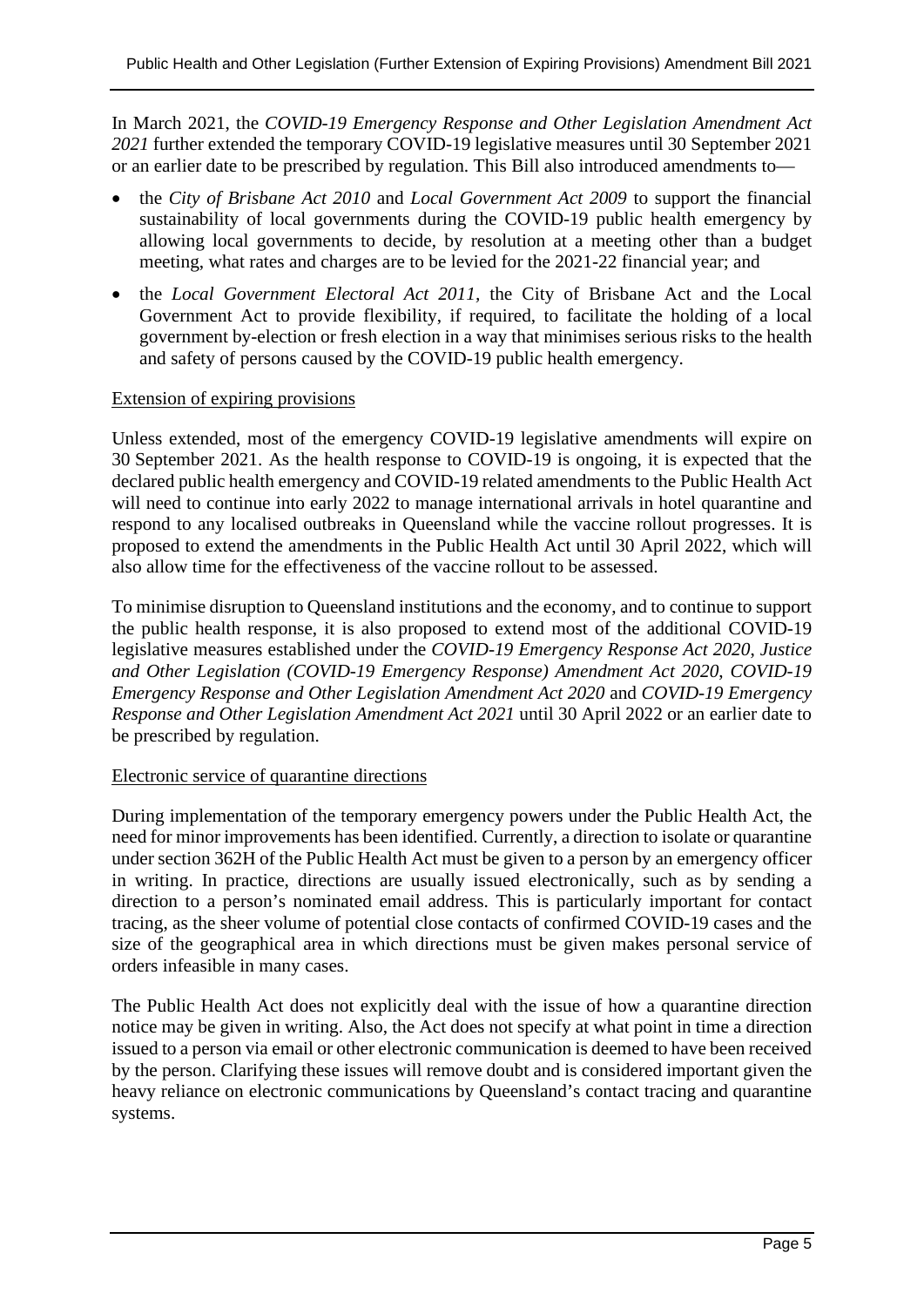#### Quarantine fees

From 1 July 2020, persons required to undertake hotel quarantine have been required to contribute to the costs of government accommodation by payment of a quarantine fee.<sup>[8](#page-5-0)</sup> As the rollout of COVID-19 vaccines progresses in Australia and overseas, additional demands will be placed on the quarantine system as more people from a broader range of cohorts are permitted to enter Queensland following a period of mandatory quarantine. The entry of particular cohorts, such as critical and skilled workers and persons who support service-related industries such as tourism and education, is critical to the State's economic recovery.

To address these challenges, amendments to the Public Health Act are required to improve the State's ability to recoup quarantine-related expenses and ensure that Queensland's quarantine system remains sustainable and responsive to changing public health and economic circumstances.

# **Achievement of policy objectives**

The Bill achieves the policy objectives by extending essential measures supporting Queensland's response to the COVID-19 pandemic until 30 April 2022 and refining some of these measures given the changing nature of the pandemic and knowledge gained from implementation.

#### Extension of expiring provisions

The Bill extends the operation of the emergency powers and other COVID-19 related amendments to the Public Health Act. The COVID-19 emergency continues to require a significant response from the health system, and given the continued unpredictability of the pandemic and uncertainties regarding the rollout of the vaccine both nationally and internationally, the extension of these amendments will ensure that public health measures remain in place to allow Queensland to effectively manage overseas arrivals and the risk of local outbreaks, including of highly contagious COVID-19 variants.

The Bill also extends most of the temporary amendments and extraordinary measures put in place in other legislation to manage the broader impact of COVID-19 on businesses, institutions and the economy. The following table outlines the specific measures, in addition to the amendments to the Public Health Act, that will be extended by the Bill, and explains how extending these measures achieves the policy objectives of supporting institutions and the economy by allowing swift and flexible responses to a range of things disrupted, caused or affected by the COVID-19 emergency.

| Legislation     | <b>Achievement of Policy Objectives</b>                                          |
|-----------------|----------------------------------------------------------------------------------|
| <b>Extended</b> |                                                                                  |
| Corrective      | Extending the Regulation enables the following measures to continue:             |
| <i>Services</i> | extending the length of time a declaration of emergency can be made<br>$\bullet$ |
| $(COVID-19$     | under section 268 of the Corrective Services Act 2006, from three                |
| Emergency       | days to 90 days;                                                                 |
| Response)       | additional entry procedures for corrective services facilities when a<br>٠       |
| Regulation 2020 | declaration of emergency under section 268 is in force;                          |

<span id="page-5-0"></span><sup>8</sup> *Public Health Act 2005*, pt 7AA, inserted by Part 13, Division 5 of the *Community Services Industry (Portable Long Service Leave) Act 2020.*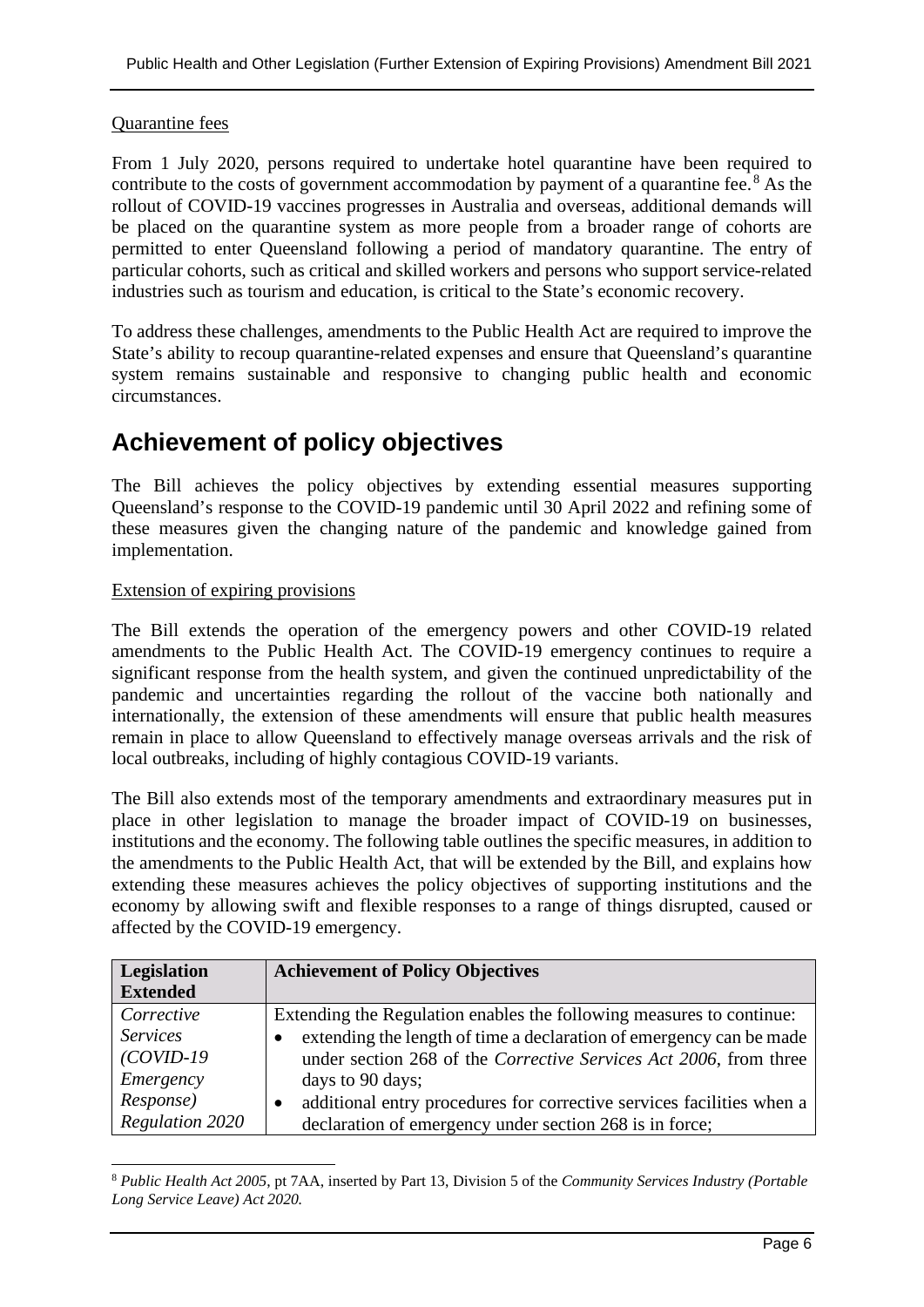| Legislation<br><b>Extended</b>                                                                                          | <b>Achievement of Policy Objectives</b>                                                                                                                                                                                                                                                                                                                                                                                                                                                                                                                                                                                                                                                                                                                                                                                          |
|-------------------------------------------------------------------------------------------------------------------------|----------------------------------------------------------------------------------------------------------------------------------------------------------------------------------------------------------------------------------------------------------------------------------------------------------------------------------------------------------------------------------------------------------------------------------------------------------------------------------------------------------------------------------------------------------------------------------------------------------------------------------------------------------------------------------------------------------------------------------------------------------------------------------------------------------------------------------|
|                                                                                                                         | clarifications on the ability for offenders subject to relevant orders<br>$\bullet$<br>and managed in the community to be supervised by Queensland<br>Corrective Services officers remotely; and<br>amendments to the Parole Board Queensland meeting quorum<br>requirements under section 234 of the Corrective Services Act,<br>clarifying that all parole matters can be heard by a quorum of three<br>members, with the exception of prescribed prisoner parole<br>applications which require a quorum of five members.                                                                                                                                                                                                                                                                                                      |
| Domestic and<br><b>Family Violence</b><br>Protection<br>$(COVID-19$<br>Emergency<br>Response)<br><b>Regulation 2020</b> | Extending the Regulation provides flexibility for the Magistrates Court<br>of Queensland by continuing to allow for:<br>domestic and family violence proceedings to be conducted by audio<br>$\bullet$<br>or audio-visual link;<br>private applications for domestic violence orders and variations to<br>٠<br>domestic violence orders to be verified between an applicant and a<br>Magistrate, as an alternative to verifying by statutory declaration;<br>and<br>private applications for domestic violence orders and variations to<br>$\bullet$<br>domestic violence orders to be filed electronically.                                                                                                                                                                                                                     |
| Economic<br>Development<br>$(COVID-19$<br>Emergency<br>Response)<br><b>Regulation 2020</b>                              | Extending the Regulation allows the following measures to continue:<br>modified requirements under the Economic Development Act 2012<br>$\bullet$<br>to provide alternative ways to notify the public of Priority<br>Development Area development applications and amendment<br>applications; and<br>modified requirements for public access to registers by allowing for<br>$\bullet$<br>documents to be inspected and purchased at an agreed time and<br>place, in addition to access during office hours on business days and<br>electronic access via the department's website.                                                                                                                                                                                                                                              |
| Education<br>Legislation<br>$(COVID-19$<br>Emergency<br>Response)<br><b>Regulation 2020</b>                             | Extending the Regulation allows the following measures to continue:<br>amendments regarding attendance at places or meetings and physical<br>presence requirements to:<br>enable attendance at meetings conducted as part of<br>investigations under the Education (Queensland College of<br>Teachers) Act 2005 to be held via communication<br>technology (such as online meeting platforms) and allow a<br>thing required at a meeting to be produced online or via post<br>where necessary, rather than in person; and<br>clarify that Parents and Citizens' Associations can conduct<br>۰<br>meetings via communication technology<br>amendments to enable the chief executive and the Non-State Schools<br>Accreditation Board to extend regulatory requirements for when<br>things must be done by and when things expire. |
| Family<br>Responsibilities<br>Commission<br>$(COVID-19$<br>Emergency                                                    | Extending the Regulation facilitates the continued operation of the<br>Family Responsibilities Commission and the Family Responsibilities<br>Board during the COVID-19 emergency by:<br>allowing conferences to be conducted and lawfully binding<br>decisions made by the Family Responsibilities Commissioner (or                                                                                                                                                                                                                                                                                                                                                                                                                                                                                                              |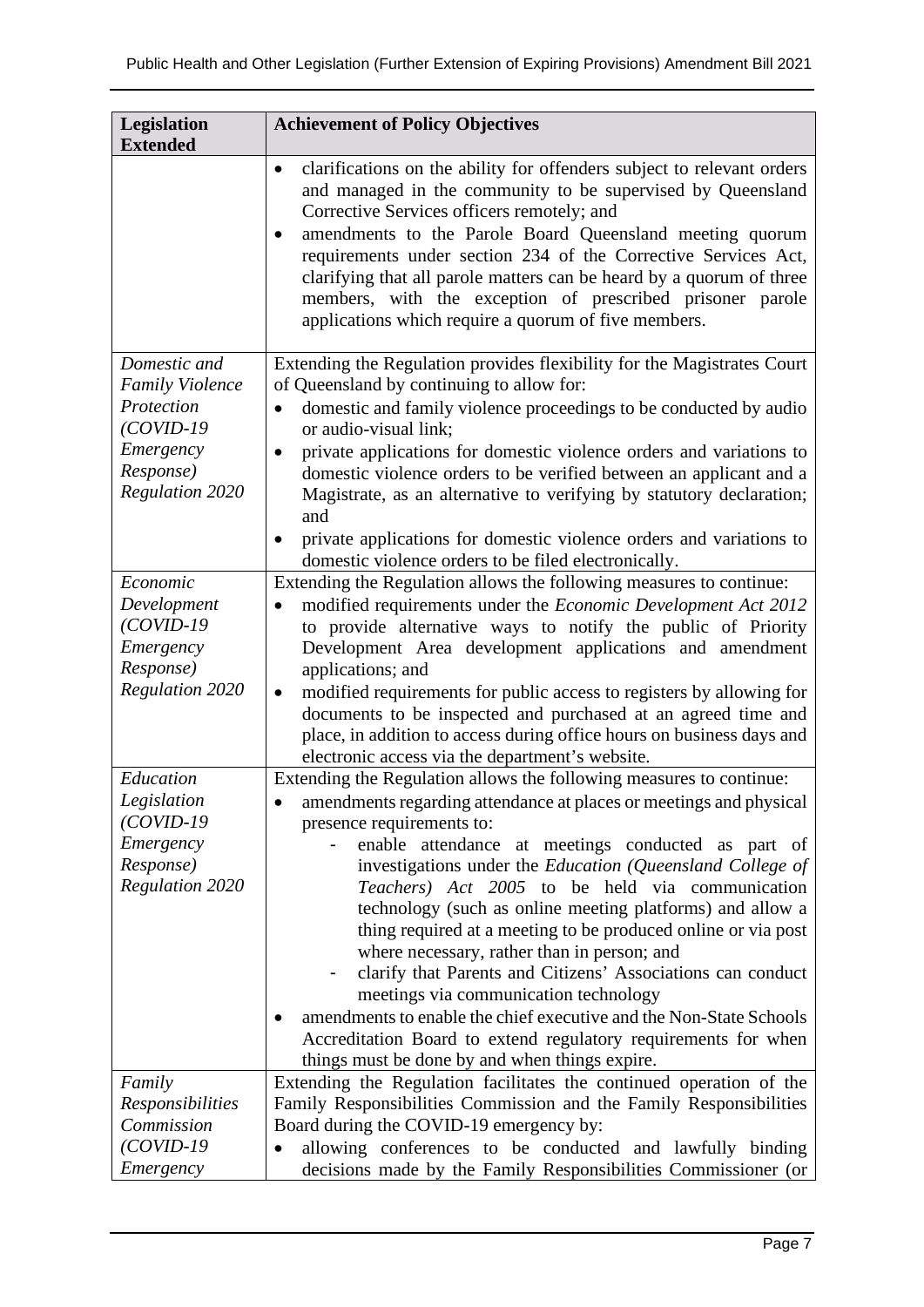| Legislation<br><b>Extended</b>                                                                                                                               | <b>Achievement of Policy Objectives</b>                                                                                                                                                                                                                                                                                                                                                                                                                                                                                                                                                                                                                                                                                                                                                                         |
|--------------------------------------------------------------------------------------------------------------------------------------------------------------|-----------------------------------------------------------------------------------------------------------------------------------------------------------------------------------------------------------------------------------------------------------------------------------------------------------------------------------------------------------------------------------------------------------------------------------------------------------------------------------------------------------------------------------------------------------------------------------------------------------------------------------------------------------------------------------------------------------------------------------------------------------------------------------------------------------------|
| Response)<br><b>Regulation 2020</b>                                                                                                                          | Deputy Commissioner) and one Local Commissioner for the<br>relevant community, and<br>enabling the Family Responsibilities Board to meet using<br>$\bullet$<br>communication technology, removing the requirement for the<br>Family Responsibilities Board to meet in person at least once a year.                                                                                                                                                                                                                                                                                                                                                                                                                                                                                                              |
| <b>Justice</b><br>Legislation<br>$(COVID-19$<br>Emergency<br>Response-<br><b>Community Titles</b><br>Schemes and<br>Other Matters)<br><b>Regulation 2020</b> | Extending the Regulation continues the following measures:<br>modifications to the Collections Act 1966 to enable the chief<br>executive to extend the deadline for annual financial reporting;<br>modifications to the Body Corporate and Community Management<br>$\bullet$<br>Act 1997 and Building Units and Group Titles Act 1980 to allow<br>committees to modify the way meetings are held, including to<br>facilitate remote attendance and electronic voting, and allow<br>requirements for in-person inspection of records to be met in<br>alternative ways; and<br>amendments to regulations under the Body Corporate and<br>$\bullet$<br>Community Management Act and Building Units and Group Titles<br>Act to increase flexibility for certain fees related to dispute<br>resolution to be waived. |
| <b>Justice</b><br>Legislation<br>$(COVID-19$<br>Emergency<br>Response-<br>Documents and<br>Oaths)<br><b>Regulation 2020</b>                                  | Extending the Regulation allows the modified requirements or<br>arrangements to continue to apply for the making, signing and<br>witnessing of affidavits and statutory declarations, advance health<br>directives, general powers of attorney, deeds and particular mortgages.<br>The Bill will also extend exceptions to the requirement for persons to be<br>physically present when witnessing documents by permitting, in<br>prescribed circumstances:<br>witnessing of various documents to occur over audio-visual link; and<br>$\bullet$<br>electronic transmission of signed versions of the document between                                                                                                                                                                                          |
| <b>Justice</b><br>Legislation<br>$(COVID-19$<br>Emergency<br>Response-<br>Proceedings and<br>Other Matters)<br><b>Regulation 2020</b><br>Local               | parties.<br>Extending the Regulation continues modifications relating to:<br>the presentation of indictments and entering of a discontinuance<br>(nolle prosequi);<br>the availability of video-recorded evidence;<br>$\bullet$<br>the issuing of Crime and Corruption Commission (CCC) notices and<br>the use of audio and audio-visual links for CCC hearings;<br>appearances in response to a Notice to Appear; and<br>the place of settlement in relation to contracts for the sale of land.<br>Extending the Regulation continues amendments to provisions in the                                                                                                                                                                                                                                          |
| Government<br>$(COVID-19 ER)$<br><b>Regulation 2020</b>                                                                                                      | Local Government Act 2009 in relation to the investigation of councillor<br>conduct and whether an offence has been committed against a 'conduct<br>provision' of the Act.<br>The extension will continue to allow an investigator from the Office of<br>the Independent Assessor to require a person to answer questions by:<br>attending via audio or audio-visual link; or<br>٠<br>providing answers to the questions by email or other electronic<br>means.                                                                                                                                                                                                                                                                                                                                                 |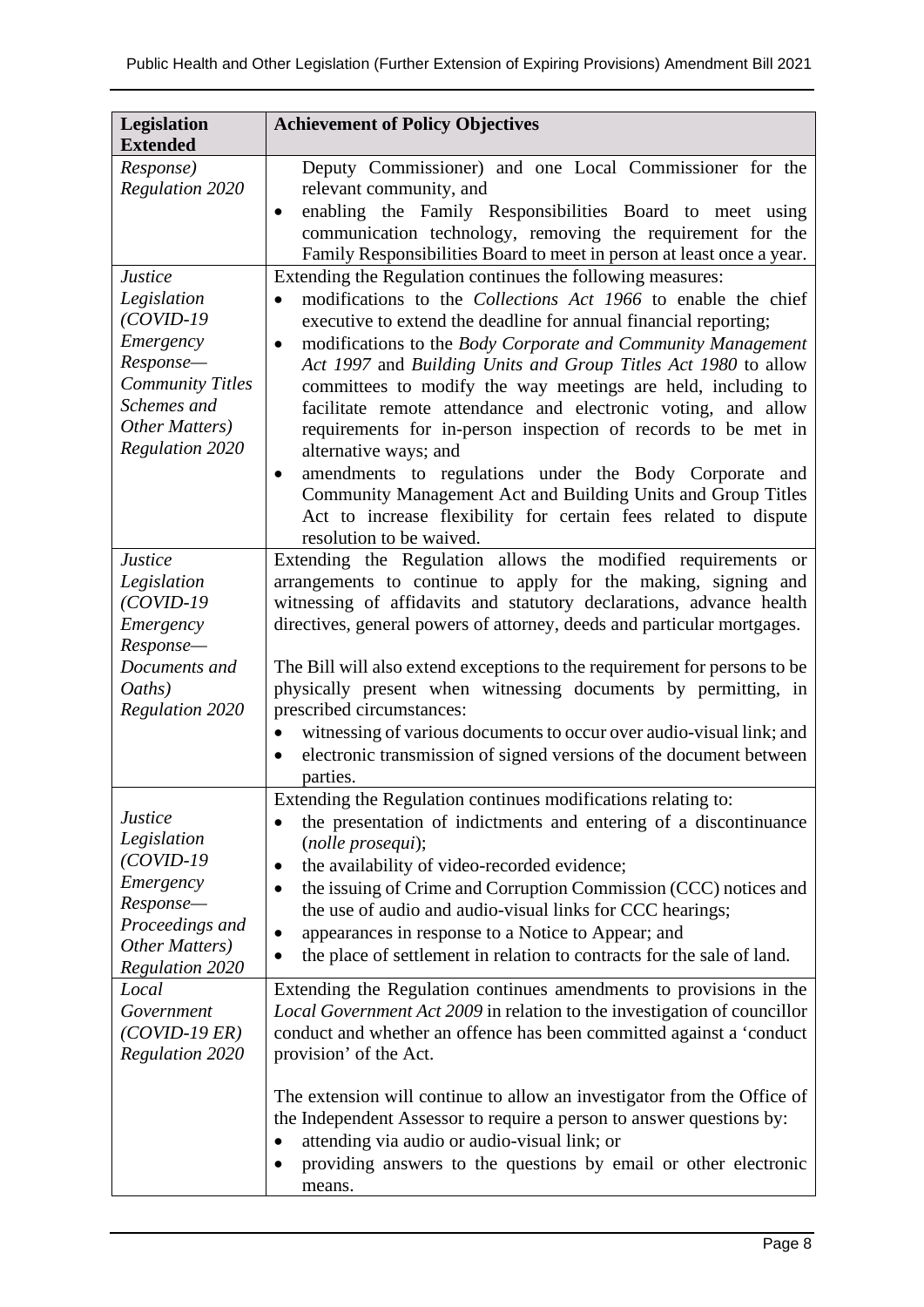| <b>Legislation</b><br><b>Extended</b>                                                                                  | <b>Achievement of Policy Objectives</b>                                                                                                                                                                                                                                                                                                                                                                                                                                                                                                                                                                                                                                                                                                                                                                                       |
|------------------------------------------------------------------------------------------------------------------------|-------------------------------------------------------------------------------------------------------------------------------------------------------------------------------------------------------------------------------------------------------------------------------------------------------------------------------------------------------------------------------------------------------------------------------------------------------------------------------------------------------------------------------------------------------------------------------------------------------------------------------------------------------------------------------------------------------------------------------------------------------------------------------------------------------------------------------|
| Manufactured<br>Homes<br>((Residential<br>Parks) (COVID                                                                | Extending the Regulation will enable meetings of manufactured home<br>owners to continue to be done using audio or audio-visual links. The<br>Manufactured Homes (Residential Parks) Act 2003 otherwise requires a<br>physical meeting.                                                                                                                                                                                                                                                                                                                                                                                                                                                                                                                                                                                       |
| ER)) Regulation<br>2020                                                                                                | The extension in the Bill will also continue the following changes to the<br>process for undertaking market reviews of site rent:<br>providing enhanced dispute resolution rights to manufactured home<br>owners who had a market review between 24 March and 24 May<br>2020;<br>imposing a limited moratorium which suspends market reviews in<br>the period of 25 May 2020 and 31 December 2020 unless conditions<br>for site rent increase continuation are met;<br>allowing a CPI increase to occur where a market review of site rent<br>has been suspended; and<br>allowing for suspended market reviews to be undertaken in 2021.                                                                                                                                                                                      |
| Planning<br>$(COVID-19 ER)$<br><b>Regulation 2020</b>                                                                  | Extension of the Regulation will grant relief from the statutory<br>requirements under the Planning Act 2016 by continuing to allow<br>planning authorities to give a person a copy of a document, rather than<br>keeping the document physically available for inspection to ensure<br>planning and development assessment documents and information<br>remains publicly accessible, despite any health and safety restrictions in<br>place.                                                                                                                                                                                                                                                                                                                                                                                 |
| Residential<br>Tenancies and<br>Rooming<br>Accommodation<br>$(COVID-19 ER)$<br><b>Regulation 2020</b>                  | Extending the Regulation will continue amendments to:<br>allow renters experiencing domestic and family violence to manage<br>their interest in a residential lease quickly and safely, with limited<br>liability for end of lease costs;<br>prevent renters who suffered excessive hardship because of<br>$\bullet$<br>COVID-19 from being listed in a tenancy database for COVID-19<br>rent arrears;<br>limit reletting costs that can be charged to eligible renters who end<br>$\bullet$<br>their residential lease early to the equivalent of one week's rent if<br>their household has lost at least 75 per cent of their income and has<br>less than \$5000 in savings; and<br>allow further short-term tenancy statement extensions for moveable<br>dwelling agreements if necessary to manage COVID-19 restrictions. |
| Retail Shop<br>Leases and Other<br>Commercial<br>Leases (COVID-<br>19 Emergency<br>Response)<br><b>Regulation 2020</b> | Extending the Regulation will continue the implementation of the<br>National Cabinet decision to impose a set of good faith leasing principles<br>set out in the National Cabinet Mandatory Code of Conduct for<br>commercial leases during COVID-19 by:<br>providing certain protections to a retail lessee under an 'affected<br>lease';<br>preventing a lessor from taking particular actions, such as eviction<br>$\bullet$<br>or termination of the lease; and                                                                                                                                                                                                                                                                                                                                                           |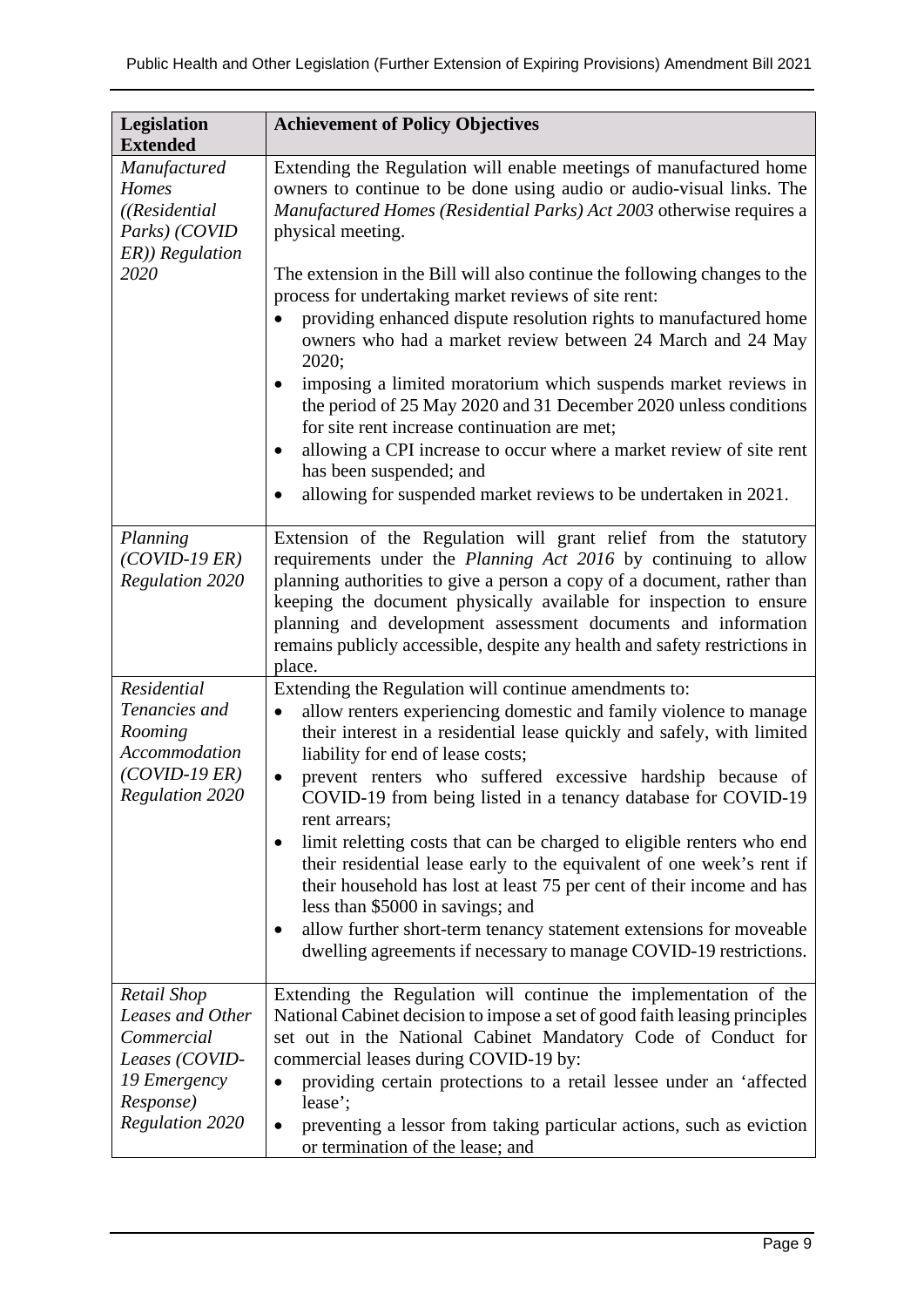| Legislation                                                                                                  | <b>Achievement of Policy Objectives</b>                                                                                                                                                                                                                                                                                                                                                                                                                                                                                                                                                                                                                                                                                                                                                                                                                                                                                                                                                                                                                                                                                                                                                                                                                      |
|--------------------------------------------------------------------------------------------------------------|--------------------------------------------------------------------------------------------------------------------------------------------------------------------------------------------------------------------------------------------------------------------------------------------------------------------------------------------------------------------------------------------------------------------------------------------------------------------------------------------------------------------------------------------------------------------------------------------------------------------------------------------------------------------------------------------------------------------------------------------------------------------------------------------------------------------------------------------------------------------------------------------------------------------------------------------------------------------------------------------------------------------------------------------------------------------------------------------------------------------------------------------------------------------------------------------------------------------------------------------------------------|
| <b>Extended</b><br>Youth Justice<br>$(COVID-19$<br>Emergency<br>Response)<br>Regulation 2020                 | allowing parties to a dispute about an affected lease or a small<br>business tenancy dispute to have the dispute mediated through the<br>Office of the Queensland Small Business Commissioner.<br>The Bill will extend the amendments to the requirements for restorative<br>justice conference agreements made during the COVID-19 health<br>emergency period by specifying that a requirement for:<br>conference participants to sign a conference agreement will be taken<br>to have been complied with if the convenor of the conference notes<br>on the agreement that the person has agreed to the agreement; and<br>each person who signed the agreement to immediately be given a<br>copy of it will be taken to have been complied with if the copy is<br>given promptly after the conference.                                                                                                                                                                                                                                                                                                                                                                                                                                                      |
| Chapter 7, Part 3<br>and Chapter 8,<br>Part 14, Body<br>Corporate and<br>Community<br>Management Act<br>1997 | Extension of the amendments will continue to:<br>allow bodies corporate to reduce contributions payable by owners by<br>adopting sinking fund budgets that do not meet the usual<br>requirements for reserve funds;<br>allow bodies corporate to defer commencing debt recovery action<br>against lot owners experiencing financial distress due to COVID-19,<br>by relaxing requirements for bodies corporate to initiate proceedings<br>to recover lot owner contributions that have been outstanding for 2<br>years;<br>allow committees to postpone the due date for contributions, to<br>provide lot owners suffering financial hardship as a result of<br>COVID-19 with additional time to pay their contributions;<br>prevent bodies corporate from charging penalty interest on<br>٠<br>outstanding lot owner contributions;<br>temporarily double the maximum amounts that bodies corporate can<br>$\bullet$<br>borrow when authorised by ordinary resolution (that is, for most<br>schemes, allow the body corporate to borrow up to \$500 multiplied<br>by the number of lots in the scheme, and double the upper limit for<br>borrowing under the Body Corporate and Community Management<br>(Small Schemes Module) Regulation 2020 to \$6,000). |
| <b>Body Corporate</b><br>and Community<br>Management<br>(Accommodation<br>Module)<br><b>Regulation 2020</b>  | Extension of the amendments will enable body corporate committees to<br>continue to make decisions to change rights, privileges or obligations of<br>lot owners in relation to access to, or the use of, common property and<br>body corporate assets, if the committee considers a change is reasonably<br>necessary to ensure compliance with a public health direction.                                                                                                                                                                                                                                                                                                                                                                                                                                                                                                                                                                                                                                                                                                                                                                                                                                                                                   |
| <b>Body Corporate</b><br>and Community<br>Management<br>(Commercial<br>Module)<br>Regulation 2020            |                                                                                                                                                                                                                                                                                                                                                                                                                                                                                                                                                                                                                                                                                                                                                                                                                                                                                                                                                                                                                                                                                                                                                                                                                                                              |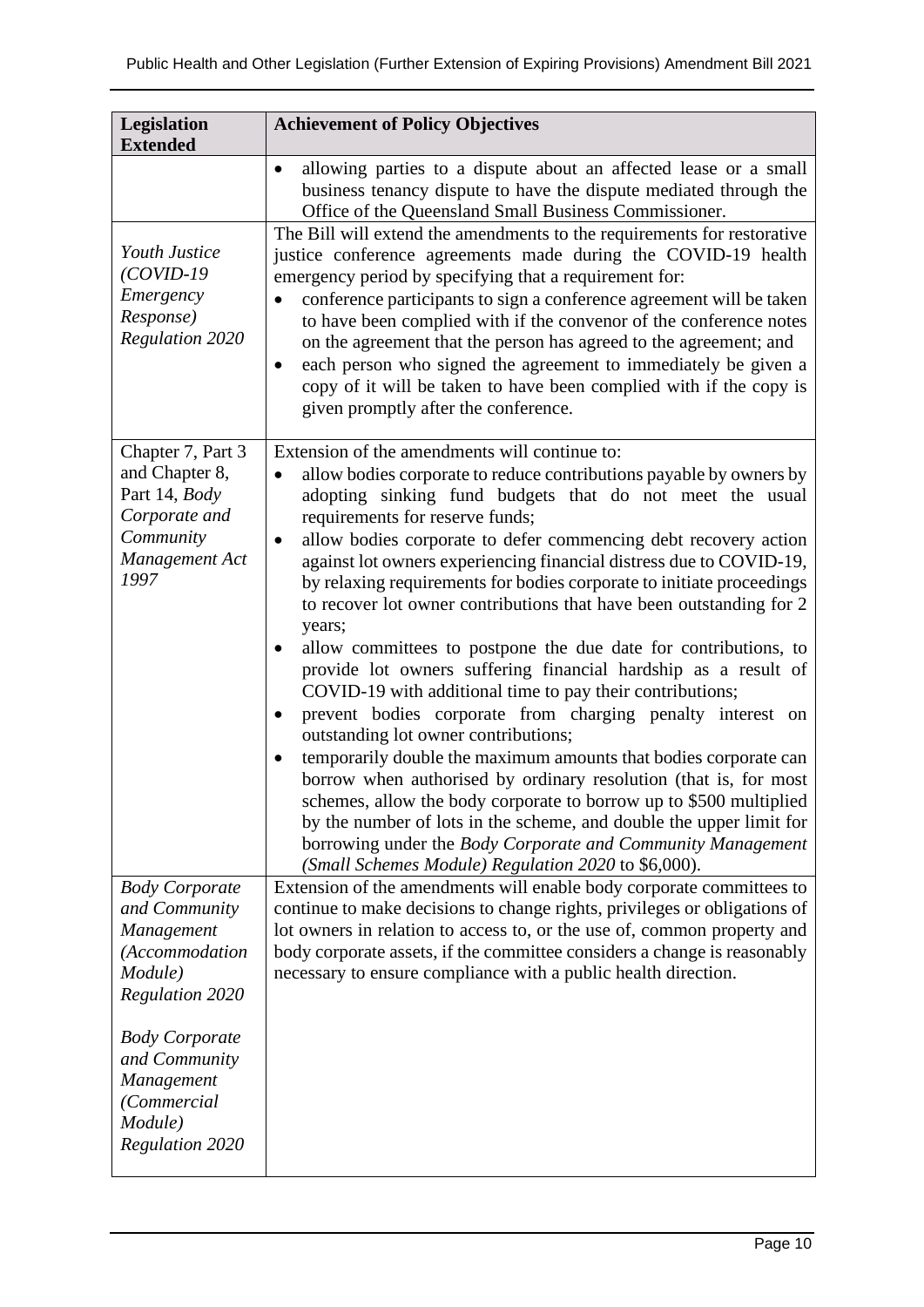| Legislation<br><b>Extended</b>                                                                                                                                 | <b>Achievement of Policy Objectives</b>                                                                                                                                                                                                                                                                                                                                                                                                                                                                                                                                                                                                                                                                                                                                                                                                     |
|----------------------------------------------------------------------------------------------------------------------------------------------------------------|---------------------------------------------------------------------------------------------------------------------------------------------------------------------------------------------------------------------------------------------------------------------------------------------------------------------------------------------------------------------------------------------------------------------------------------------------------------------------------------------------------------------------------------------------------------------------------------------------------------------------------------------------------------------------------------------------------------------------------------------------------------------------------------------------------------------------------------------|
| <b>Body Corporate</b><br>and Community<br>Management<br>(Small Schemes<br>Module)<br><b>Regulation 2020</b>                                                    |                                                                                                                                                                                                                                                                                                                                                                                                                                                                                                                                                                                                                                                                                                                                                                                                                                             |
| <b>Body Corporate</b><br>and Community<br>Management<br>(Standard<br>Module)<br><b>Regulation 2020</b>                                                         |                                                                                                                                                                                                                                                                                                                                                                                                                                                                                                                                                                                                                                                                                                                                                                                                                                             |
| Part 6A and Part<br>7, Division 3<br><b>Building Units</b><br>and Group Titles<br>Act 1980                                                                     | Extending the amendments will permit body corporate committees to<br>continue to postpone the due date for proprietor contributions for either:<br>a particular proprietor if the committee is reasonably satisfied the<br>$\bullet$<br>proprietor is suffering financial hardship because of the COVID-19<br>emergency; or<br>all proprietors regardless of whether all of the proprietors are<br>$\bullet$<br>suffering financial hardship because of the COVID-19 emergency.                                                                                                                                                                                                                                                                                                                                                             |
| Chapter 7, part<br>5B, City of<br><b>Brisbane Act</b><br>2010<br>Chapter 7, part<br>5B, Local<br>Government Act<br>2009                                        | Extension of the amendments provides flexibility in filling the vacant<br>office of a councillor, if required, to account for a delay in holding a by-<br>election or fresh election because of the COVID-19 emergency by:<br>enabling the Minister to give a direction to a local government about<br>$\bullet$<br>whether or not a vacant office must be filled and to extend the<br>statutory period within which the local government must fill the<br>vacant office, if satisfied it is in the public interest to give the<br>direction; and<br>providing that a regulation may make provision about a matter<br>regarding local government elections affected by the COVID-19<br>emergency, if the City of Brisbane Act 2010 or the Local<br>Government Act 2009 does not make provision or sufficient<br>provision about the matter. |
| Chapter 8, Part<br>2A, City of<br><b>Brisbane</b><br><b>Regulation 2012</b><br>Chapter 8, Part 2,<br>Division 4, Local<br>Government<br><b>Regulation 2012</b> | Extension of the amendments provides continued flexibility, where<br>required, for local government and committee meetings to be held in a<br>way that minimises serious risks to the health and safety of persons<br>caused by the COVID-19 emergency. In particular, the extension will<br>continue to allow:<br>local government and committee meetings to be held by audio or<br>$\bullet$<br>audio-visual link;<br>people to participate in meetings by audio or audio-visual link;<br>meetings to be closed to the public for health and safety reasons<br>$\bullet$<br>associated with COVID-19.                                                                                                                                                                                                                                     |
|                                                                                                                                                                | The Bill will also extend the amendments that require real-time public<br>viewing or listening of meetings where audio or audio-visual link is                                                                                                                                                                                                                                                                                                                                                                                                                                                                                                                                                                                                                                                                                              |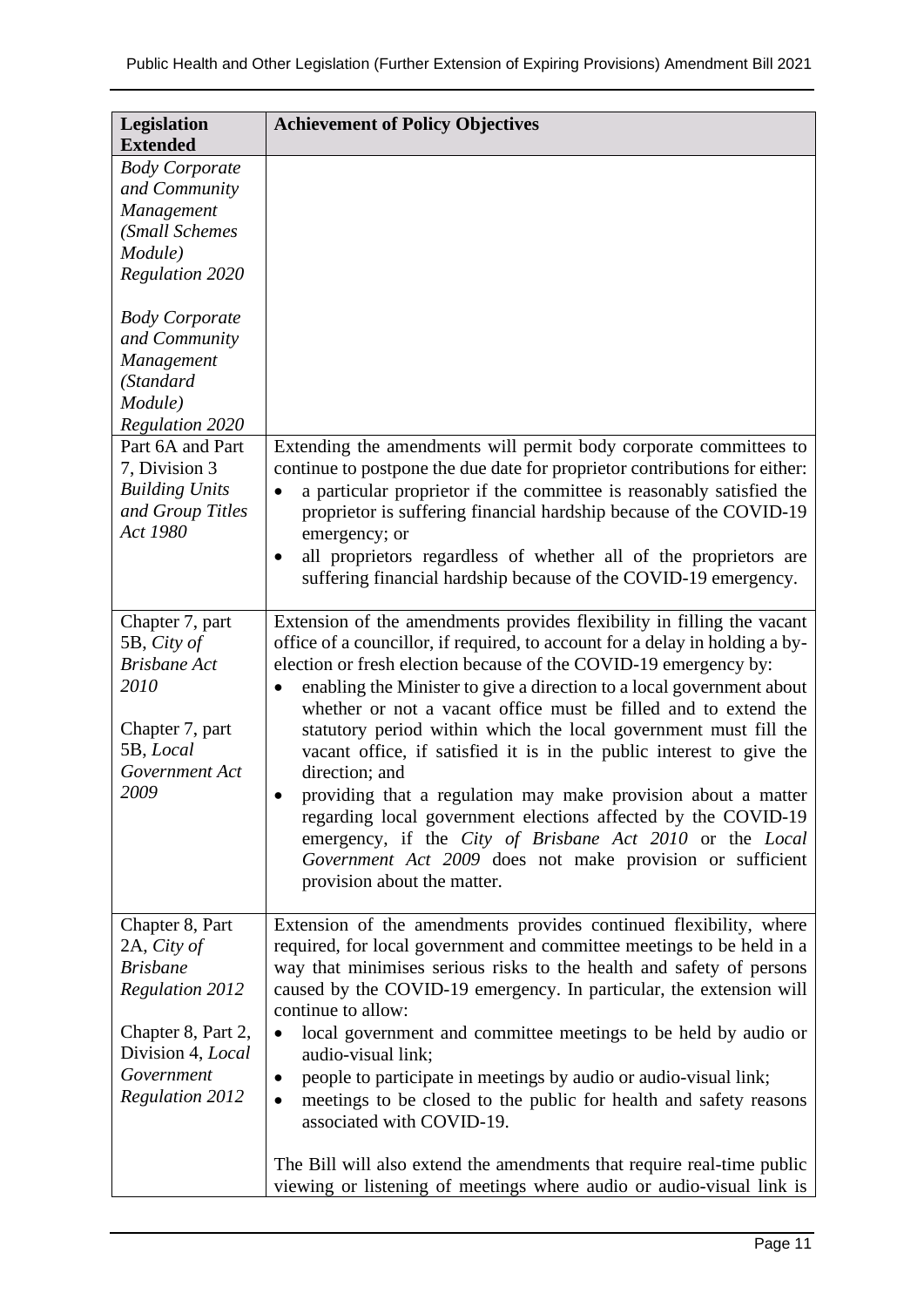| <b>Legislation</b><br><b>Extended</b>                  | <b>Achievement of Policy Objectives</b>                                                                                                                                                                                                                                                                                                                                                                                                                                                                                                                                                                                                                                                                                                                                                                                                                                                                                                                                                                             |
|--------------------------------------------------------|---------------------------------------------------------------------------------------------------------------------------------------------------------------------------------------------------------------------------------------------------------------------------------------------------------------------------------------------------------------------------------------------------------------------------------------------------------------------------------------------------------------------------------------------------------------------------------------------------------------------------------------------------------------------------------------------------------------------------------------------------------------------------------------------------------------------------------------------------------------------------------------------------------------------------------------------------------------------------------------------------------------------|
|                                                        | used. No regular meeting requirements under the regulations are<br>disapplied by the amendments.                                                                                                                                                                                                                                                                                                                                                                                                                                                                                                                                                                                                                                                                                                                                                                                                                                                                                                                    |
| Part 15A,<br>Corrective<br>Services Act 2006           | Extension of the amendments assists Queensland's adult correctional<br>environment to continue to operate safely and effectively in the<br>COVID-19 emergency by:<br>expanding the chief executive's power to declare an emergency in<br>$\bullet$<br>relation to a prison under section 268 of the Act to cover all<br>corrective services facilities, including the Helana Jones Centre and<br>work camps; and<br>extend the duration of acting appointments for prescribed Parole<br>Board Queensland Positions under section 228 of the Act from three<br>months to one year.                                                                                                                                                                                                                                                                                                                                                                                                                                   |
| Part 12A,<br><b>Disaster</b><br>Management Act<br>2003 | The Bill extends measures to:<br>increase the period by which the declaration of the disaster situation<br>in regard to the COVID-19 emergency can be extended, from 14 to<br>90 days; and<br>set aside the entitlement to compensation for loss or damage suffered<br>$\bullet$<br>as a result of the exercise of powers under the Disaster Management<br>Act related to the COVID-19 emergency.                                                                                                                                                                                                                                                                                                                                                                                                                                                                                                                                                                                                                   |
| Part 12C,<br>Electoral Act<br>1992                     | The Bill extends amendments that facilitate the powers of the<br>Government and the Electoral Commission of Queensland (ECQ) to<br>intervene to mitigate the spread of COVID-19 in the community in the<br>lead up to, and during, any future by-election.<br>Measures that can continue be taken under this extension include:<br>allowing the cut-off day for the electoral rolls and the nomination of<br>$\bullet$                                                                                                                                                                                                                                                                                                                                                                                                                                                                                                                                                                                              |
|                                                        | candidates stated in the writ to be a day earlier than the day stated in<br>section 84 of the Electoral Act;<br>allowing the Government or Speaker, as the case may be, to<br>substitute later days than those stated in the writ, including changes<br>to the by-election's polling day;<br>allowing alternative arrangements for voting, for example allowing<br>the ECQ or a returning officer to direct an issuing officer not to visit<br>an electoral visitor voter or provide that a regulation may be made,<br>in consultation with the ECQ, to declare that all electors in the by-<br>election or electors of a stated class are to vote in the by-election by<br>way of postal vote; and<br>providing the ECQ with the ability to issue directions in relation to<br>the display/distribution of how-to-vote cards in or near polling<br>booths or the number and movement of scrutineers at a polling booth<br>at a by-election, with an offence applying to persons who contravene<br>such directions. |
| Chapter 11A,<br>Environmental                          | The Bill extends amendments providing that, where reasonable to<br>respond to the impacts of the COVID-19 emergency:                                                                                                                                                                                                                                                                                                                                                                                                                                                                                                                                                                                                                                                                                                                                                                                                                                                                                                |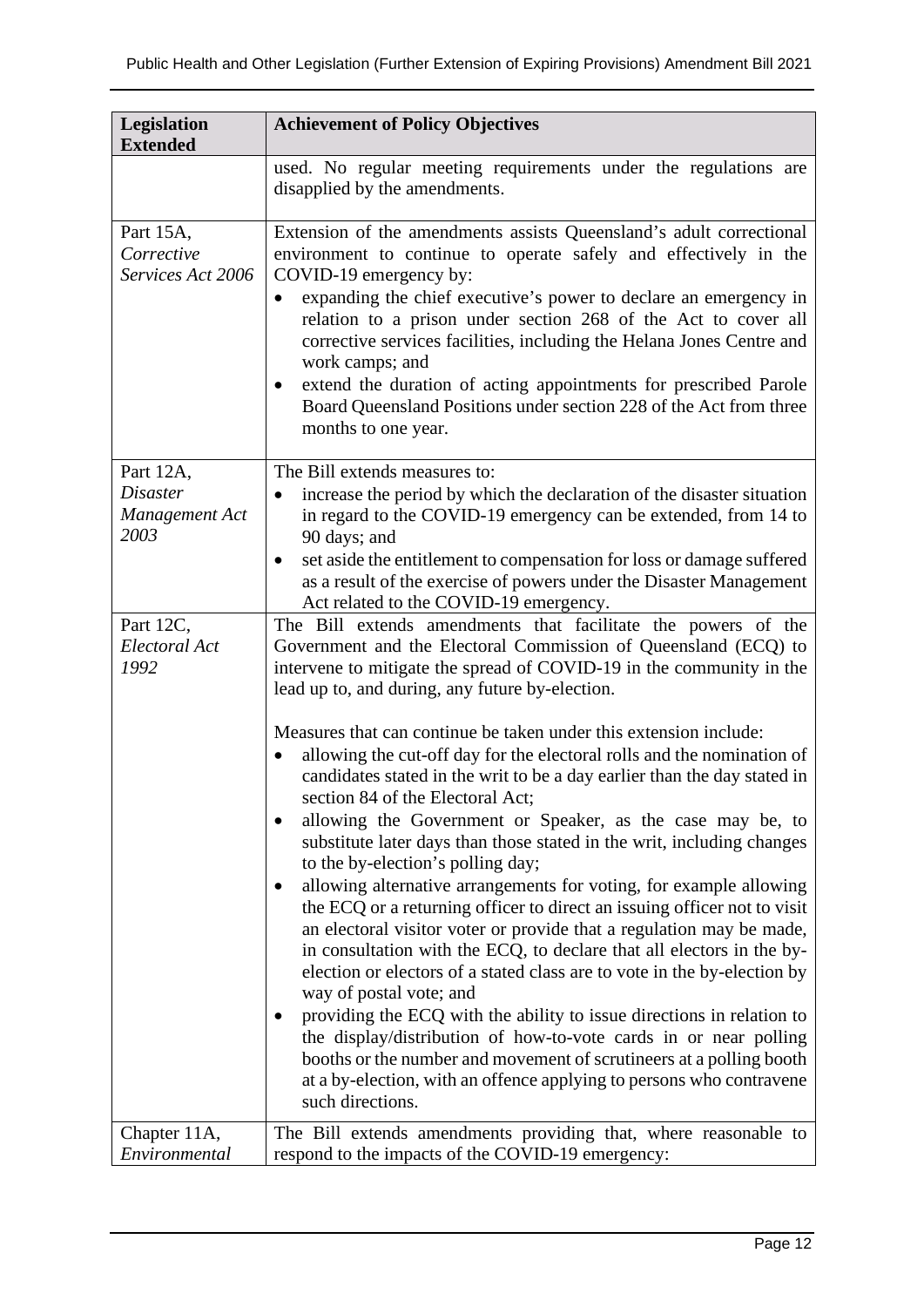| <b>Legislation</b>                                                                                                            | <b>Achievement of Policy Objectives</b>                                                                                                                                                                                                                                                                                                                                                                                                                                                                                                                                                                                                 |
|-------------------------------------------------------------------------------------------------------------------------------|-----------------------------------------------------------------------------------------------------------------------------------------------------------------------------------------------------------------------------------------------------------------------------------------------------------------------------------------------------------------------------------------------------------------------------------------------------------------------------------------------------------------------------------------------------------------------------------------------------------------------------------------|
| <b>Extended</b><br><b>Protection Act</b><br>1994                                                                              | the Minister may make a declaration waiving compliance of certain<br>$\bullet$<br>conditions of an environmental approval; and                                                                                                                                                                                                                                                                                                                                                                                                                                                                                                          |
|                                                                                                                               | the administering authority may issue temporary environmental<br>$\bullet$<br>authorities.                                                                                                                                                                                                                                                                                                                                                                                                                                                                                                                                              |
| Part 11A, Gaming<br>Machine Act 1991<br>and the Gaming<br>Tax Notice 2020<br>and Gaming Tax<br><i>Notice</i> $(No.2)$<br>2020 | The Bill extends amendments to the Gaming Machine Act providing that<br>the Minister may make a gaming tax notice to defer or waive payment<br>of a gaming tax payable under the Gaming Machine Act, Casino Control<br>Act, Keno Act or Lotteries Act. The Minister may make a notice only:<br>if satisfied it is necessary to alleviate the financial burden caused<br>by the COVID-19 emergency on gaming operators; and<br>with the approval of the Treasurer.                                                                                                                                                                       |
| Section 57A,<br>Casino Control<br>Act 1982                                                                                    | The amendments to the Casino Control Act, Keno Act and Lotteries Act<br>extended in this Bill refer back to Part 11A of the Gaming Machine Act.                                                                                                                                                                                                                                                                                                                                                                                                                                                                                         |
| Section 116A<br>Keno Act 1996                                                                                                 |                                                                                                                                                                                                                                                                                                                                                                                                                                                                                                                                                                                                                                         |
| Section 99A,<br>Lotteries Act<br>1997                                                                                         |                                                                                                                                                                                                                                                                                                                                                                                                                                                                                                                                                                                                                                         |
| Part 10A, Liquor<br>Act 1992                                                                                                  | The Bill extends the power for the Commissioner for Liquor and<br>Gaming to issue a Takeaway Liquor Authority to:<br>operators of licensed venues whose ordinary operations have been<br>$\bullet$<br>disrupted due to the public health directions; or<br>operators of licensed venues located in a restricted area or where the<br>Commissioner for Liquor and Gaming is satisfied the venue is a<br>source of liquor supply for residents of a restricted area;<br>to allow the licensee or permittee to sell takeaway liquor as specified in<br>the authority, regardless of the limitations of their current licence or<br>permit. |
| Part 9B, Local<br>Government<br>Electoral Act<br>2011                                                                         | Extension of the amendments facilitates the holding of a local<br>government by-election or fresh election in a way that minimises serious<br>risks to the health and safety of persons caused by the COVID-19<br>emergency. The amendments align, where appropriate, with the<br>temporary provisions in the Electoral Act 1992 which facilitate the<br>holding of State by-elections during the COVID-19 emergency.                                                                                                                                                                                                                   |
|                                                                                                                               | The measures ensure the Government and the Electoral Commission of<br>Queensland (ECQ) can intervene, as necessary, to mitigate the spread of<br>COVID-19 in the community in the lead up to, and during, any future<br>by-elections or fresh elections, including by:<br>allowing a different time/day for compiling voters' rolls, calling for<br>the nomination of candidates and applying for postal votes;                                                                                                                                                                                                                         |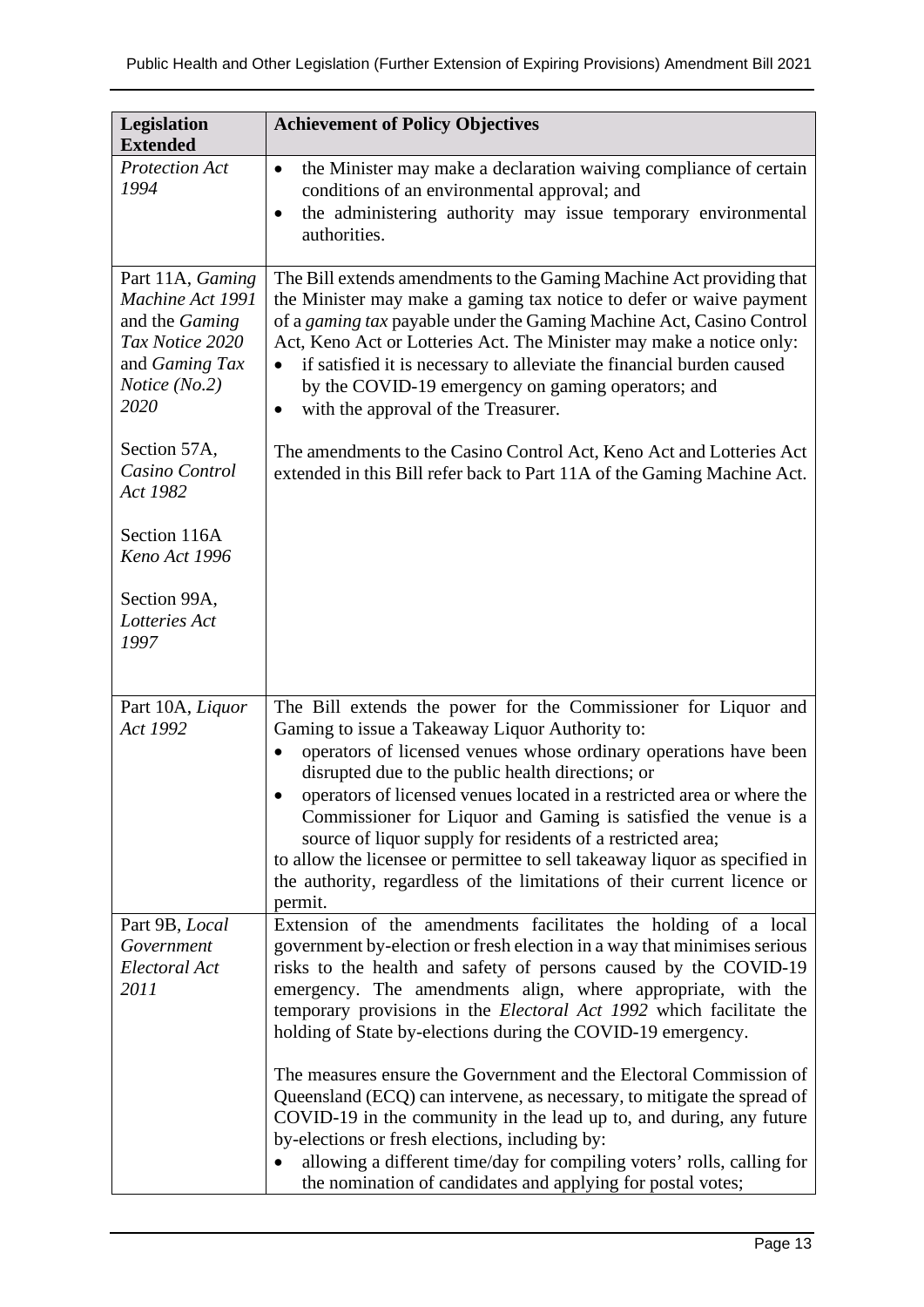| Legislation                                                                                  | <b>Achievement of Policy Objectives</b>                                                                                                                                                                                                                                                                                                                                                                                                                                                                                                                                                                                                                                                                                                                                                                                                                                                                                                                                                                                                                                                                                                                                                                                                                 |
|----------------------------------------------------------------------------------------------|---------------------------------------------------------------------------------------------------------------------------------------------------------------------------------------------------------------------------------------------------------------------------------------------------------------------------------------------------------------------------------------------------------------------------------------------------------------------------------------------------------------------------------------------------------------------------------------------------------------------------------------------------------------------------------------------------------------------------------------------------------------------------------------------------------------------------------------------------------------------------------------------------------------------------------------------------------------------------------------------------------------------------------------------------------------------------------------------------------------------------------------------------------------------------------------------------------------------------------------------------------|
| <b>Extended</b><br>Section 146A,<br>Manufactured<br>Homes<br>(Residential<br>Parks) Act 2003 | enabling a returning officer to adjourn a poll to a day not more than<br>$\bullet$<br>2 months after the original polling day;<br>enabling the Minister, in consultation with the ECQ, to postpone a<br>$\bullet$<br>poll for more than 2 months after the original polling day;<br>enabling the Minister to direct that a poll be conducted by postal<br>ballot;<br>allowing the ECQ to declare that a stated class of electors may cast<br>a postal vote without application;<br>providing the ECQ with greater flexibility around electronically<br>$\bullet$<br>assisted voting and electoral visitor voting; and<br>providing the ECQ with the ability to issue directions in relation to<br>the display/distribution of how-to-vote cards or other election<br>material at polling booths, the movement of scrutineers/candidates<br>at particular places and scrutineer numbers, with an offence applying<br>to persons who contravene such directions.<br>The Bill extends amendments creating a temporary regulation-making<br>power for matters relating to:<br>modifying or suspending the processes for increasing or reducing<br>site rent; and<br>modifying the processes for disputing a proposed increase in site<br>$\bullet$<br>rent. |
| Section 264A,<br>Youth Justice Act<br>1992                                                   | The Bill extends an amendment providing that the chief executive may:<br>appoint temporary non-public service employees as detention centre<br>employees for only as long as reasonably required, and only if<br>reasonably necessary for the security and management of detention<br>centres and the safe custody and wellbeing of children detained in<br>detention centres; and<br>delegate powers to those employees as appropriate.                                                                                                                                                                                                                                                                                                                                                                                                                                                                                                                                                                                                                                                                                                                                                                                                                |
| Sections 800H,<br>800I, and<br>800K-P, Mental<br>Health Act 2016                             | The Bill extends amendments providing that the chief psychiatrist may<br>approve absences from an authorised mental health service if satisfied<br>the absence is necessary to comply with a detention order, quarantine<br>notice or public health direction under the Public Health Act, and does<br>not result in unacceptable risks to the person's safety and welfare, and<br>the safety of the community. Other minor amendments were made to<br>recognise any such approved leave for other purposes.                                                                                                                                                                                                                                                                                                                                                                                                                                                                                                                                                                                                                                                                                                                                            |

Based on assessments of the ongoing risks posed by COVID-19, certain measures are not considered necessary beyond 30 September 2021. To ensure only those emergency measures that are essential to supporting Queensland's response to the COVID-19 emergency are extended, the Bill does not extend:

• the *Explosives Legislation (COVID-19 Emergency Response) Regulation 2020*, which provides short-term relief and flexibility for certain license-holders and the resource exploration industry;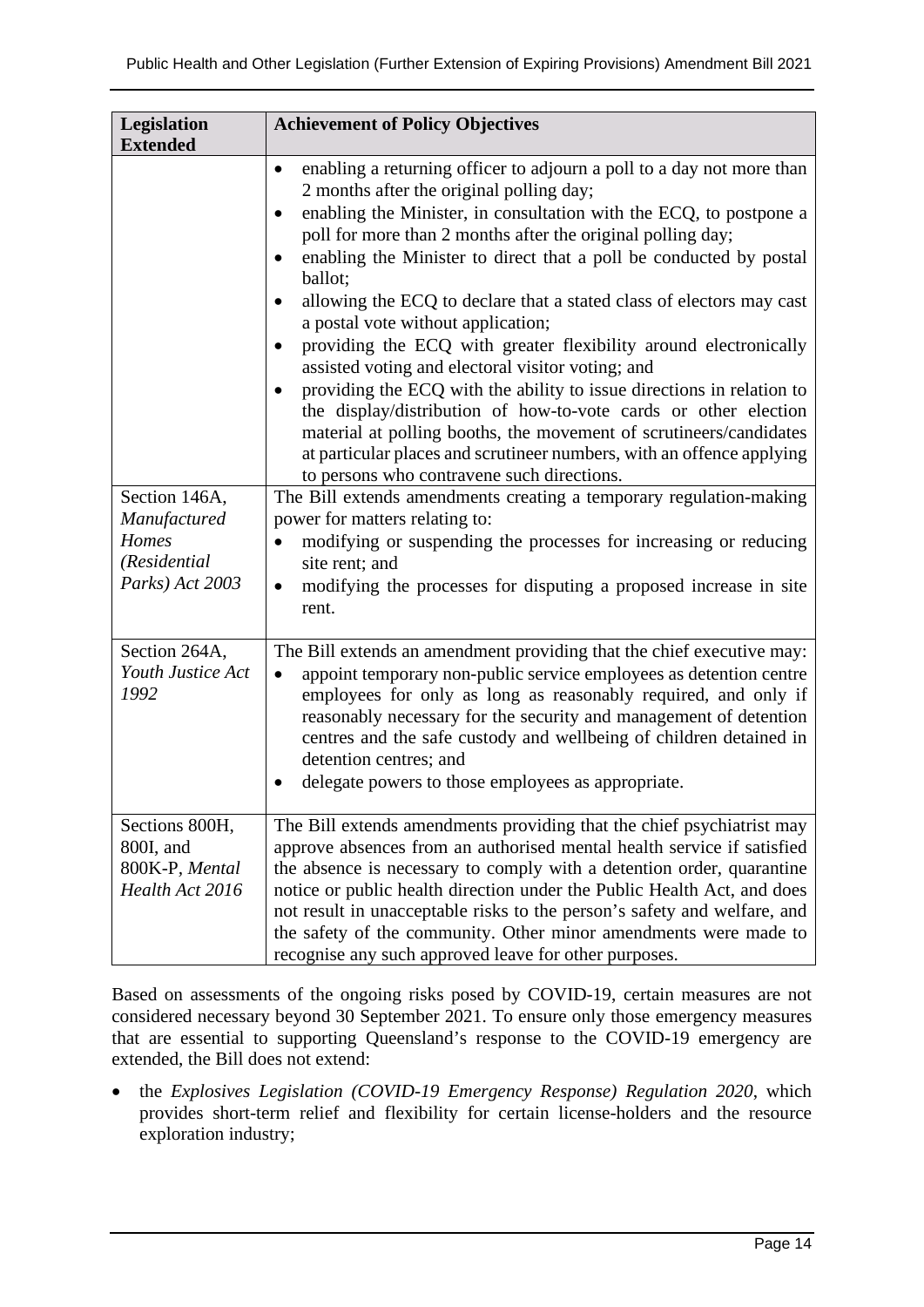- the *Health Legislation (COVID-19 Emergency Response) Regulation 2020*, which provides for extensions of the time periods for applying for and deciding matters related to licences under the *Food Act 2006* and *Pest Management Act 2001*;
- section 800J of the *Mental Health Act 2016* allowing a declaration of a mental health service to be made on the Queensland Health website instead of in the government gazette; and
- section 351D of the *Corrective Services Act 2006* removing doubt that the chief executive may direct corrective service officers to perform duties under the Act at the corrective services facility administered by an engaged service provider.

This is consistent with previous amending legislation, which has either repealed measures that are no longer required or allowed these measures to lapse.<sup>[9](#page-14-0)</sup>

#### Electronic service of quarantine directions

The Bill amends the Public Health Act to clarify that directions given by an emergency officer under section 362H of the Act may, with a person's consent, be provided to a person electronically via a unique email address nominated by the person. The amendments provide that, unless the contrary is proved, a direction given in this manner is deemed to have been received by the person on the day and at the time the direction is sent to the person's nominated email address.

The amendments align with current practice, which is heavily reliant on electronic communications to facilitate rapid contact tracing in response to potential outbreaks of COVID-19 and the efficient management of quarantine systems, including the Queensland Border Declaration Pass system. Given the volume of directions that have been, and will continue to be, issued through electronic communications, the Bill also includes a provision validating directions that were issued electronically before the date the amendments commence.

#### Quarantine fees

The Bill amends the Public Health Act to improve payment and collection of quarantine fees and make the quarantine fee system more adaptable to the changing nature of the COVID-19 emergency, including any future easing of border restrictions. In particular, the amendments will support the State's economic recovery as increasing numbers of persons are permitted to travel to Queensland, including critical and skilled workers and other cohorts that support service-related industries such as tourism and education.

Since the introduction of a requirement for people to pay quarantine fees, a significant proportion of fees has not been paid. To increase the proportion of quarantine fees that are paid and provide more flexibility for payment and collection arrangements, the Bill amends the Public Health Act to provide that quarantine fees for persons in prescribed cohorts may be required to be paid in advance, before the person's arrival in Queensland.

<span id="page-14-0"></span><sup>9</sup> For example, the *COVID-19 Emergency Response and Other Legislation Amendment Act 2021* amended the *Justice Legislation (COVID-19 Emergency Response – Proceedings and Other Matters) Regulation 2020* to remove modifications to the *Coroners Act 2003* that extended the period for providing the annual report of the Domestic and Family Violence Death Review Advisory Board. Similarly, the *COVID-19 Emergency Response and Other Legislation Amendment Act 2020*, which extended the expiry of most subordinate legislation made under the *COVID-19 Emergency Response Act 2020*, did not extend the *Transport Legislation (COVID-19 Emergency Response) Regulation (No. 2) 2020*. This regulation expired on 31 December 2020.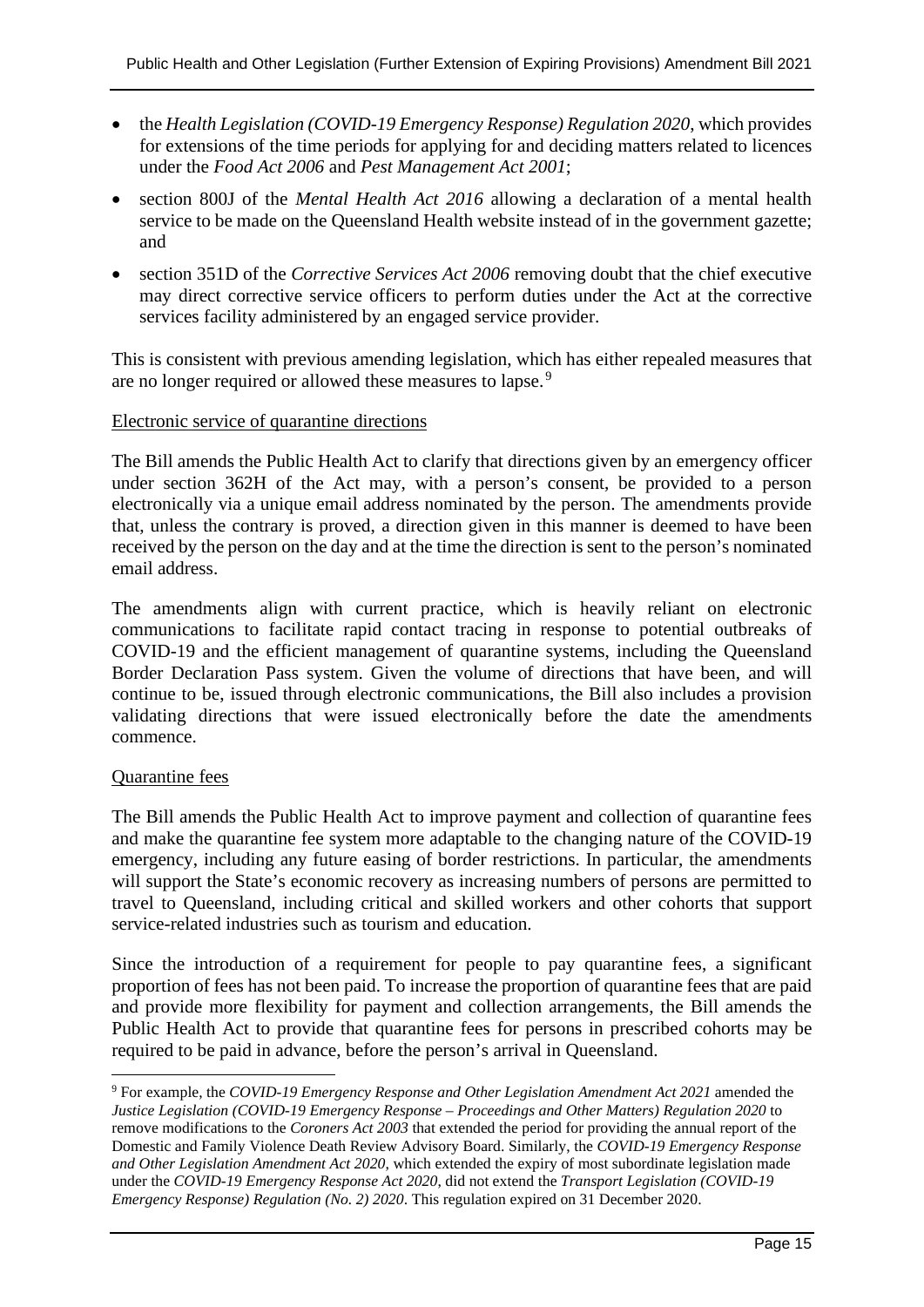Specifically, the Bill inserts a power in the Public Health Act to allow a regulation to prescribe cohorts of travellers who will be required to pay quarantine fees before arriving in Queensland, and whether a cohort is eligible to apply for waiver of quarantine fees. This will allow for a staged approach that is responsive to changing public health and economic circumstances.

To facilitate the prepayment of quarantine fees for prescribed cohorts, the Bill provides the ability for third parties to assume liability for the payment of a person's quarantine fees. Currently, an invoice for quarantine fees can only be issued to the person who is required to quarantine. While third parties such as employers can pay invoices on behalf of the persons to whom an invoice is issued, there is no mechanism for a third party to formally accept liability for another person's quarantine fees.

To minimise disruption and facilitate a smooth transition to a prepayment system, the approach in the Bill builds on the current framework for charging quarantine fees under the Public Health Act. Fees associated with the costs of a person's quarantine, such as for accommodation and meals, will continue to be prescribed by regulation, and an invoice will still need to be issued to persons before they legally incur any financial obligation or debt. Provisions will be retained to allow persons to apply for a waiver of fees. However, a regulation may prescribe that particular persons are ineligible to apply for a waiver. If a person is required to prepay their quarantine fees, any application for a fee waiver must be submitted prior to the person's arrival in Queensland, unless in the circumstances the chief executive considers it appropriate to accept a late application.

For practical reasons, the Bill allows the chief executive of Queensland Health to determine matters such as the amount that a person must prepay, the manner in which they must prepay the required amount, and the date and time by which the prepayment must be received. The Bill also permits notices and invoices to be sent electronically to a person if the person consents to receiving the documents in such a manner.

The Bill also enables full or partial refunds to persons that have paid their quarantine in advance. This will allow for the reconciling of anticipated and actual fees where, for example, a person's travel arrangements change and they do not arrive in Australia, or they quarantine for a shorter period than would ordinarily be required (such as if they are transferred to a hospital).

The Bill includes minor amendments to clarify that quarantine fees may be prescribed for particular costs associated with quarantine arrangements approved for specific persons or cohorts. The amendments also clarify that prescribed fees may reflect both direct and indirect costs for quarantine that are incurred by the government. Clarifying these matters will ensure that appropriate fees can be prescribed for a broad range of potential cohorts and quarantine arrangements.

# **Alternative ways of achieving policy objectives**

There is no alternative method of achieving the policy objective*.*

# **Estimated cost for government implementation**

There are no significant costs to the State for implementation of the amendments. Any costs will be met from within existing budget allocations.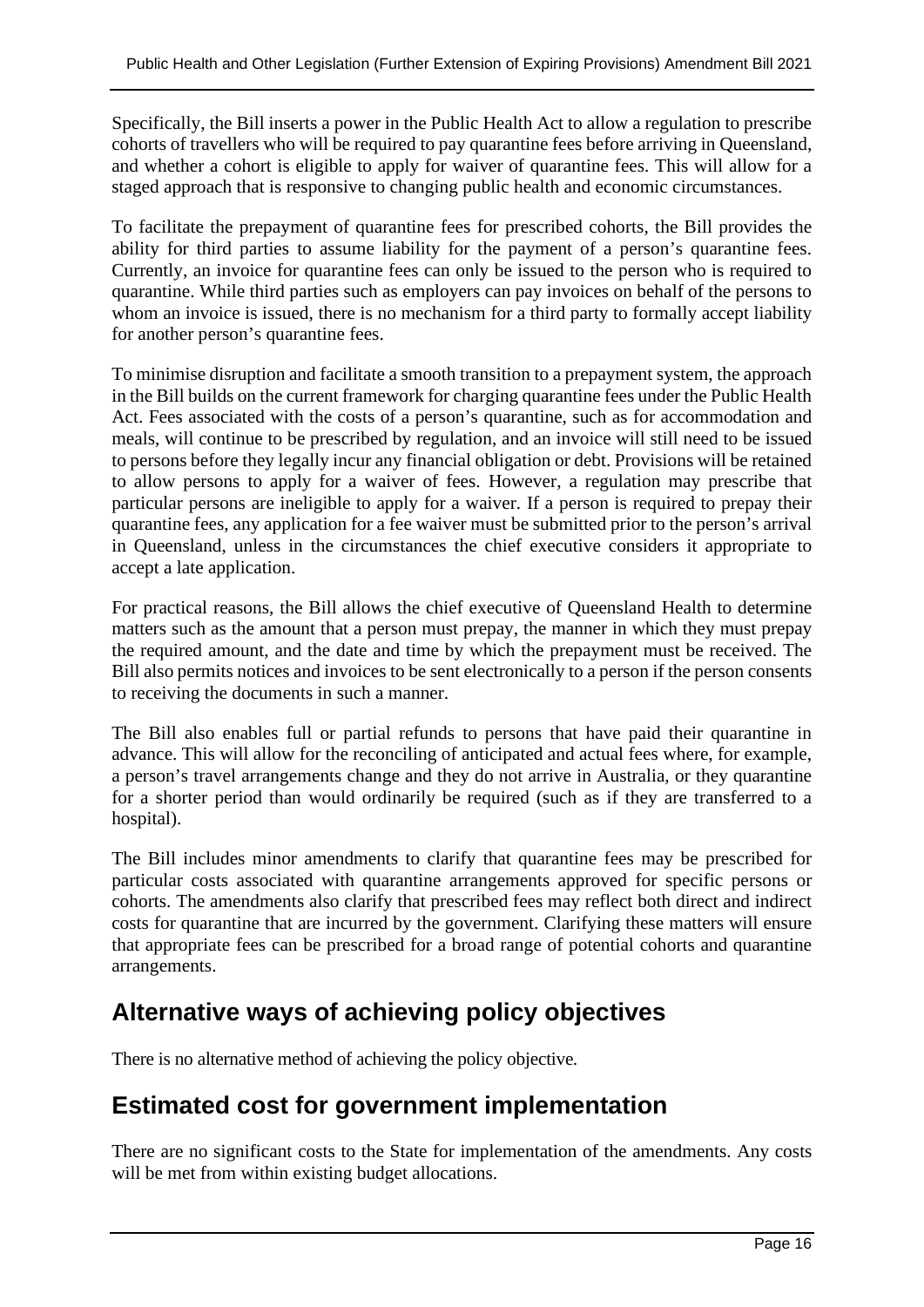# **Consistency with fundamental legislative principles**

Implications of fundamental legislative principles are addressed below.

#### *Impacts on rights and liberties of individuals*

Section 4(2)(a) of the *Legislative Standards Act 1992* provides that fundamental legislative principles include requiring that legislation has sufficient regard to rights and liberties of individuals. This includes, for example, whether the legislation makes rights and liberties, or obligations, dependent on administrative power only if the power is sufficiently defined and subject to appropriate review; allows delegation of administrative power only in appropriate cases and to appropriate persons; and confers power to enter premises, and search for or seize documents or other property, only with a warrant issued by a judge or other judicial officer.

The Bill contains several clauses that potentially implicate the fundamental legislative principle that legislation must have sufficient regard to the rights and liberties of individuals.

#### *Extension of duration of detention powers for emergency officers (medical)*

Extending the amendments to the Public Health Act which allow emergency officers (medical) to detain someone for a period of up to 14 days, instead of four days, may be considered to infringe on fundamental legislative principles due to the potential impacts on the rights and liberties of individuals. The powers provided to emergency officers are necessary to implement recommendations from the Commonwealth Government that all persons entering Australia, regardless of their country of origin, be required to enter quarantine for a period of 14 days upon arrival. This approach is being consistently applied across all Australian jurisdictions to ensure that people entering the country are temporarily quarantined to avoid the potential spread of COVID-19 in the community. The powers are also needed to require persons to enter quarantine who are arriving in Queensland from a place elsewhere in Australia experiencing local transmission of COVID-19.

It is expected that the need for quarantine will remain until a large number of the Queensland population has been vaccinated and the risk of widespread outbreaks has subsided.

Appropriate safeguards are in place to protect the rights of individuals. For example, under section 361 of the Public Health Act, a person may apply, through their lawyer or another nominated person, to a magistrate to order the end of the detention order made by the emergency officer.

Given the need to protect the health of the public, the limitations on the rights and liberties of individuals from the extension of the amendments regarding the duration of detention powers are considered appropriately justified.

#### *Extension of emergency powers provided to the Chief Health Officer and emergency officers appointed under the Public Health Act*

The Bill extends amendments to the Public Health Act that authorise the Chief Health Officer and emergency officers to issue directions that may restrict the ability of persons to leave their homes or other premises, to enter particular facilities, or to freely move about and engage in activities.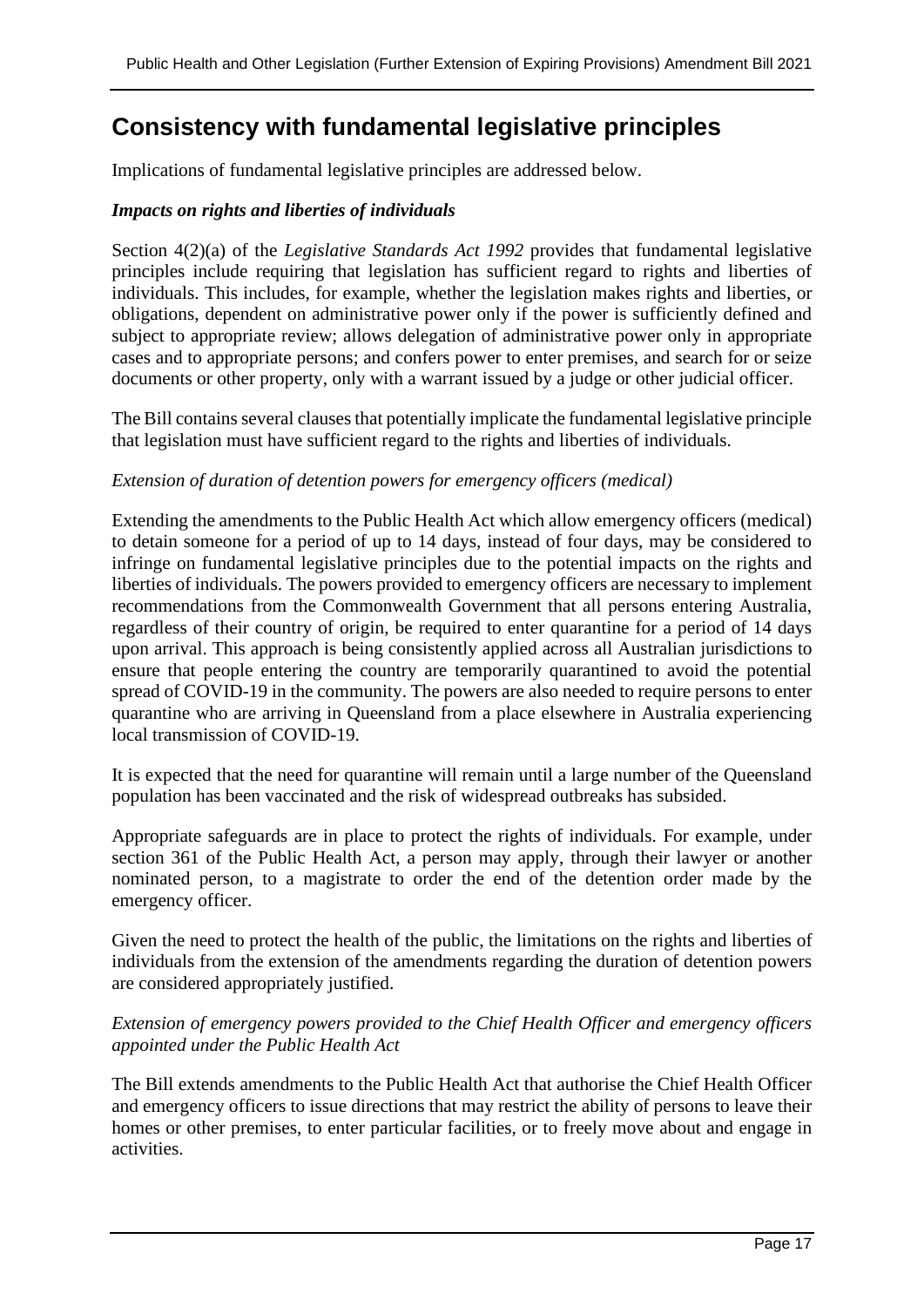The reasonableness and fairness of treatment of individuals is relevant in deciding whether legislation has sufficient regard to the rights and liberties of individuals. The concept of liberty requires that an activity (including a business activity) should be lawful unless there is a sufficient reason to declare it unlawful by an appropriate authority.

Extending the expiry of the amendments to the Public Health Act may potentially breach this principle as the provisions authorise the Chief Health Officer and emergency officers to issue directions that may interfere with the rights and liberties of individuals by, for example, restricting movement and requiring closure of business premises.

It is considered that the impact that these emergency powers have upon the rights and liberties of individuals is justified, given the need to protect the health of the public by managing the outbreak of COVID-19, and in particular to ensure the latest health and medical advice about isolation and quarantine of suspected or confirmed cases of COVID-19 can be implemented. The amendments have contributed to Queensland's success at containing COVID-19 by allowing rapid and tailored responses to instances of local community transmission of COVID-19.

While they are broad, the emergency powers are clearly defined and subject to limits, including that the person giving the direction or order must reasonably believe that it is necessary to assist in containing or responding to the spread of COVID-19. Similarly, directions issued by both the Chief Health Officer and emergency officers must be revoked if the Chief Health Officer or emergency officer is satisfied the direction is no longer necessary.

#### *Proportionality of penalties for breaches of the Public Health Act*

The Legislative Standards Act does not explicitly provide a fundamental legislative principle for offence provisions. However, a new offence must be appropriate and reasonable in light of the conduct that constitutes the offence.

The Bill extends section 362D of the Public Health Act, which provides for the enforcement of public health directions issued by the Chief Health Officer. It is an offence, carrying a maximum penalty of 100 penalty units or six months imprisonment, if a person does not comply with a public health direction unless the person has a reasonable excuse. Comparably, section 351 of the Public Health Act, which is not impacted by the Bill, applies to the enforcement of a detention order issued by an emergency officer (medical). It carries a maximum penalty of 200 penalty units, to fail to comply with a detention order.

The penalty provision is considered reasonable and appropriate to protect the community from the risk of transmission of COVID-19 by those who violate public health directions and, thereby, put the community at risk.

#### *Quarantine fees*

The Bill extends and amends the Public Health Act provisions requiring persons who are directed to quarantine to contribute to their quarantine costs. Quarantine fees are prescribed in the *Public Health Regulation 2018*.

The charging of quarantine fees may be considered to infringe on the rights and liberties of individuals, in particular, with regard to whether the legislation provides for the compulsory acquisition of property only with fair compensation (section 4(3)(i) of the Legislative Standards Act). This aspect of the principle is also implicated by the amendments that will permit certain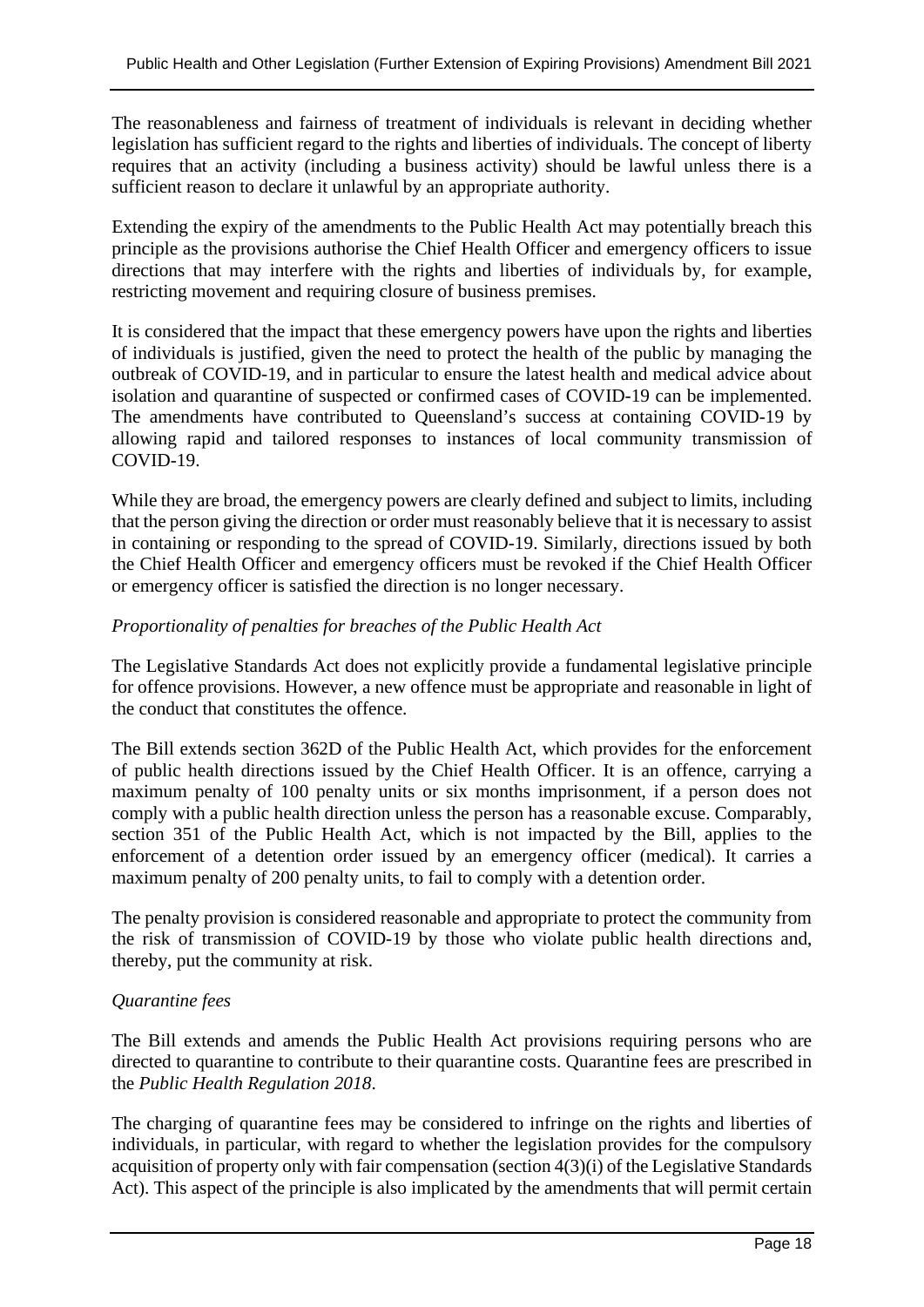people to be required to prepay their quarantine fees. The quarantine fees, including the prepayment provisions, are justified as it is necessary to charge fees for the services provided to a person to sustainably manage the costs associated with quarantine. Quarantine of people entering Queensland from outside Australia and from places where there is local transmission of COVID-19 is necessary to prevent the spread of the disease in the community. The prepayment requirements included in this Bill do not increase the amount of fees a person is required to pay, but only bring forward the point in time at which the person is required to pay those fees. There are also requirements for the chief executive to refund any potential payments over the amount of fees actually incurred. Safeguards are also included in the legislation, including opportunities for vulnerable people and people experiencing significant financial hardship to apply for a full or partial waiver of fees. Payment plans can also be agreed to limit the impact of the requirements on individuals.

The quarantine fee provisions also raise potential concerns regarding whether the Bill allows the delegation of administrative power only in appropriate cases and to appropriate persons (Legislative Standards Act section  $4(3)(c)$ ). Amendments in the Bill provide power to the chief executive to decide various matters relating to quarantine fees, such as the approval of persons wishing to accept third party liability for payment, requiring prescribed persons to prepay, decisions on applications for fee waivers, and decisions regarding whether to accept a late application for a fee waiver. The delegation of administrative powers is appropriately defined and limited. For example, the chief executive's discretion to require prepayment of quarantine fees is limited by the Act to persons who have been prescribed by regulation. The flexibility provided with this delegation of administrative power is also necessary given the frequently changing nature of border restrictions, the broadening range of cohorts permitted to enter Australia and Queensland, and the need to tailor arrangements for the particular circumstances of different cohorts.

There is also a potential infringement on the rights and liberties of individuals pertaining to the Bill's inclusion of a regulation-making power to exclude certain individuals from being able to apply for a fee waiver. The amendment is necessary given the additional demands that are expected to be placed on the quarantine system as more people from a broader range of cohorts are permitted to enter Queensland and required to quarantine. The regulation-making power will allow flexibility to exclude cohorts who would not be permitted to enter Queensland but for the fact that they are eligible for and will be supported through a specific program or arrangement. Assessment of these applications, in addition to the expected growth of applications expected as more travellers enter Queensland, would place considerable strain on the administration of the quarantine system.

The provisions also work in tandem with the amendments allowing third parties to accept liability for quarantine fees. It will allow, for example, a regulation to exclude persons entering Queensland under the Australian Government's Seasonal Worker Programme from applying for a fee waiver on the basis that the chief executive approves third party liability for the employers of those workers. Any regulation made pursuant to this power will also need to have sufficient regard to the rights and liberties of individuals and will have to be compatible with the *Human Rights Act 2019*.

Finally, the Bill allows notices and invoices relating to quarantine fees to be sent electronically to persons with their consent. Unless the contrary is proved, a document given electronically is deemed to have been received by the person at the time it is sent. This could be seen to be a potential departure from the legislative principle requiring legislation to have sufficient regard to the rights and liberties of individuals as there may be implications if, for example, the person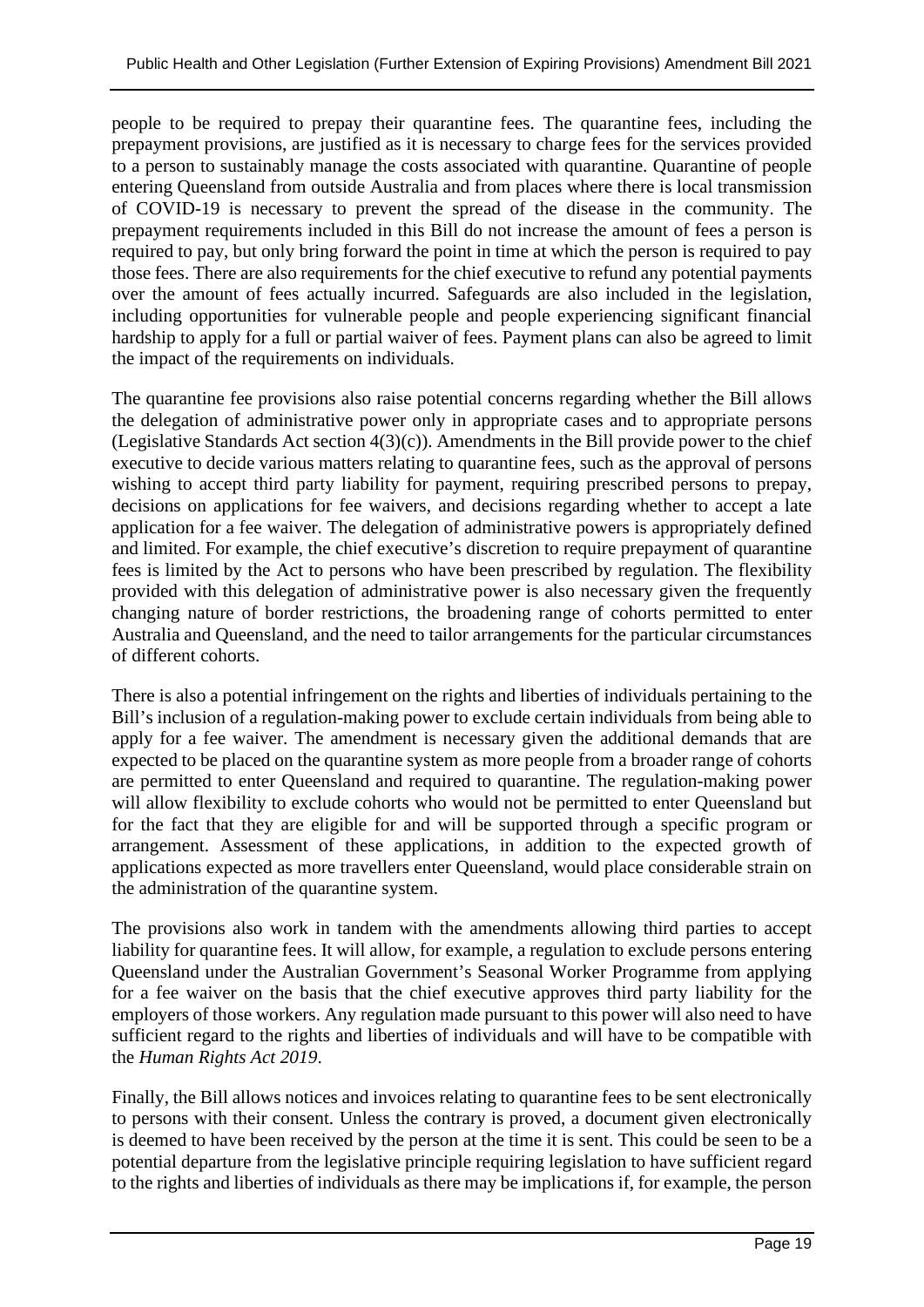does not receive an invoice and is unable to make a timely application for waiver of quarantine fees. However, the amendments provide sufficient safeguards and limitations, including requiring the consent of the person to receive electronic documents and providing discretion for the chief executive to consider late applications for fee waivers. Further, the Bill does not provide a penalty for late payment of invoices or late applications for fee waivers.

#### *Electronic service of quarantine directions*

The Bill includes amendments to remove doubt that directions under section 362H of the Public Health Act may be given electronically, and that such a direction will be taken to have been received on the day and at the time it is sent. These amendments potentially depart from the fundamental legislative principle requiring legislation to have sufficient regard to the rights and liberties of individuals.

The ability to give quarantine directions electronically is critical to effectively responding to a potential outbreak of COVID-19 in the community. Under the amendments, electronic service can only be done with the express consent of the recipient, which provides an important safeguard for the rights of individuals. The amendments also align with current practice and established policies governing the issuance of directions by emergency officers. These policies contain robust safeguards, including the requirement that the contents of a quarantine direction are explained to a person and the person is requested to reply and acknowledge receipt of the direction.

The provision validating previous directions that have been issued through electronic communications may be considered to retrospectively and adversely affects rights and liberties of individuals (Legislative Standards Act, section  $4(3)(g)$ ). Quarantine directions have been served electronically with the consent of recipients and after the contents of the direction have been orally explained to confirm the person understands their obligations. This process has minimised any potentially adverse impacts from the validation provision.

#### *Modification framework and regulation-making powers*

The Bill extends the operation of the regulation-making powers and the modification framework under the ER Act to 30 April 2022. This extension represents a potential departure from the fundamental legislative principle requiring legislation to have sufficient regard to the rights and liberties of individuals in the sense that further amendments may:

- make rights and liberties, or obligations, dependent on administrative power in circumstances where the power may not ordinarily be considered to be sufficiently defined or subject to appropriate review (section 4(3)(a) Legislative Standards Act);
- not be consistent with principles of natural justice, and in particular the right to be heard and the right to procedural fairness (section 4(3)(b) Legislative Standards Act);
- allow the delegation of administrative power in cases, and to persons, that may not be considered appropriate (section 4(3)(c) Legislative Standards Act), were it not for the state of emergency currently in place in Queensland; and
- adversely affect rights and liberties, or impose obligations, retrospectively (section  $4(3)(g)$ ) Legislative Standards Act).

The extension of the modification framework and regulation-making powers are appropriately defined and necessary to ensure swift and focussed measures can be put in place to protect the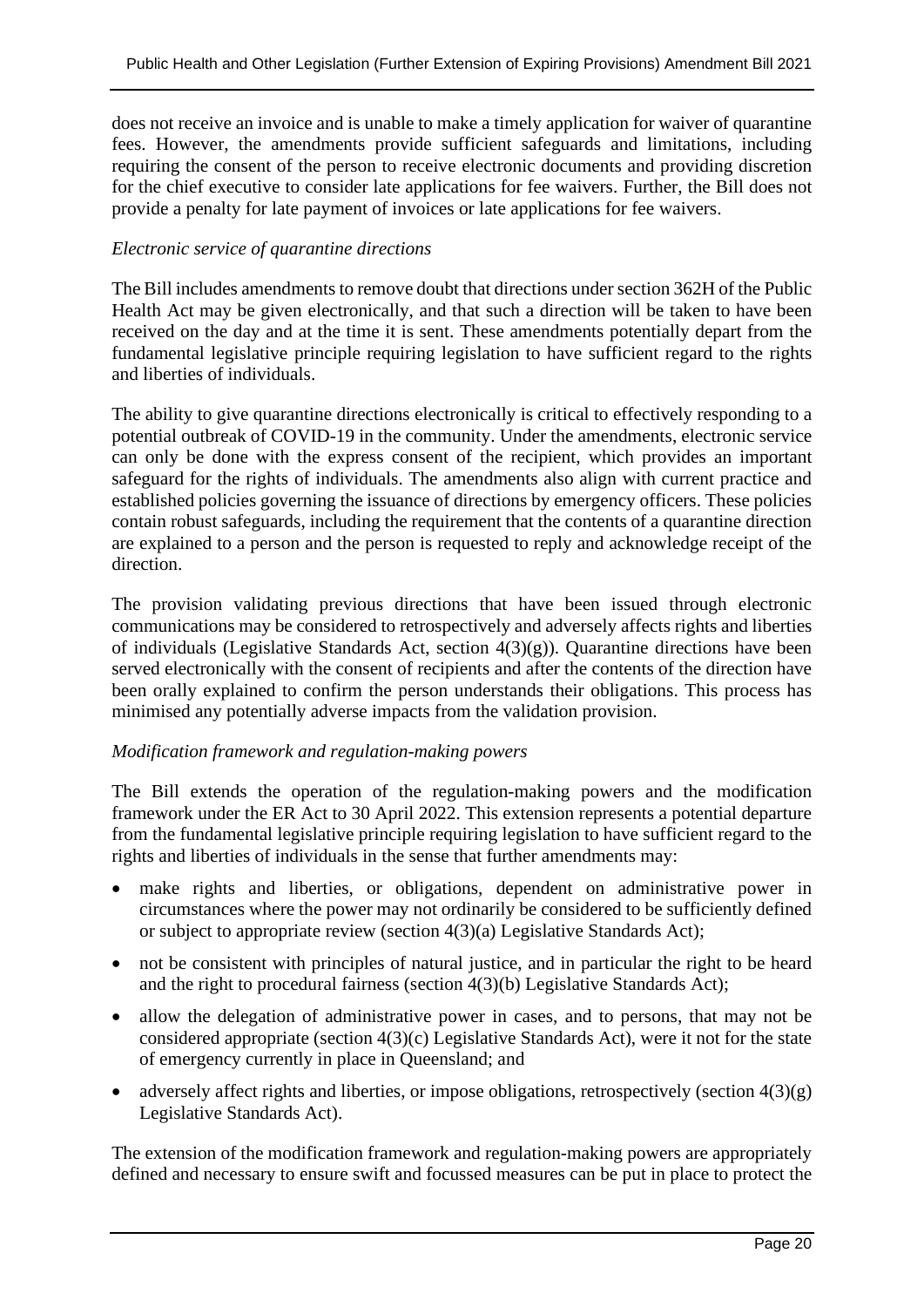public from the health risks of COVID-19 as well as to mitigate the secondary impacts from public health measures on the economy and continuity of institutions and services.

#### *Consistency of the subordinate legislation made under or pursuant to the ER Act*

The Bill has the effect of extending the operation of 14 principal regulations which have been made to date under or pursuant to powers provided for in the ER Act. Five of these regulations have been further amended. The extent to which these regulations impact on fundamental legislative principles is addressed in the Explanatory Notes accompanying each legislative instrument. The applicable principal and amendment regulations are:

- Corrective Services (COVID-19 Emergency Response) Regulation 2020
- Domestic and Family Violence Protection (COVID-19 Emergency Response) Regulation 2020
- Economic Development (COVID-19 Emergency Response) Regulation 2020
- Education Legislation (COVID-19 Emergency Response) Regulation 2020
- Family Responsibilities Commission (COVID-19 Emergency Response) Regulation 2020
- Justice Legislation (COVID-19 Emergency Response—Community Title Schemes and Other Matters) Regulation 2020
- Justice Legislation (COVID-19 Emergency Response—Wills and Enduring Documents) Regulation 2020
- Justice Legislation (COVID-19 Emergency Response—Wills and Enduring Documents) Amendment Regulation 2020
- Justice Legislation (COVID-19 Emergency Response)—Proceedings and Other Matters) Regulation 2020
- Local Government (COVID-19 Emergency Response) Regulation 2020
- Manufactured Homes (Residential Parks) (COVID-19 Emergency Response) Regulation 2020
- Planning (COVID-19 Emergency Response) Regulation 2020
- Planning Legislation (Economic Recovery Measures and Other Matters) Amendments Regulation 2020
- Residential Tenancies and Rooming Accommodation (COVID-19 Emergency Response) Regulation 2020
- Residential Tenancies and Rooming Accommodation (COVID-19 Emergency Response) Amendment Regulation 2020
- Residential Tenancies and Rooming Accommodation (COVID-19 Emergency Response) Amendment Regulation 2021
- Retail Shop Leases and Other Commercial Leases (COVID-19 Emergency Response) Regulation 2020
- Retail Shop Leases and Other Commercial Leases (COVID-19 Emergency Response) Amendment Regulation 2021
- Youth Justice (COVID-19 Emergency Response) Regulation 2020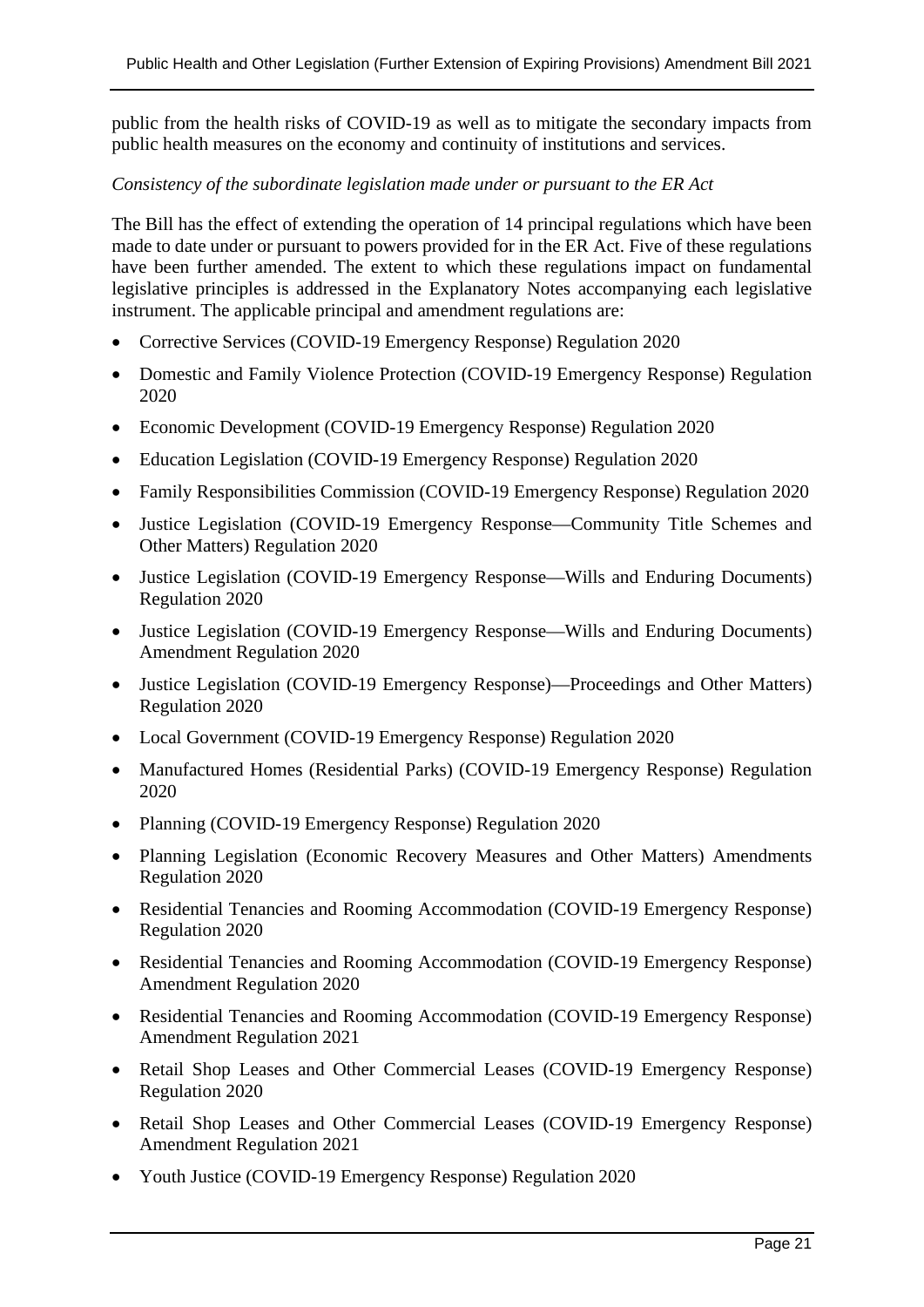While the Bill extends the operation of the regulation-making powers and the modification framework, it is not reasonably foreseeable that further subordinate legislation will be made under or pursuant to the powers provided for under the ER Act that will depart substantially from the types of instruments that have already been made. Should the need arise for further secondary instruments to be enacted, any potential inconsistency with fundamental legislative principles will be addressed in the Explanatory Notes accompanying the instrument.

The Bill also extends the safeguard measures which accompany the regulation-making powers and the modification framework. This includes that any retrospective application is limited in nature, and that no regulations or statutory instruments enacted under the ER Act are able to be exercised so as to amend or override the *Human Rights Act 2019*, or any particular provision of the Human Rights Act, thereby preserving its important human rights protections.

#### *Retrospectivity of regulation-making powers*

Whether legislation has sufficient regard to rights and liberties of individuals depends, in part, on whether the legislation does not adversely affect the rights and liberties, or impose obligations, retrospectively (section 4(3)(g) of the Legislative Standards Act).

Some of the regulation-making powers extended by the Bill allow for a regulation to have retrospective operation. This is the case for the extension of amendments inserting section 240D of the *City of Brisbane Act 2010*, section 260AD of the *Local Government Act 2009* and section 200ZF of the *Local Government Electoral Act 2011*, which provide that a 'regulation may have retrospective operation to a day not earlier than the day of commencement.'

The regulation-making powers are broad and could affect an individual's rights and liberties in numerous ways, including impacting on freedom of movement and the ability to take part in public life. However, there are appropriate limitations in place, including that the regulations may only have retrospective effect to the date of commencement of the relevant sections. Section 200ZF of the Local Government Electoral Act, which permits a regulation to be made that may be inconsistent with the Act or with certain other Acts, has further limitations in that the Minister may only recommend the making of a regulation if satisfied that the regulation is necessary to achieve the purpose of Part 9B of that Act.

#### *Flexibility to facilitate the holding of COVID-safe local government by-elections and fresh elections*

Extension of the following amendments in relation to local government by-elections and fresh elections impact on the rights and liberties of individuals particularly in relation to political communication and human rights including the rights to freedom of expression, taking part in public life, freedom of movement and privacy and reputation:

- changing the cut-off dates for compiling the voters roll and nominating candidates;
- allowing the Minister, in consultation with the ECQ, to postpone the polling day by fixing a date that is more than two months after the original polling day;
- allowing the returning officer to fix a date for the taking of an adjourned poll that is not more than two months after the original polling day;
- providing for the Minister to direct that a poll be conducted by postal ballot and allowing the ECQ to declare that a stated class of electors may vote in a way approved by the ECQ where the Minister has made such a direction;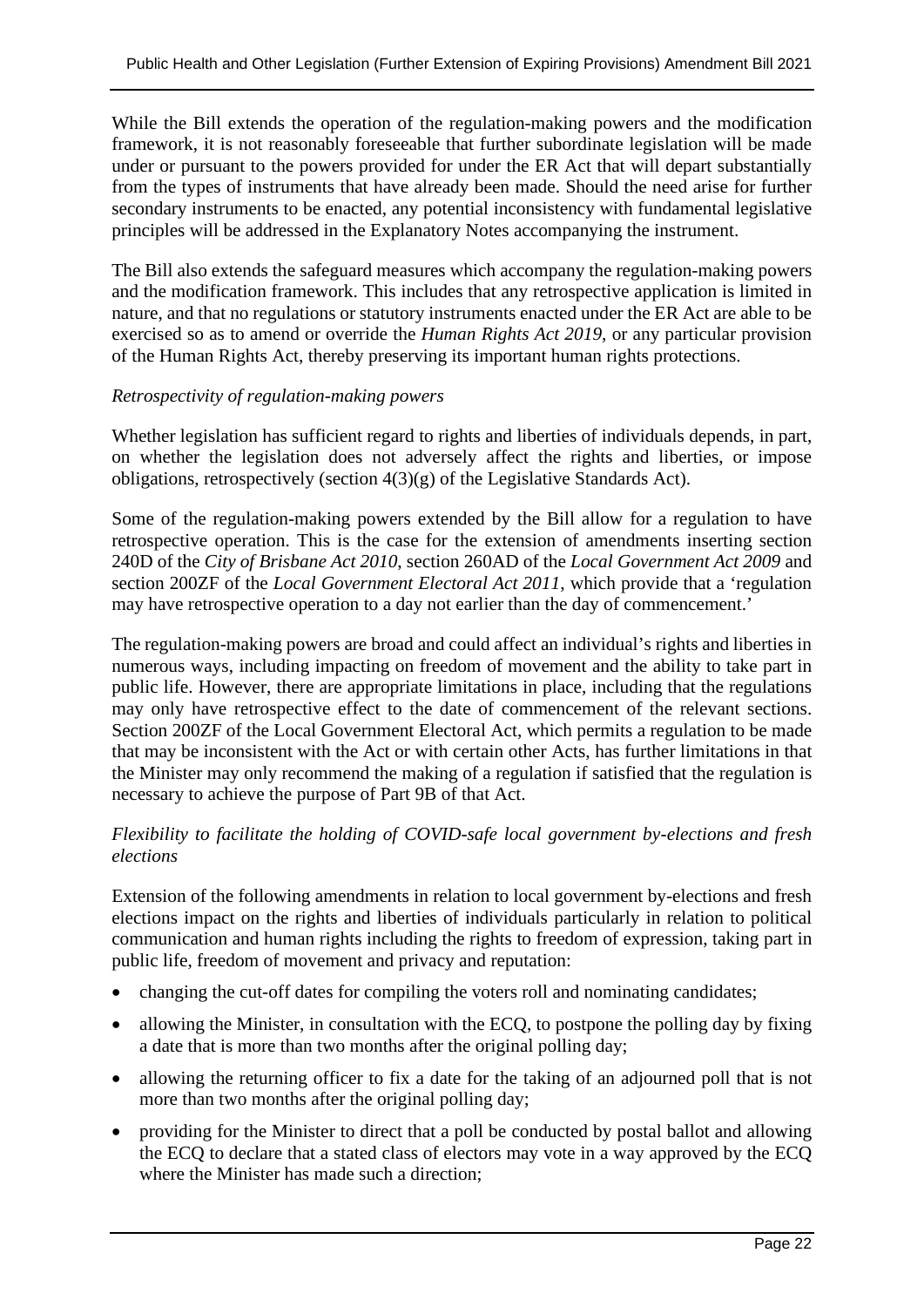- modifying timeframes for making a postal vote request and providing for the ECQ to declare that a class of persons may cast a postal vote without applying;
- allowing the ECQ to declare by notice that electoral visitor voting is not available at the start of a by-election or fresh election and make alternative arrangements to enable an affected elector to vote; and if a declaration is not made allowing the ECQ or returning officer to direct an issuing officer not to visit an elector and ensure the issuing officer makes alternative arrangements to enable the affected elector to vote;
- allowing the ECQ to declare a class of electors who may cast an electronically assisted vote and to make procedures which potentially could impact how those electors cast electronically assisted votes;
- allowing the ECQ to issue directions in relation to the display or distribution of how-tovote cards and other election material at a polling booth;
- allowing the ECQ to give directions to scrutineers and candidates about where they may be present and the number of scrutineers each candidate may have for a by election or fresh election;
- allowing a returning officer or presiding officer for a polling booth or a member of the ECQ's staff who has been given a direction under section 96A of the LGEA (Recounting of votes) to give a direction about the movement of scrutineers or candidates at a relevant place, areas where they may or may not be, and the number of scrutineers allowed in particular areas; and
- enabling the returning officer to direct ECQ staff to count votes at a stated place and arrange for the counting of votes to be filmed.

The impacts are justified on the basis that public health considerations may necessitate changes to the way a by-election or fresh election is conducted to reduce the spread of COVID-19. The extension of the amendments is temporary and will only apply, if necessary, to a byelection for which a notice of election is published on or before the COVID-19 legislation expiry day or to a fresh election if a regulation that provides for the election to be held is made on or before the COVID-19 legislation expiry day.

#### *Offences related to local government by-elections and fresh elections - proportionality and reversal of the onus of proof*

Whether legislation has sufficient regard to the rights and liberties of individuals includes whether consequences imposed by legislation are proportionate and relevant to the actions to which the consequences are applied by the legislation. Legislation must impose penalties which are proportionate to the offence.

The extension of COVID-19 related measures has the effect of extending the following offences:

when a person, without a reasonable excuse, contravenes a direction of the ECO about how, where and when how-to-vote cards may be distributed or displayed at a polling booth for the election; prohibiting the distribution/display of how-to-vote cards and other election material at a polling booth for the election; prohibiting a person from canvassing for votes in or near polling booths; permitting the display of certain political statements. The maximum penalty that applies for this offence is 10 penalty units;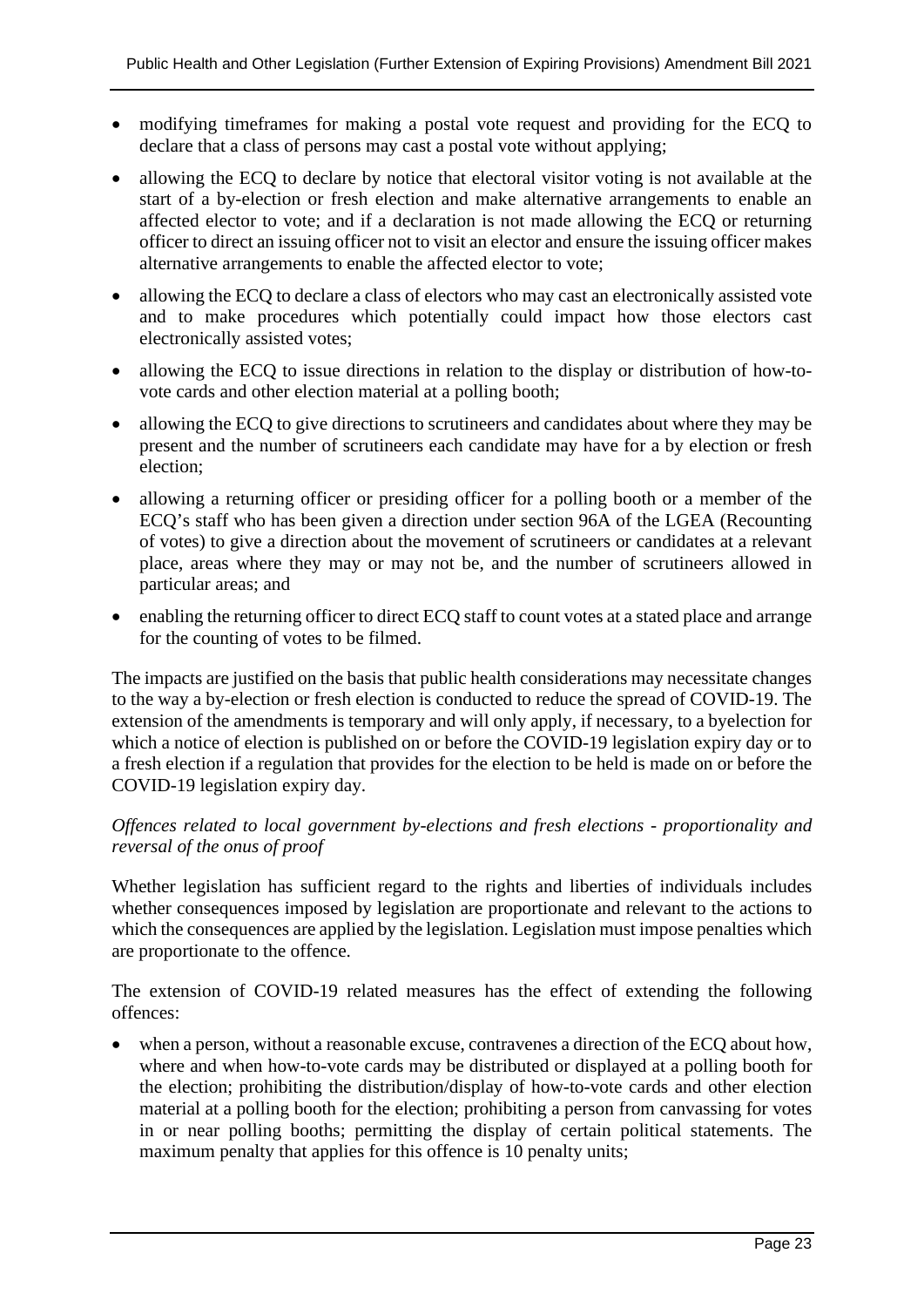- when a person, without a reasonable excuse, contravenes a direction of the ECQ about the number of scrutineers each candidate may have at a polling booth or other place a scrutineer is entitled to be present under the Local Government Electoral Act or prohibiting a scrutineer or candidate from being present at a polling booth or other place where the scrutineer or candidate would otherwise be entitled to be present under the Local Government Electoral Act. The maximum penalty that applies for this offence is 20 penalty units; and
- when a scrutineer or candidate, without a reasonable excuse, does not comply with a direction of a returning officer, presiding officer for a polling booth or a member of the ECQ's staff who is re-counting ballot papers under section 96A of the Local Government Electoral Act about movement at a polling booth or other place where the scrutineer or candidate is entitled to be present under the Act. The maximum penalty that applies for this offence is 20 penalty units.

The maximum penalties prescribed are commensurate with the penalties applying to similar offences in the LGEA, the *Local Government Electoral (2020 Quadrennial Election) Regulation 2020* and the *Electoral Act 1992*.

Penalties for these offences are significant to provide disincentive for non-compliance and in recognition of the serious public health risks involved.

Additionally, the extension of these offences may be seen to reverse the onus of proof in criminal proceedings without adequate justification (section 4(3)(d) of the Legislative Standards Act). Generally, in criminal proceedings the prosecution bears the legal onus of proof regarding the elements of the relevant offence and the accused must satisfy the evidential onus of proof for any defence or excuse raised.<sup>[10](#page-23-0)</sup> The Office of the Queensland Parliamentary Counsel has noted 'if legislation prohibits a person from doing something 'without reasonable excuse', it is generally appropriate for a defendant to provide the necessary evidence of the reasonable excuse if evidence of the reasonable excuse does not appear in the case for the prosecution.' [11](#page-23-1) The reversal of the onus of proof in the offences being extended is justified as because the establishment of a defence of having a reasonable excuse in the circumstances would involve matters which would be within the accused's knowledge.

#### *Extension of operation of COVID-related local government meeting provisions*

Consideration of the effect of legislation on the rights and liberties of individuals often involves examining the balance between the rights of individuals and the rights of the community or more general rights (OQPC Notebook 3.15.1).

The Bill has the effect of extending certain temporary local government and committee meeting provisions in the *City of Brisbane Regulation 2012* and the *Local Government Regulation 2012* to enable the chairperson of a local government or committee meeting to restrict access to a meeting if they are satisfied that restricting access is in the public interest to minimise serious risks to the health and safety of persons caused by COVID-19. The measure is temporary in nature and allows flexibility to respond to potential COVID-19 outbreaks where social distancing and restrictions on gatherings are necessary.

<span id="page-23-0"></span><sup>&</sup>lt;sup>10</sup> OQPC, Principles of Good Legislation: Reversal of onus of proof, June 2013 (version 1), p 3,

legislation.qld.gov.au/file/Leg\_Info\_publications\_FLP\_Reversal\_of\_Onus1.pdf.

<span id="page-23-1"></span><sup>&</sup>lt;sup>11</sup> OQPC, FLP Notebook, January 2008, p 36.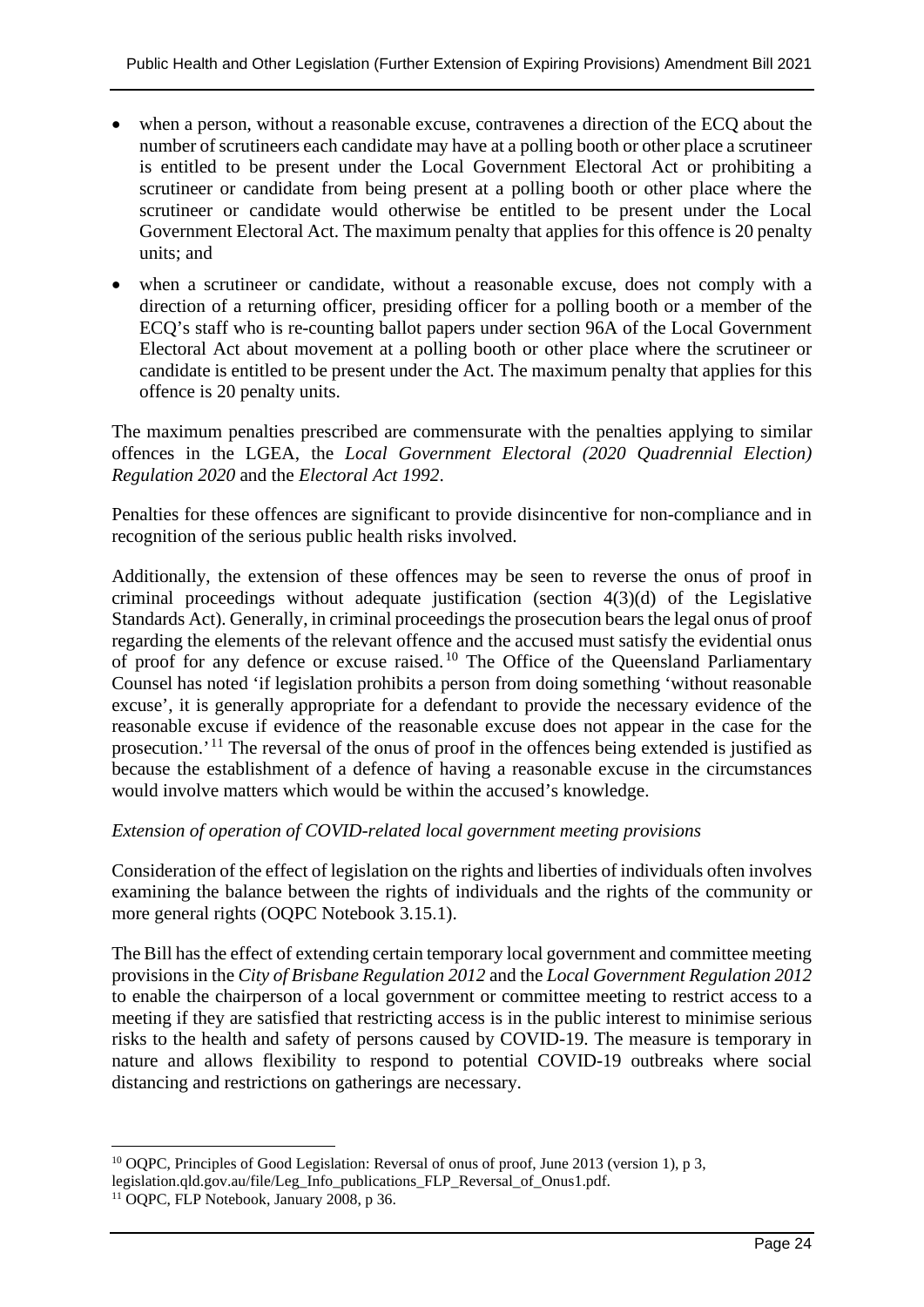While the amendments may result in the restriction of an individual's ability to observe or listen to discussions and decisions that would otherwise be conducted in an open meeting, the potential breach is justified on the basis of lessening public health risks during the ongoing COVID-19 public health emergency.

#### *Extended period of declared disaster situation*

The Bill has the effect of extending amendments in the *Disaster Management Act 2003* that provide for a longer period by which a declared disaster situation may be extended. These amendments raise considerations as to whether the legislation has sufficient regard to the rights and liberties of individuals (section 4(2)(a) of the Legislative Standards Act). This includes, for example, whether the legislation makes rights and liberties, or obligations, dependent on administrative power only if the power is sufficiently defined and subject to appropriate review; allows delegation of administrative power only in appropriate cases and to appropriate persons; and confers power to enter premises, and search for or seize documents or other property, only with a warrant issued by a judge or other judicial officer.

The declaration of a disaster situation empowers authorised officers to undertake certain actions or compel others to undertake or refrain from certain actions. This includes controlling the movement of persons, entering places, removing or destroying animals, vegetation, vehicles and structures; and closing roads to traffic.

The powers of authorised officers are discretionary and, will only be exercised in circumstances associated with the COVID-19 disaster situation, where the powers are necessary for public safety and the protection of life or property. Authorised officers are limited to those with the necessary expertise or experience to exercise the powers, and authorisations may be limited or given on conditions specific to the circumstances of the officer or event. The power to give directions about property includes that, if the property is residential or business premises, directions may only be given with the written approval of the relevant district disaster coordinator (section 78 of the Disaster Management Act).

Extension of the period of a disaster situation by regulation is established under the Disaster Management Act in recognition of the emergent circumstances in which the extension may be required and that the exercise of powers may be urgently necessary to protect human life and community safety.

While the exercise of these disaster powers has the potential to impact on fundamental legislative principles, any breach is justified, given the emergent situation and the need to protect the health and wellbeing of the community by managing the potential spread of COVID-19.

The amendment to the Disaster Management Act to set aside the right to compensation raises whether the legislation has sufficient regard to a person's right to fair compensation for compulsory acquisition of property and, that rights and liberties should not be adversely affected, or obligations imposed, retrospectively (sections  $4(3)(i)$  and  $4(3)(g)$  of the Legislative Standards Act).

As noted above, emergency powers available under the Disaster Management Act include the power to direct the owner of any property to put the property under the control of a relevant person. Should such a power be exercised, the amendments will have the effect of setting aside the right to make a claim for fair compensation. This breach is considered justified as the COVID-19 emergency will have severe and long-lasting economic impacts for Queensland. In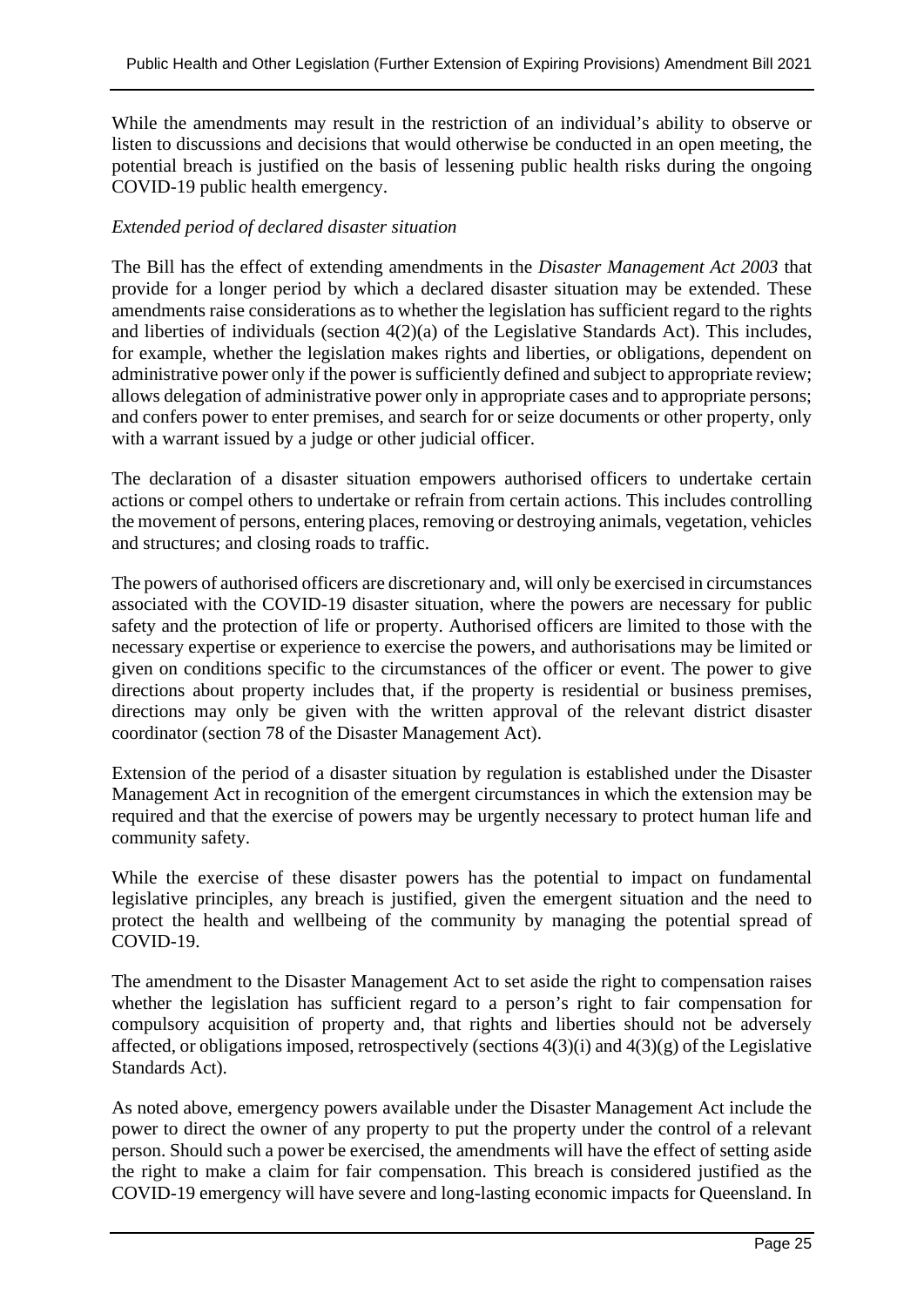this environment, uncapped and unpredictable compensation claims for damage and loss suffered may place further economic pressure on the State and diminish the stimulus measures being implemented by the Queensland Government. Any potential breach of the fundamental legislative principles is considered justified to balance the impacts on potential claimants with the interests of the wider community in the financial safeguards and stimulus measures delivered by the Queensland Government.

#### *Approval of temporary authorities under the Environmental Protection Act 1994*

The Bill has the effect of extending an amendment to the Environmental Protection Act that allows the administering authority to approve temporary authorities, thereby making an activity causing environmental harm or nuisance done under a temporary authority lawful. This amendment engages section 4(2)(a) of the Legislative Standards Act, and raises considerations as to whether the legislation has sufficient regard to the rights and liberties of individuals. While there is the potential for a temporary authority to result in environmental harm or nuisance, the amendments provide for the administering authority to include conditions on the authority that are necessary or desirable. These conditions are able to mitigate the potential for environmental harm or nuisance. The alternative to approving the activities is likely to be a greater level of harm (e.g. a temporary authority may allow a higher volume of sewage to be treated at the facility in order to stop the overflow of raw sewage). Noting the ability to include conditions that can minimise any harm, the need to respond to circumstances arising from the COVID-19 emergency that could cause greater environmental harm and the relatively short duration of the provisions, the potential breach of fundamental legislative principles is considered justified.

If the administering authority refuses a request from a person for a temporary authority, there is no ability for the person to appeal the decision or have the decision reviewed under the Environmental Protection Act. This engages section 4(3)(a) of the Legislative Standards Act and raises whether the legislation has sufficient regard to the rights and liberties of individuals, which is dependent on whether the administrative power is sufficiently defined and subject to the appropriate review. The amendments clearly outline the matters that the administering authority must be satisfied of in order to issue a temporary authority. If the administering authority refuses the application for a temporary authority, the person may apply for an environmental authority for the activity through the normal processes in the Environmental Protection Act. The normal process provides the person with appeal and review rights. Given the provisional nature of temporary authorities, the absence of an application fee and the option for a person to apply through the normal processes as an alternative, the potential breach of fundamental legislative principles is considered to be justified. In addition, where the administering authority refuses to issue a temporary authority to a person under the Environmental Protection Act, the person may still have the decision reviewed under the *Judicial Review Act 1991*.

The proposed amendment to allow a declaration to be made by the Minister exempting a person from complying with particular conditions of their approval may result in environmental harm or nuisance. This may, therefore, engage section 4(2)(a) of the Legislative Standards Act. Conditions on approvals are designed to minimise or prevent environmental harm, however, there may also be conditions that require monitoring, reporting or completion of an action by a particular time. An exemption from compliance with this latter type of condition may be given without resulting in any direct environmental harm. It should also be noted that the effect of the temporary exemption is to pause or postpone these conditions. As a result, any significant environmental harm or nuisance is unlikely given the short duration of a declaration and the requirement for approval holders to continue to comply with all other conditions of their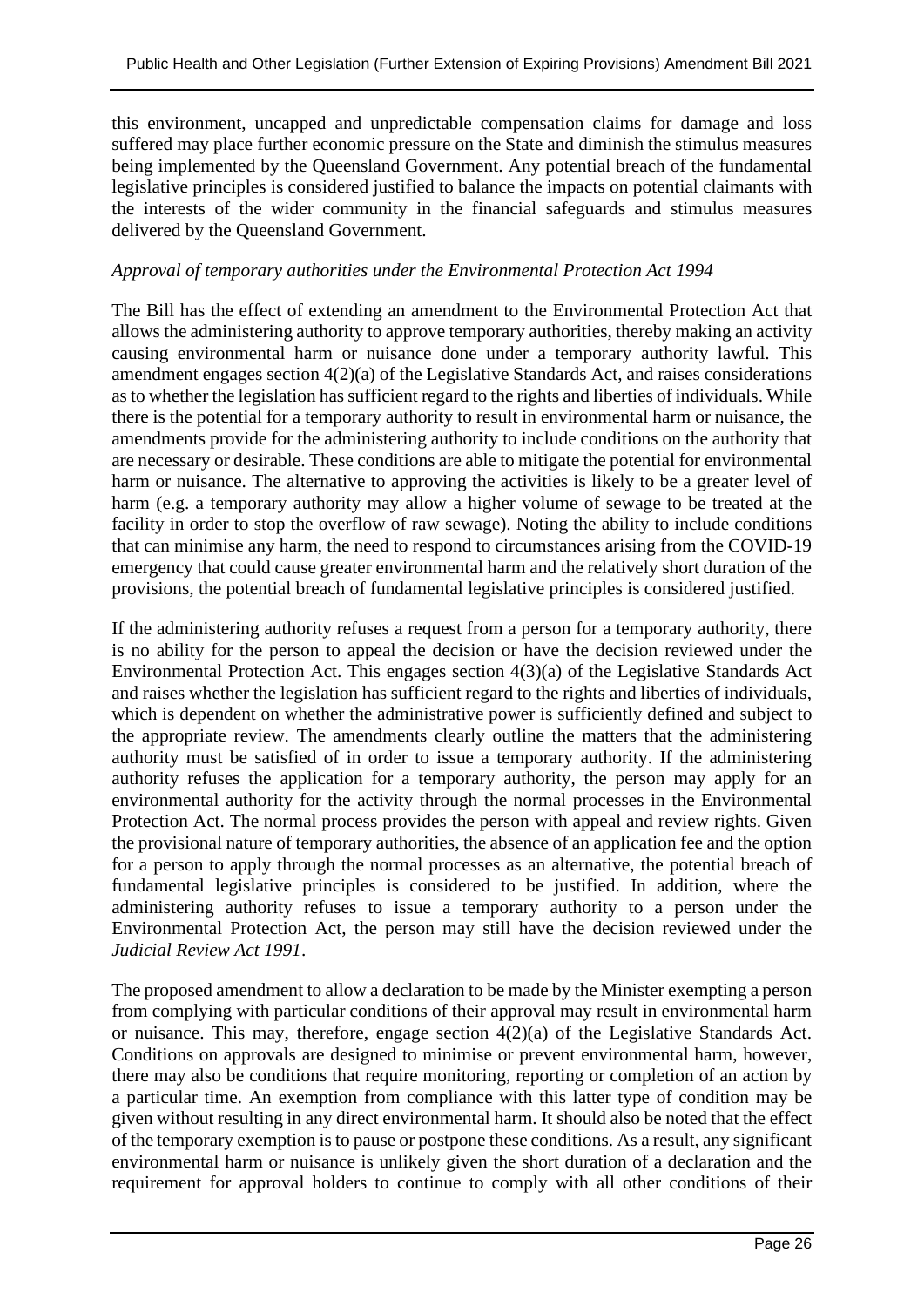approval. The risk of environmental harm is further reduced due to the requirement for the Minister to exercise the power to grant an exemption in the way that best achieves the objects of the Environmental Protection Act.

#### *Exempting compliance with certain conditions of approval under the Environmental Protection Act*

The Bill has the effect of extending an amendment that to the Environmental Protection Act that empowers the Environment Minister to make a declaration exempting compliance with certain conditions of an approval. Exempting a person, or class of persons, from complying with a condition of an approval through a declaration engages section  $4(3)(h)$  of the Legislative Standards Act, as the person will be granted a form of immunity from prosecution for the duration of the declaration. A declaration does not explicitly provide a person with immunity from a proceeding or prosecution generally, rather it stops or pauses a particular condition of an approval from applying for a short duration in order to respond to the impacts of the COVID-19 emergency. All other conditions of the approval must continue to be complied with and penalties are provided in the Environmental Protection Act for non-compliance. Further, where environmental harm is caused beyond the scope of the approval, the general offence provisions of the Environmental Protection Act continue to apply.

Exempting compliance with particular conditions of an approval in the short-term is considered necessary to ensure that the COVID-19 emergency measures currently in place are complied with, without breaching conditions of an approval. For example, a condition of an approval may require the approval holder to fly into a remote community to undertake groundwater monitoring, however, to prevent the spread of the virus this condition may be waived until it is safe to comply with. In this regard, the declaration is not considered to breach the fundamental legislative principles.

#### *Takeaway Liquor Authority*

The Bill has the effect of extending amendments to the *Liquor Act 1992* to allow the Commissioner for Liquor and Gaming (Commissioner) to issue a Takeaway Liquor Authority (TLA) to licensees or permittees to sell takeaway liquor in a specified amount. These amendments raise considerations as to whether the legislation has sufficient regard to the rights and liberties of individuals (s4(2)(a) of the Legislative Standards Act). Specifically, that legislative obligations may be dependent on an administrative power only if the power is sufficiently defined and subject to appropriate review, that legislation must be consistent with principles of natural justice,  and that legislative changes must not adversely affect an individual's rights and liberties, or impose obligations, retrospectively (sections 4(3)(a),  $4(3)(b)$ , and  $4(3)(g)$  of the Legislative Standards Act).

A TLA may take effect from the date of the public health emergency declaration. In effect, this will provide retrospective operation of the TLA to confirm actions that have already been undertaken to support businesses negatively impacted by the business closures as a result of the COVID-19 emergency. As a retrospective TLA will operate to provide additional liquor trading opportunities to affected businesses, it is considered it will not adversely affect rights and liberties retrospectively, and therefore the fundamental legislative principles are not breached. 

The ability to immediately suspend a TLA issued in respect of an individual licensee or permittee, and the ability to amend or revoke the TLA, may breach subsection 4(3)(b) of the Legislative Standards Act. However, the potential breach is justified on the grounds of public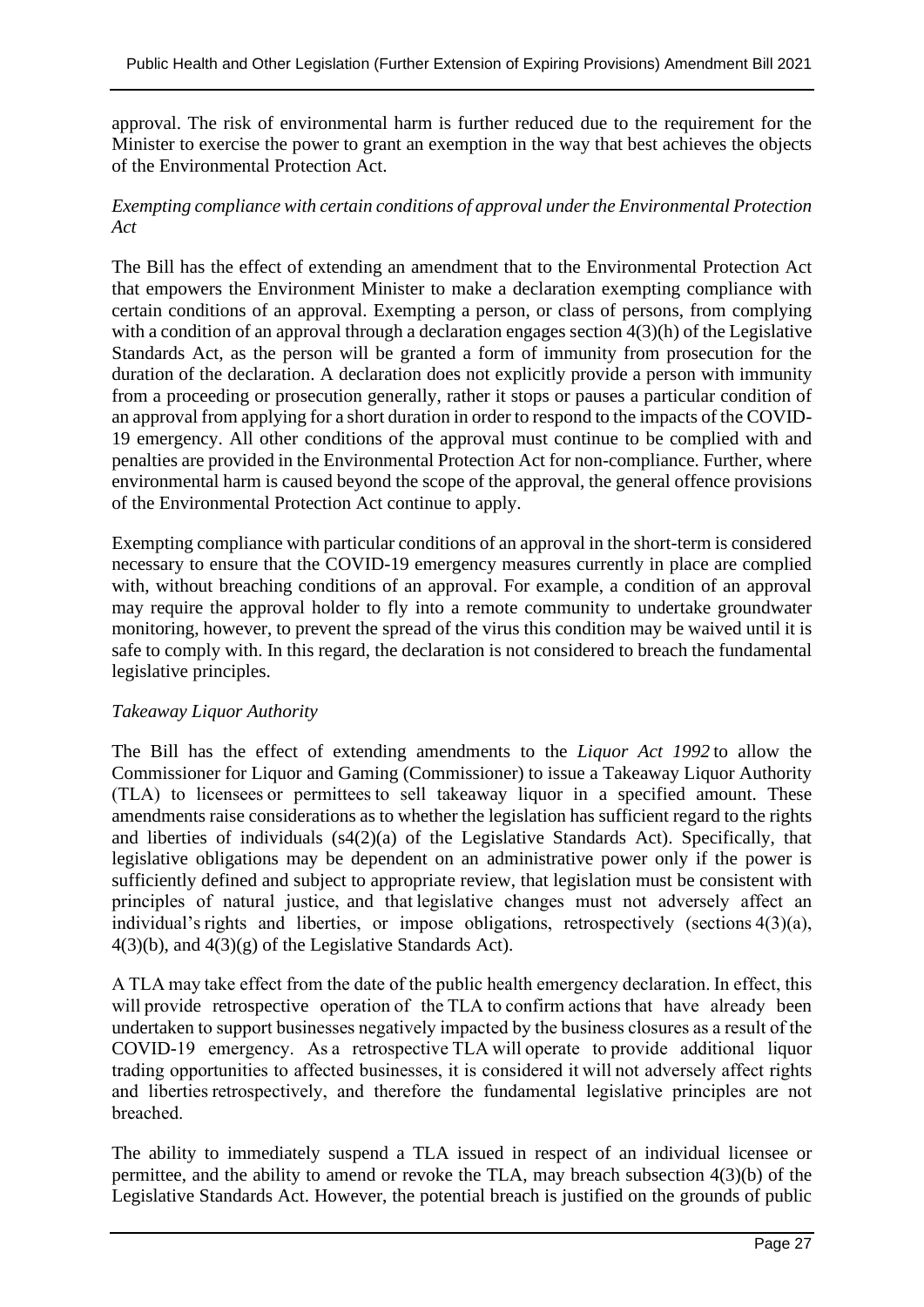interest. Unlawful trading practices, if they involve the irresponsible supply of alcohol, could result in increased alcohol-related harm. The ability to immediately suspend a TLA will allow the Commissioner to take immediate short-term action against a licensee or permittee who contravenes a TLA, or operates a TLA, to prevent this harm and ensure public safety. It is also important to note that a TLA is an extraordinary, time-limited concession that provides authority well beyond the strict regulations that ordinarily apply to takeaway liquor sales. It is therefore appropriate that serious action be taken to address non-compliance (e.g. suspension), without ordinary natural justice processes applying. Further, amendment or revocation of a TLA will not impact on a licensee or permittee's ordinary licence provisions. Prior to revocation or amendment of the TLA on the grounds of contravention, licensees and permittees will be provided with a period of seven days to show cause as to why the Commissioner should not take further action to amend or revoke a TLA. This provides licensees and permittees with a level of procedural fairness and ensures a proportionate response will be taken to address the specific causes of non-compliance or harm.

#### *Body corporate regulation modules*

The Bill also extends provisions that allow body corporate committees to make decisions to change rights, privileges or obligations of lot owners in relation to attendance at meetings and provision of information, as well as in regard to access to, or the use of, common property and body corporate assets, in certain circumstances relevant to public health directions.

These provisions may potentially breach (or be inconsistent with) the fundamental legislative principle that legislation have sufficient regard to rights and liberties of individuals, as they provide for the suspension of a requirement or entitlement relating to holding a body corporate general meeting or committee meeting if the committee for a body corporate believes a public health direction would be contravened if the requirement is complied with or a person exercises an entitlement. These provisions may result in the rights of lot owners or the representatives of lot owners to attend and vote at body corporate general meetings or committee meetings in person being suspended, if it is reasonably necessary to suspend physical attendance to ensure the meeting is held in a way that does not contravene a public health direction made under the Public Health Act.

However, lot owners or representatives of lot owners will continue to be able to exercise their right to vote on motions to be determined at a general meeting or committee meeting by existing methods that do not require in-person attendance. For general meetings, existing voting methods that do not require in-person attendance include voting by completing a written voting paper and returning it to the secretary prior to the start of the meeting, or by casting a vote using an electronic voting system (if the use of electronic voting systems has been authorised by the body corporate prior to the commencement of the Regulation). For committee meetings, there is an existing capacity for committees to make decisions without conducting in-person meetings, as committees can vote on motions outside a committee meeting.

Also, the provisions provide body corporate committees with capacity to make arrangements to enable each person who is entitled to attend a meeting to attend remotely and to cast an electronic vote for motions to be decided at a general meeting or committee meeting, or for the choosing of committee members at a general meeting.

The measures are aimed at providing bodies corporate, via their committees, with flexibility to support the public health response to COVID-19 by enabling the body corporate to undertake its statutory functions, such as making decisions at body corporate general meetings and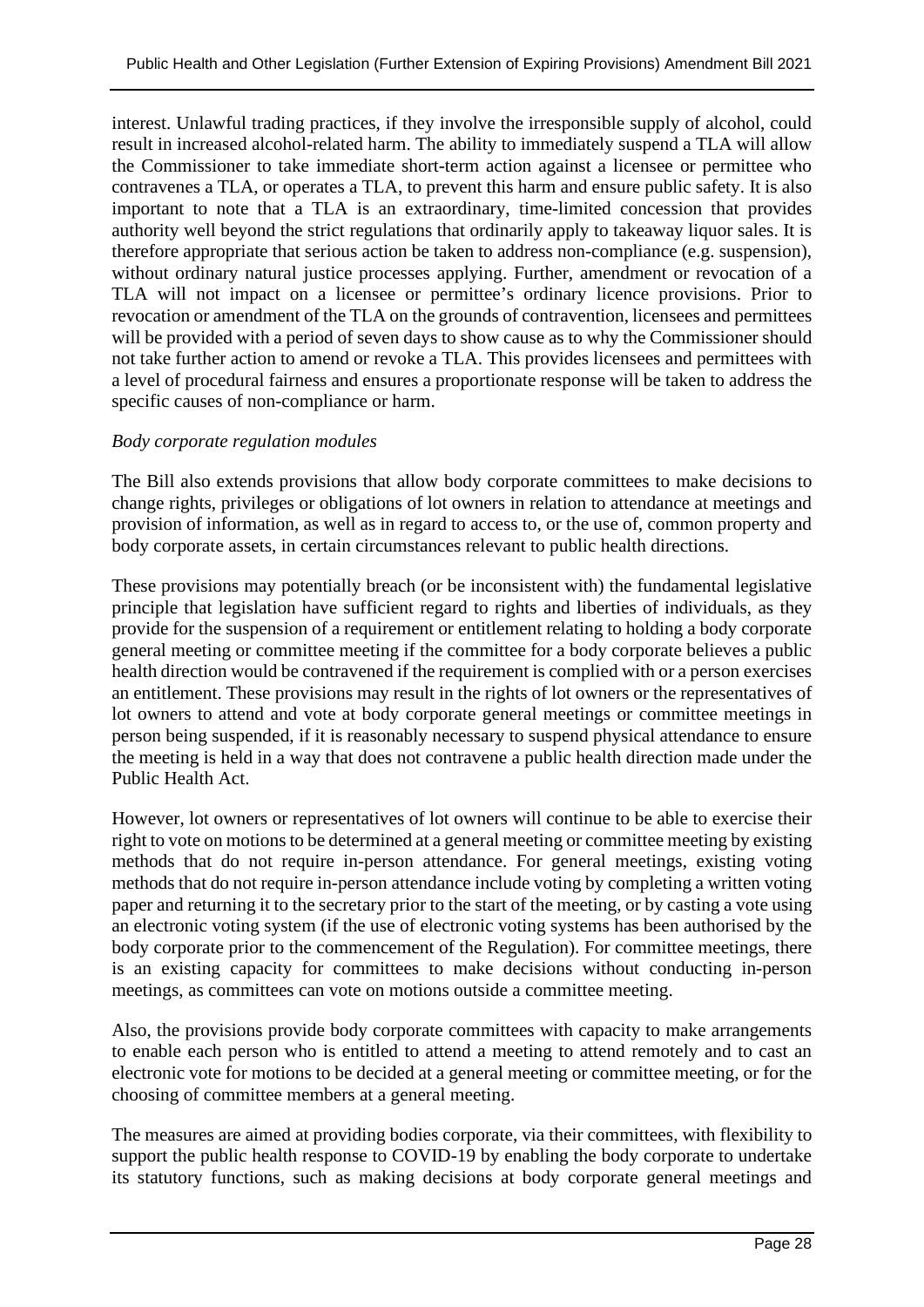committee meetings, in a way that complies with relevant public health directions and reduces the threat to public health during the COVID-19 emergency period. It is considered that any potential breach of the principle that legislation have sufficient regard to the rights and liberties of individuals, arising from the temporary suspension of requirements or entitlements relating to holding a body corporate general meeting or committee meeting, is justified to protect the health, safety and welfare of persons affected by the COVID-19 emergency in the community titles sector.

The provisions may also depart from the fundamental legislative principle that legislation have sufficient regard to the rights and liberties of individuals, as they temporarily allows body corporate committees to make decisions to change the rights, privileges or obligations of lot owners if the change is in relation to access to, or the use of, common property or body corporate assets, if necessary to ensure compliance with a public health direction. For example, these provisions will enable committees to place restrictions on access to, or the use of, common property facilities (such as a common property swimming pool) if a public health direction relevant to the use of, or access to, the facility is in force.

However, these provisions are designed to support the public health response to the COVID-19 emergency to ensure bodies corporate are able to manage the common property and body corporate assets in a way that complies with relevant public health directions and reduces the threat to public health during the COVID-19 emergency period. Accordingly, it is considered that any potential inconsistencies with fundamental legislative principles arising from these temporary measures are justified to protect the health, safety and welfare of persons affected by the COVID-19 emergency in the community titles sector.

#### *Institution of Parliament*

Section 4(2)(b) of the Legislative Standards Act provides that legislation must have sufficient regard to the institution of Parliament. Whether legislation has sufficient regard to the institution of Parliament depends on whether, for example—

- the delegation of legislative power is allowed only in appropriate cases and to appropriate persons; [12](#page-28-0) and
- the exercise of the delegated power is sufficiently subjected to the scrutiny of the legislative assembly.<sup>[13](#page-28-1)</sup>

The Act extends several provisions that may potentially impact on the fundamental legislative principle that legislation has sufficient regard to the institution of Parliament.

#### *Declaring a public health emergency*

The Bill continues the power of the Governor in Council to make a regulation to extend, or further extend, the period of a declared public health emergency for a period of up to 90 days. Extending the period of a declared public health emergency enlivens the powers of the Chief Health Officer and emergency officers under Chapter 8 of the Public Health Act. Given the extensive powers that come into effect when a public health emergency is declared or extended there is a potential inconsistency with the fundamental principle set out in sections 4(2)(b) and section 4(4) of the Legislative Standards Act.

<span id="page-28-0"></span><sup>12</sup> *Legislative Standards Act 1992*, s 4(4)(a).

<span id="page-28-1"></span> $13$  Ibid s 4(4)(b).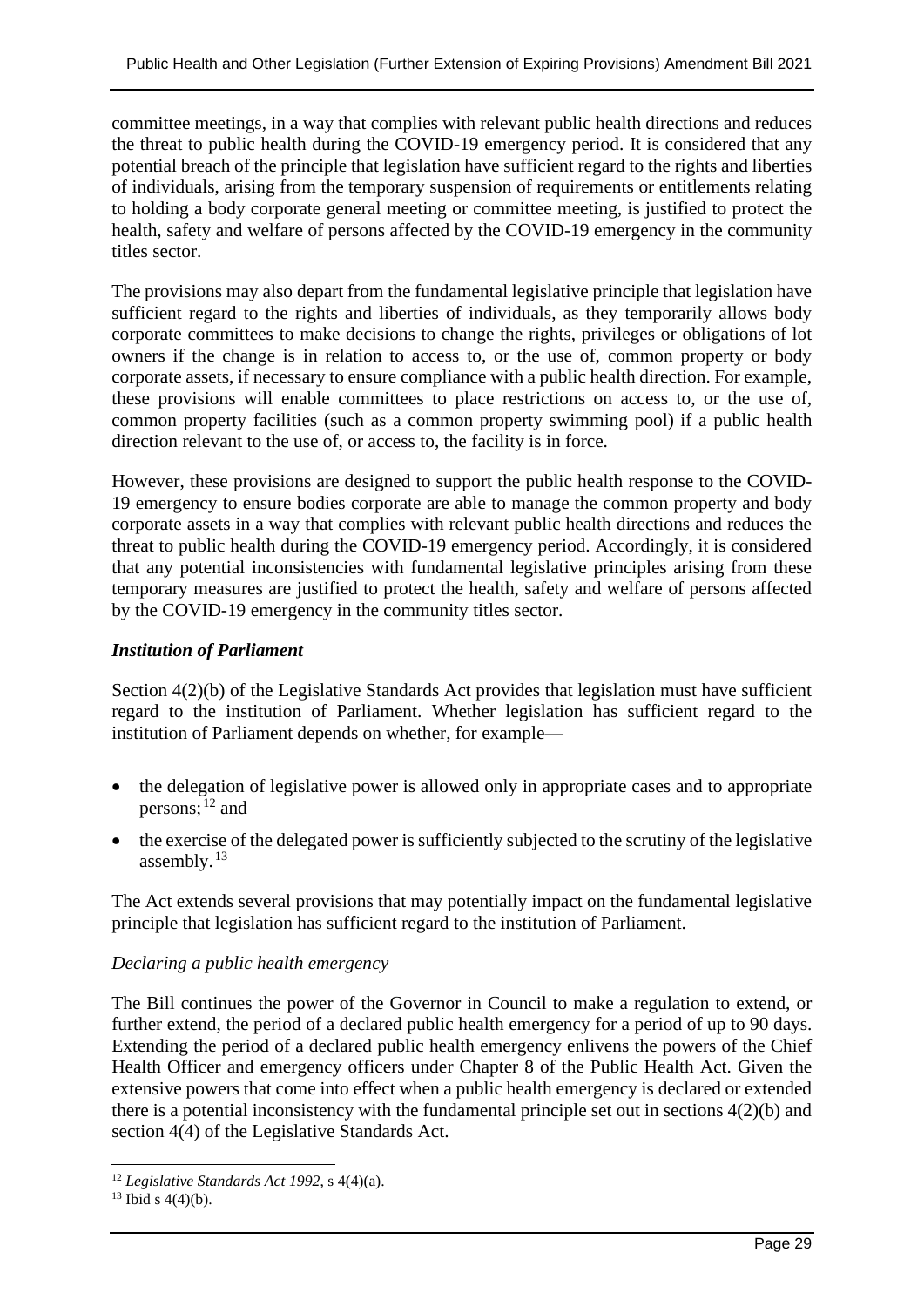It is appropriate that this power is contained in regulation, rather than in principle legislation, given the need to respond swiftly to manage the ongoing public health risks posed by COVID-19. The power to extend a declared public health emergency by regulation rather than an Act of Parliament allows the Government to fulfil its key responsibility of protecting the health and safety of the public.

A regulation extending the declared public health emergency may be made only if the Minister is satisfied it is necessary for a purpose of the Public Health Act. Having the ability to respond at short notice to an evolving epidemiological situation will continue to help ensure the public health objectives of the Public Health Act can be met.

The Bill includes safeguards on the regulation-making power. The expiry provision means the power to make a regulation to extend the public health emergency by up to 90 days will cease on 30 April 2022. Additionally, if the Minister becomes satisfied it is no longer necessary to exercise emergency powers to respond to COVID-19, the Minister must end the declared public health emergency and make a written record of the time and date that the declared public health emergency ends.<sup>[14](#page-29-0)</sup>

#### *Emergency powers provided to the Chief Health Officer and emergency officers*

The Bill may potentially breach fundamental legislative principles as it delegates powers to make directions to the Chief Health Officer and emergency officers appointed under the Public Health Act. Such an approach may be considered a delegation of powers, the exercise of which has potentially significant effect on individuals' rights and liberties.

The Bill extends the powers provided under the Public Health Act that allow the Chief Health Officer to issue:

- a direction restricting the movement of persons;
- a direction requiring persons to stay at or in a stated place;
- a direction requiring persons not to enter or stay at or in a stated place;
- a direction restricting contact between persons;
- any other direction the Chief Health Officer considers necessary to protect public health.

The public health directions issued must be consistent with the requirements in the Bill and fall within the head of power. They are not, however, subordinate legislation. The remit for any other direction that can be issued is safeguarded by the requirement to be necessary to protect public health. The content of the directions that may be issued under these provisions are technical and detailed in nature and are subject to frequent change due to the rapidly changing COVID-19 pandemic, so are more appropriately prescribed by a public health direction than being included in the Public Health Act.

These provisions enable the Chief Health Officer to make public health directions that are likely to restrict the rights and liberties of individuals. Failure to comply with a public health direction is an offence with a maximum penalty of 100 penalty units or six months imprisonment (section 362D of the Public Health Act).

<span id="page-29-0"></span><sup>14</sup> *Public Health Act 2005* s 324.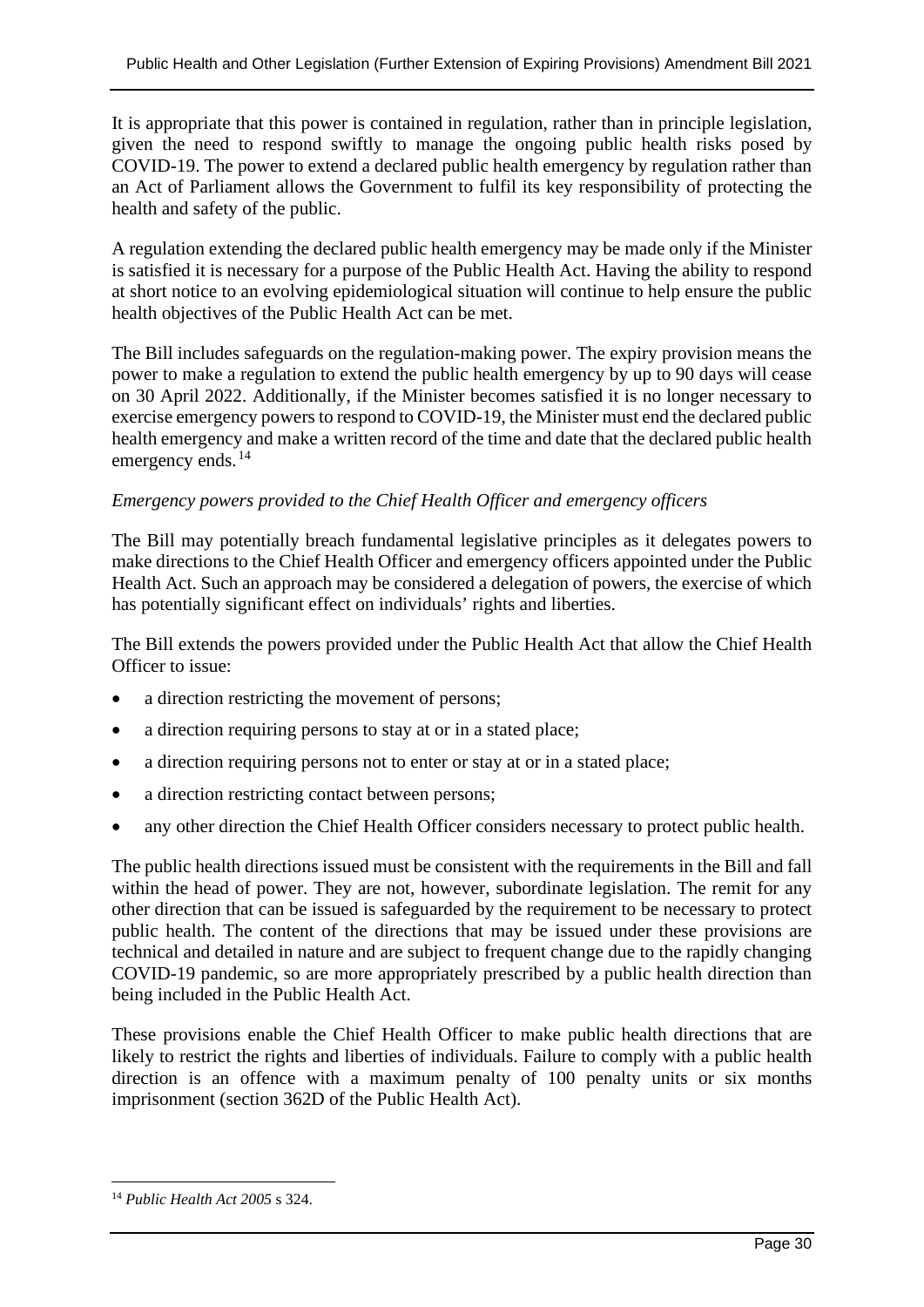The delegation of powers to the Chief Health Officer is considered appropriate to allow for a rapid response to implement measures to limit, and respond to, the spread of COVID-19 in Queensland. The delegation of powers in this way allows for recommendations, such as those made by the Australian Health Protection Principal Committee which comprises several experts in infection control and communicable diseases, to be implemented in a timely manner to reduce the risk of an uncontrolled outbreak of COVID-19 in Queensland.

The delegation of powers to the Chief Health Officer is consistent with the approach taken in other jurisdictions across Australia, such as Victoria and the Australian Capital Territory. Other States, such as Western Australia and South Australia provide their powers to other senior public servants, such as the Commissioner of Police.

The Chief Health Officer is a statutory appointment and accountable in the existing government structures. The Chief Health Officer reports to the Director-General of Queensland Health and the Minister for Health. Therefore, the decision-maker is still within the existing structures of the Queensland Government and the legislation does not give powers to make directions to an external party or to anyone other than the Chief Health Officer. The Bill also continues the existing safeguards which require the Chief Health Officer to revoke a public health direction as soon as reasonably practicable after the Chief Health Officer is satisfied the direction is no longer necessary to assist in containing, or to respond to, the spread of COVID-19.

The Bill also extends the amendments which empower emergency officers to compel persons to do or refrain from certain activities. This includes requiring persons to stay at or in a stated place and requiring business owners or operators to restrict access to certain facilities. Emergency officers are appointed by the chief executive (Director-General of Queensland Health or their delegate) and must be public service officers or employees, health service employees, persons employed by a local government, State Emergency Service members or other persons prescribed by regulation, such as police officers. A public health direction issued by the Chief Health Officer takes precedence over a direction by an emergency officer in the case of any inconsistencies.

The delegation of administrative powers is appropriately limited and is necessary to ensure swift and targeted responses to the rapidly changing risks are possible.

#### *Quarantine fees*

The Bill extends and amends provisions in the Public Health Act that require persons required to quarantine to pay fees associated with their quarantine. These provisions potentially breach the principle that legislation must have sufficient regard to the institution of Parliament as legislation should only allow the delegation of legislative power in appropriate cases and to appropriate persons and sufficiently subject the exercise of legislative power to the scrutiny of the Legislative Assembly.

The provisions permit a regulation to prescribe a number of things, such as the quarantine fees to be paid, the cohorts of persons who are required to make prepayments, and the persons who are ineligible to apply for a fee waiver. Further, the provisions permit certain things to be determined by the chief executive and published on Queensland Health's website, including the form of notice that a third party must give to accept liability for payment of quarantine fees.

The implication of fundamental legislative principles with regard to the regulation-making power and chief executive discretion in relation to fees is justified as there is already a head of power to include fees in regulation, under section 461, and this is common practice to reflect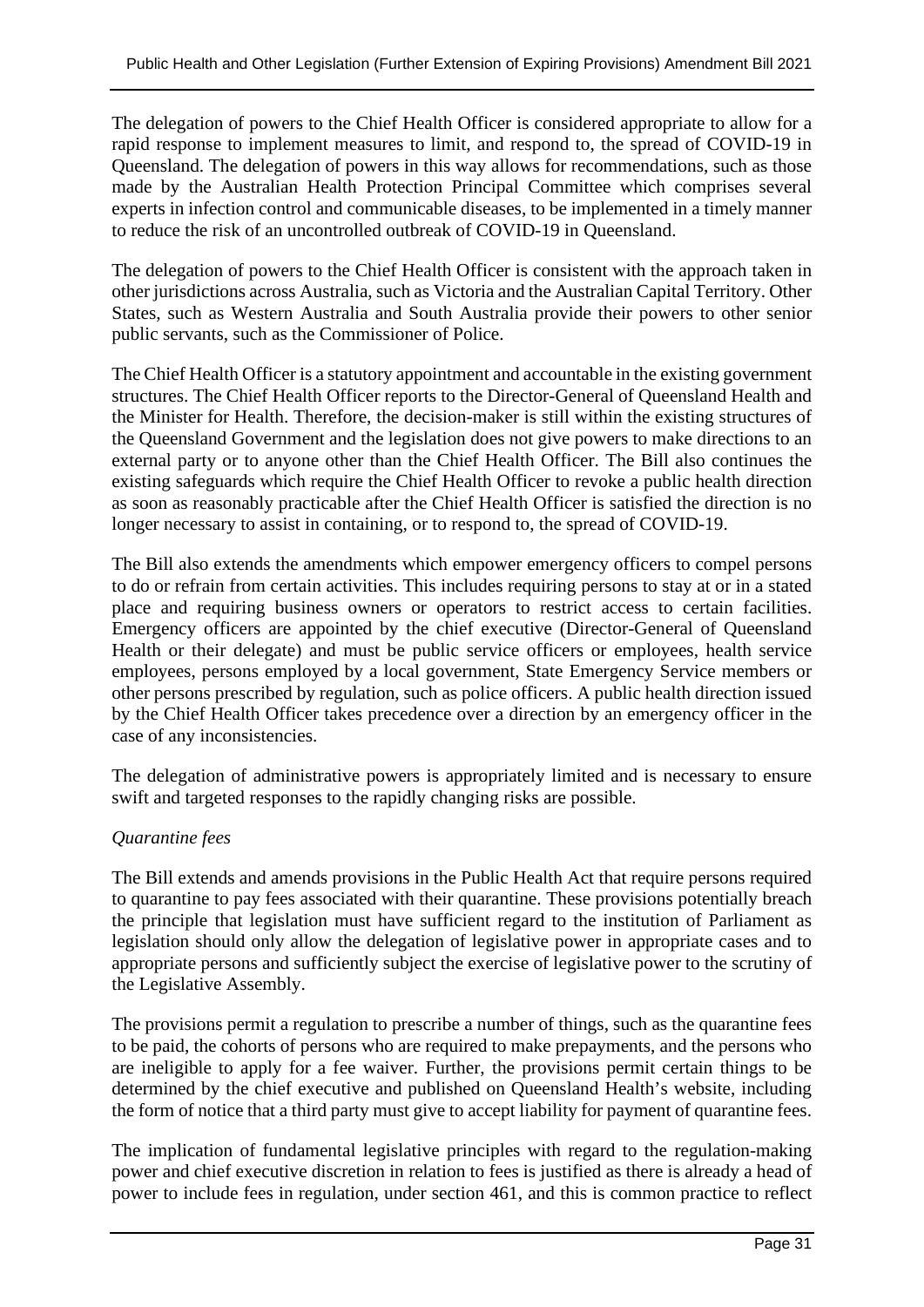that fees may change over time to reflect changes in costs. The fees may need to be adjusted if advice on the period of quarantine required for COVID-19 is reassessed or there is another change in the operation of the quarantine program. As noted above, the delegation of administrative power to the chief executive will ensure sufficient flexibility to adapt arrangements for the particular circumstances of different cohorts.

With regard to the regulation-making powers to prescribe cohorts of persons who may be required to prepay quarantine fees and to prescribe persons who are ineligible to apply for a fee waiver, these are necessary to quickly and frequently make adjustments as the border eases and more travellers are permitted to enter Queensland. The Queensland Government has already resumed the return of seasonal workers to Queensland. The entry of particular cohorts, such as critical and skilled workers and persons who support service-related industries such as tourism and education, is seen as critical to the State's economic recovery. Flexibility to approve alternative quarantine arrangements and prepayment requirements for specific traveller cohorts will improve the State's ability to recoup quarantine-related expenses and support Queensland's quarantine system to remain sustainable and responsive to changing public health and economic circumstances. Further, any regulation made pursuant to these powers will be subject to Parliamentary scrutiny via the usual tabling and disallowance requirements and examination by the portfolio committee.

#### *Modification framework and extension of regulation-making powers*

The Bill extends the operation of regulation-making powers and the modification framework under the ER Act to 30 April 2022. This extension continues the ability for various Acts to be modified by subordinate legislation, should that be required. The use of secondary instruments to implement the modification framework ('Henry VIII clauses') represents a potential departure from the fundamental legislative principle requiring that legislation has sufficient regard to the institution of Parliament (section 4(2)(b) Legislative Standards Act).

The resulting amendments which may be facilitated by the modification framework will impact on fundamental legislative principles in different ways, but broadly represent a further potential departure in the sense that amendments may:

- allow the delegation of legislative power in cases, and to persons, that may not ordinarily be considered to be appropriate (section 4(4)(a) Legislative Standards Act); and
- subject the exercise of a delegated legislative power to what may ordinarily be considered to be insufficient scrutiny by the Legislative Assembly (section 4(4)(b) Legislative Standards Act).

As discussed under the assessment of the Bill's consistency with the fundamental legislative principle that legislation must has sufficient regard to rights and liberties of individuals, the modification framework and regulation-making powers are appropriately limited and necessary to ensure swift and targeted responses to the evolving COVID-19 emergency.

The consistency of the regulations made pursuant to the emergency powers in the ER Act with the fundamental legislative principle that legislation has sufficient regard to the institution of Parliament are addressed, as relevant, in the Explanatory Notes accompanying the legislation.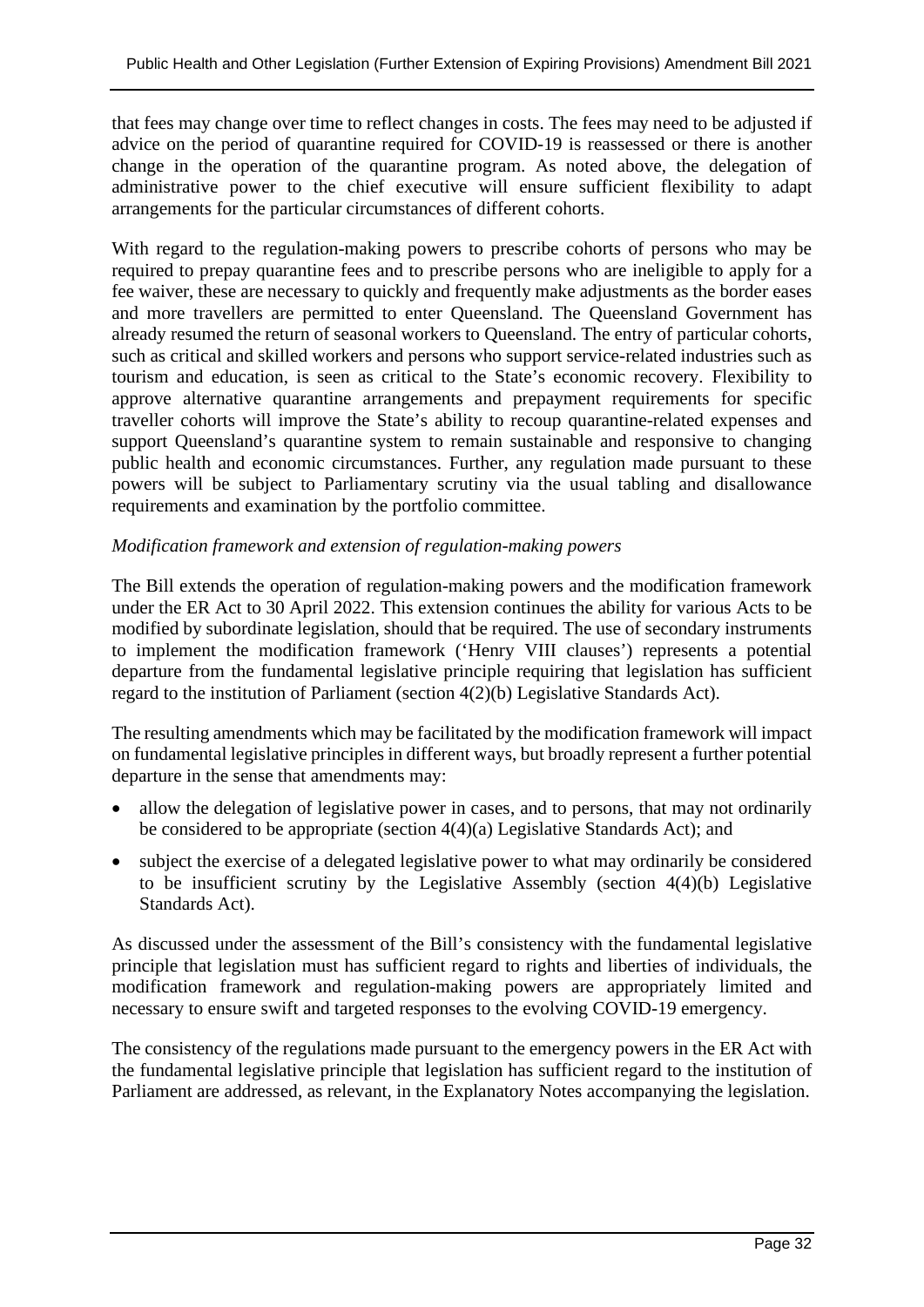#### *Application of transitional regulation-making power*

The ER Act includes a transitional regulation-making power enabling a regulation to be made, where necessary, to facilitate the return to normal operations in the most effective and efficient way once any COVID-19 law is no longer needed.

The Bill further extends the transitional regulation-making power, which can be exercised by the Minister responsible for administering the substantive law affected by the COVID-19 related legislation. Further extending the application of the transitional regulation making power may be considered a breach of the fundamental legislative principle that legislation should have sufficient regard to the institution of Parliament.

This potential breach is justified as it ensures the power can be exercised by the Minister best able to identify the need for a regulation within the limited scope of the power. Existing limitations and safeguards on the transitional regulation-making power, as addressed in the Explanatory Notes to the Extension Act, will continue to apply.

#### *Waiving or deferring gambling taxes or levies*

The Bill has the effect of extending amendments in the *Gaming Machine Act 1991* that provide the responsible Minister with the ability to waive or defer gambling taxes or levies. The amendments provide that a gambling tax notice issued by the Minister (with the approval of the Treasurer) is subordinate legislation that has effect despite a provision of the enabling Act. The amendment therefore engages the fundamental legislative principle requiring legislation to have sufficient regard to the institution of Parliament, including by authorising the amendment of an Act only by another Act (section 4(4)(c) of the Legislative Standards Act).

The amendment, and its departure from the fundamental legislative principles, is considered to be justified in view of the potentially urgent need to assist licenced businesses in the recovery from COVID-19, the beneficial nature of the provision, and the time-limited nature of the amendments.

#### *Application of a declaration of emergency to corrective services facilities*

The Bill has the effect of extending amendments made to the *Corrective Services Act 2006* to expand the application of the chief executive's emergency declaration power under section 268 of the Corrective Services Act from prisons to all corrective services facilities.

These amendments are a delegation of legislative power in an appropriate case to an appropriate person (section  $4(3)(c)$  of the Legislative Standards Act). While it may also potentially limit the rights and liberties of prisoners detained in locations other than prisons, the exercise of this power is subject to the Minister's approval, a specific time limit, and to instances where the chief executive reasonably believes a situation exists at a corrective services facility that threatens or is likely to threaten the security or good order of the prison or the safety of a prisoner or another person in the corrective services facility. Further, it is a temporary extension of power and for the specific purpose of responding to the COVID-19 emergency.

In the circumstances of the current COVID-19 emergency, it is necessary and appropriate that the chief executive can make such a declaration to ensure the safety of staff, prisoners and the community and to mitigate the potential spread of contagion during the pandemic.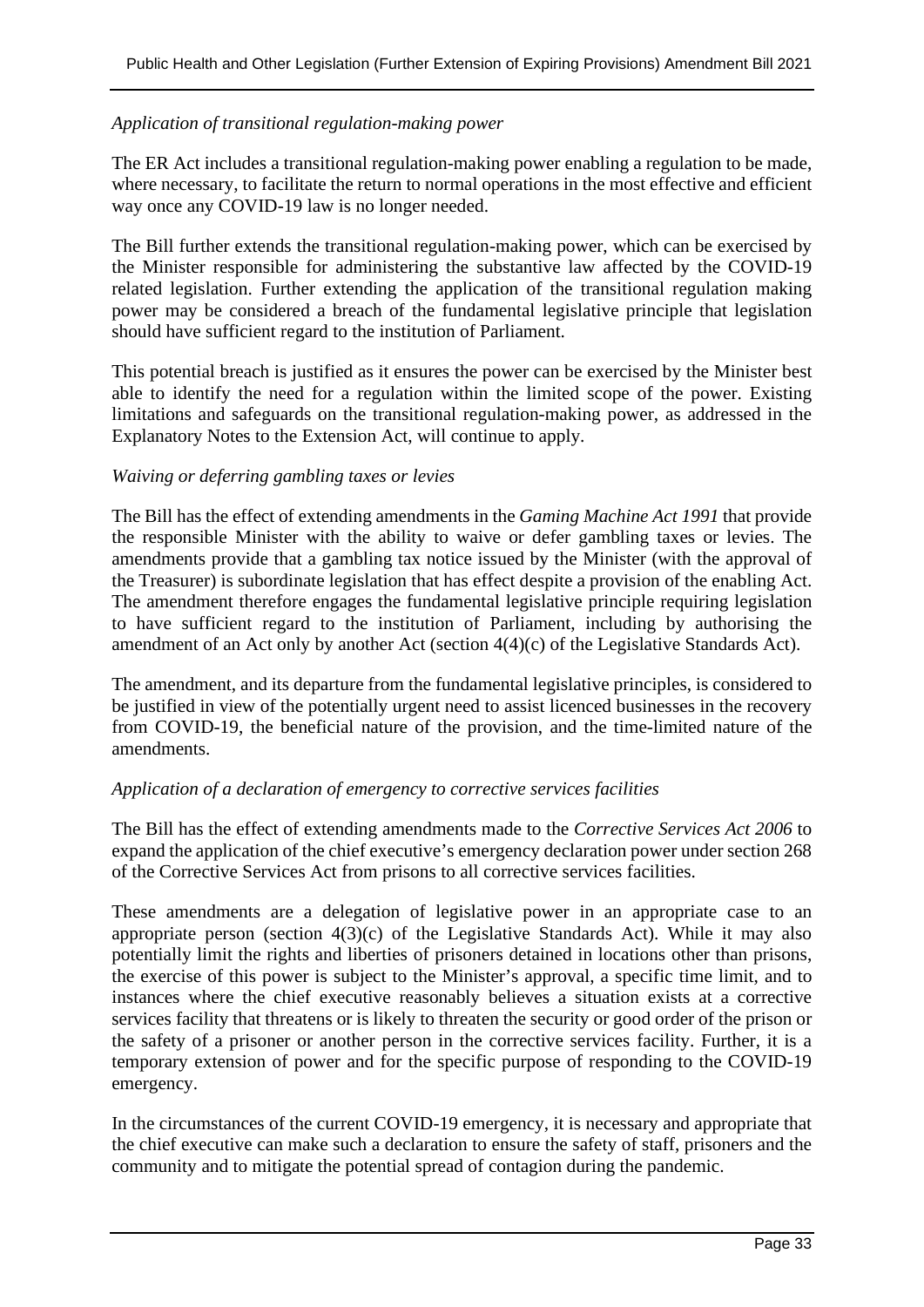#### *Extended period of declared disaster situation*

The Bill has the effect of extending amendments in the Disaster Management Act that provide for a longer period by which a declared disaster situation may be extended. The Act allows an extension of the period of a disaster situation to be made by regulation, which may be inconsistent with the fundamental legislative principle that legislation should have sufficient regard to the institution of Parliament.

The amendment is appropriate and necessary in recognition of the emergent circumstances in which the extension may be required and that the exercise of powers may be urgently necessary to protect human life and community safety.

#### *Exempting compliance with certain conditions of approval under the Environmental Protection Act*

The Bill extends an amendment that empowers the Environment Minister to make a declaration exempting compliance with certain conditions of an approval. This amendment allows the Minister to override the operation of the Environmental Protection Act and raises whether it has sufficient regard to the institution of Parliament (s4(2)(b) of the Legislative Standards Act).

The Environmental Protection Act already provides a power for the Administering Authority to amend the conditions of an environmental authority. However, given the number of parties potentially affected by the COVID-19 emergency, it is not considered practical to amend each individual environmental authority or other approval that may be affected. Instead, the amendment will allow the Environment Minister to make a declaration exempting compliance with certain conditions, which is considered justified in this circumstance.

Safeguards are in place to ensure that the power to make the abovementioned declaration cannot be delegated by the Minister and that any declared exemptions are temporary. In addition, section 5 of the Environmental Protection Act requires a person (upon whom a power or function is conferred) to perform the function or exercise the power in a way that best achieves the object of the Act (i.e. to achieve ecologically sustainable development).

#### *Takeaway Liquor Authority*

The Bill has the effect of extending an amendment to the Liquor Act to allow the Commissioner for Liquor and Gaming (Commissioner) to issue a Takeaway Liquor Authority (TLA) to licensees or permittees to sell takeaway liquor in a specified amount raises whether the legislation has sufficient regard to the institution of Parliament (s4(2)(b) of the Legislative Standards Act). Specifically, that the exercise of a delegated legislative power must be subject to the scrutiny of the Legislative Assembly (4(4)(b) of the Legislative Standards Act).

The amendments to the Liquor Act apply broad discretionary powers to the Commissioner to provide specific concessions to certain licensees and permittees, that are not contained in the Liquor Act, without direct oversight by Parliament or providing for any associated rights of administrative review.  

However, the potential breaches are justified on the grounds of public interest. The COVID-19 emergency is an unprecedented situation, and it is intended that businesses affected by emergency closures be supported by allowing them to provide liquor services to the community in a different capacity.  Given the temporary nature and the limited duration of the measures, requiring further Parliamentary scrutiny over such determinations would be impractical in these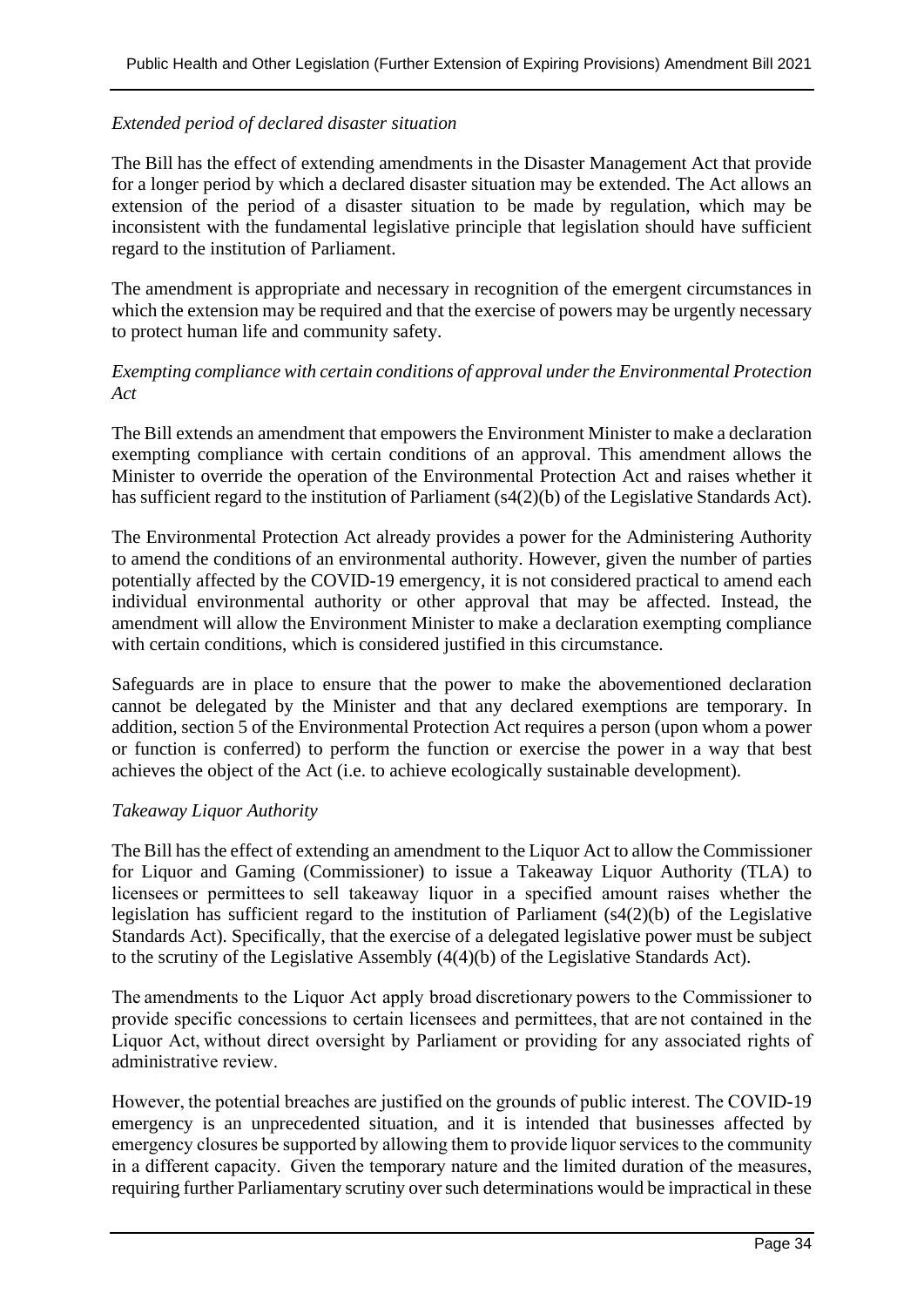extraordinary circumstances and making such determinations reviewable is not considered an appropriate imposition on the Queensland Civil and Administrative Tribunal's resources. The provisions specified in a TLA are of benefit to licensees and do not impose any burden.  The provisions align with one of the main purposes of the Liquor Act; to facilitate and regulate the optimum development of the tourist, liquor and hospitality industries having regard to, amongst other things, the economic implication of change (section 3(b) of the Liquor Act).  In relation to limits on takeaway sale amounts, the provisions will ensure another main purpose of the Liquor Act, to minimise harm from alcohol abuse, misuse and associated violence, is also met. Further, the amendments ensure that a TLA that has been granted, amended or revoked in respect of a class of licensee or permittee, applies as if it were subordinate legislation and must be tabled in the Legislative Assembly within 14 days. This ensures Parliament has some level of oversight over those TLAs that apply to licensees and permittees broadly and includes the ability for the Legislative Assembly to pass a resolution to disallow the TLA.

#### *Regulation-making power pertaining to elections*

Section 4(4) of the Legislative Standards Act provides that whether a Bill has sufficient regard to the institution of Parliament depends on whether, for example, the Bill allows the delegation of legislative power only in appropriate cases and to appropriate persons; and sufficiently subjects the exercise of a delegated legislative power to the scrutiny of the Legislative Assembly; and authorises the amendment of an Act only by another Act.

The Bill extends amendments providing broad regulation-making powers regarding elections held in Queensland. These amendments raise a potential inconsistency with the fundamental legislative principle that legislation must have sufficient regard to the institution of Parliament. However, it is in the public interest to include a regulation-making power to enable alternative arrangements to be put in place where there are legislative impediments or gaps that would otherwise prevent a by-election or fresh election proceeding in an appropriate way depending on the prevailing circumstances around the public health risks of COVID-19.

Under the amendments to the *Local Government Electoral Act 2011*, the Minister may only recommend that the Governor in Council make the regulation if the Minister is satisfied the regulation is necessary to achieve the purpose of minimising the risks to health and safety associated with COVID-19.

These amendments to the Local Government Electoral Act raise consideration as to whether the legislation has sufficient regard to the institution of Parliament to the extent that it will allow for regulations to be inconsistent with the authorising act, the City of Brisbane Act or the Local Government Act. However, the scope of these powers is limited to their respective purposes and any regulations made will be temporary. In addition, once approved by the Governor in Council, the regulations must be tabled in the Legislative Assembly and may be the subject of a disallowance motion.

The amendments also include new regulation-making powers in the *City of Brisbane Act 2010* and the *Local Government Act 2009* to facilitate the holding of a by-election or a fresh election.

Further, the amendments will allow certain legislative requirements or timeframes to be varied without further legislative amendment or a regulation being made. This raises a potential inconsistency with the fundamental legislative principle that legislation must have sufficient regard to the institution of Parliament.

The amendments will enable: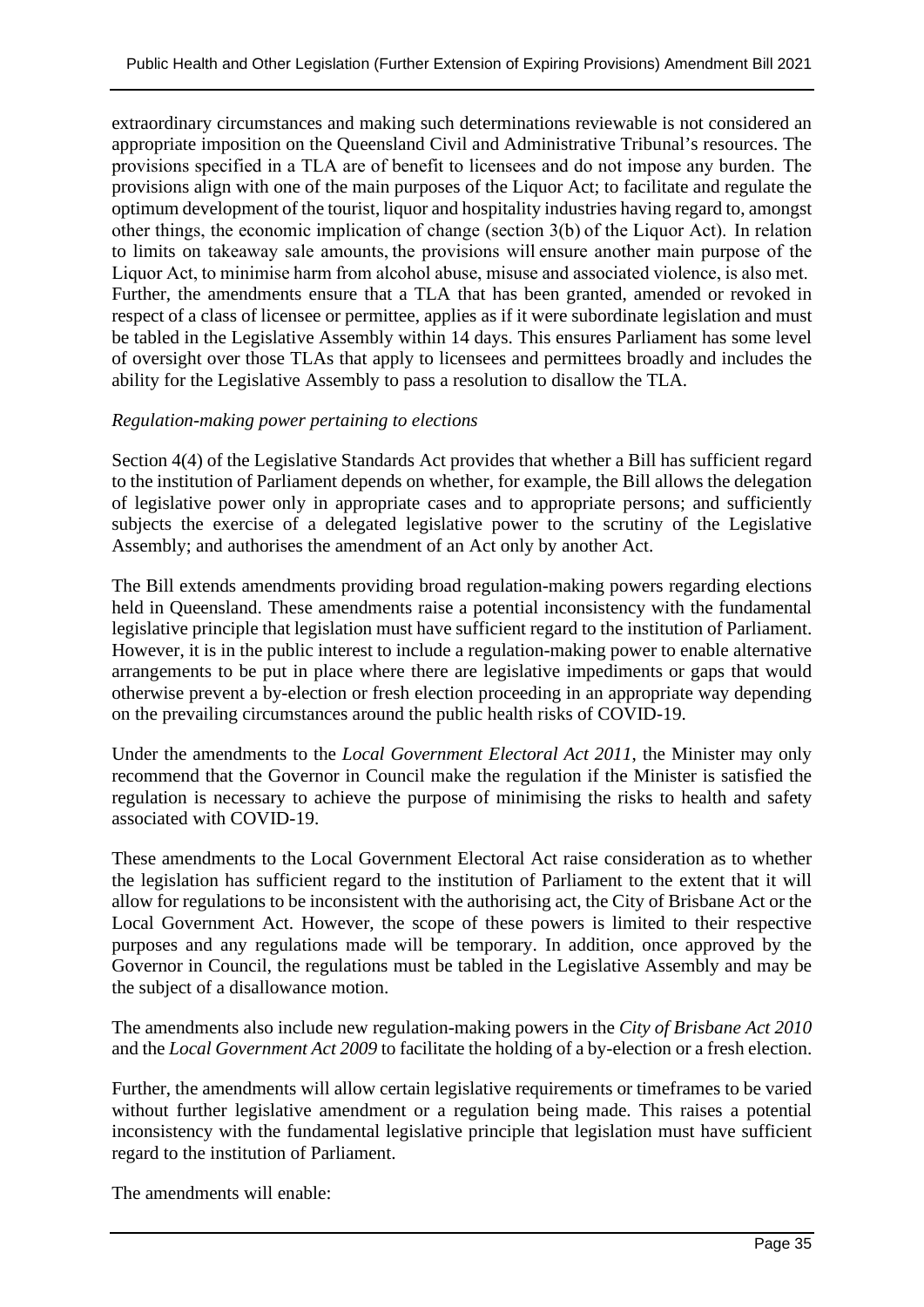- the ECQ to vary the cut-off date for voters rolls and nominations;
- the Minister, in consultation with ECQ, to postpone the polling day by fixing a date that is longer than two months after the original polling day;
- the returning officer to fix a date for the taking of an adjourned poll that is not more than two months after the original polling day;
- the ECQ to vary the cut-off date for applications for a postal vote;
- the ECQ to declare additional classes of voters who may make an electronically assisted vote;
- the ECQ to issue directions about the display and distribution of how-to-vote cards; and
- the ECQ to issue directions relating to the number of scrutineers a candidate may have for a by-election or fresh election and the movement of scrutineers and candidates at a polling booth or other place they are entitled to be present.

These arrangements are justified on the basis that allowing such procedures to be made, and directions to be given, may be necessary depending on the prevailing circumstances at the time a by-election or fresh election is held so as to minimise risks to health and safety caused by the COVID-19 public health emergency. Further, the ECQ as an independent statutory body that conducts local government elections, in consultation with Queensland Health, is best placed to assess prevailing circumstances and manage these temporary measures. It is also appropriate to provide the Minister the ability to postpone polling day for an election for an extended period of time (longer than two months from the original polling day), as it may be necessary to coordinate and manage the Government's response to serious outbreaks of COVID-19.

#### *Regulation-making power under the Manufactured Homes (Residential Parks) Act 2003*

The Bill has the effect of extending amendments to the *Manufactured Homes (Residential Parks) Act 2003* to create a temporary regulation-making power about modifying or suspending the processes for increasing or reducing site rent and modifying the processes for disputing a proposed increase in site rent during the COVID-19 emergency period primarily engage the fundamental legislative principle that requires legislation have sufficient regard to the institution of Parliament (section  $4(2)(b)$  of the Legislative Standards Act), including authorising the amendment of an Act only by another Act (section 4(4)(c) Legislative Standards Act). The proposed regulation-making power will allow for certain rights and obligations under the Manufactured Homes (Residential Parks) Act to be altered through the making of emergency regulations, which may be inconsistent with a provision of the relevant Act or a law, to the extent necessary to achieve the purpose of the regulations and this Act.

This regulation-making power is justified by the need to ensure fairness for manufactured home owners during the COVID-19 emergency. In particular, this will enable Government to address issues raised by industry groups and manufactured home owners about rigid processes applying to increases in site rent mandated in the Manufactured Homes (Residential Parks) Act and difficulties in applying these during the COVID-19 emergency. In this regard, the processes around 'market reviews' of site rent are a concern for both groups.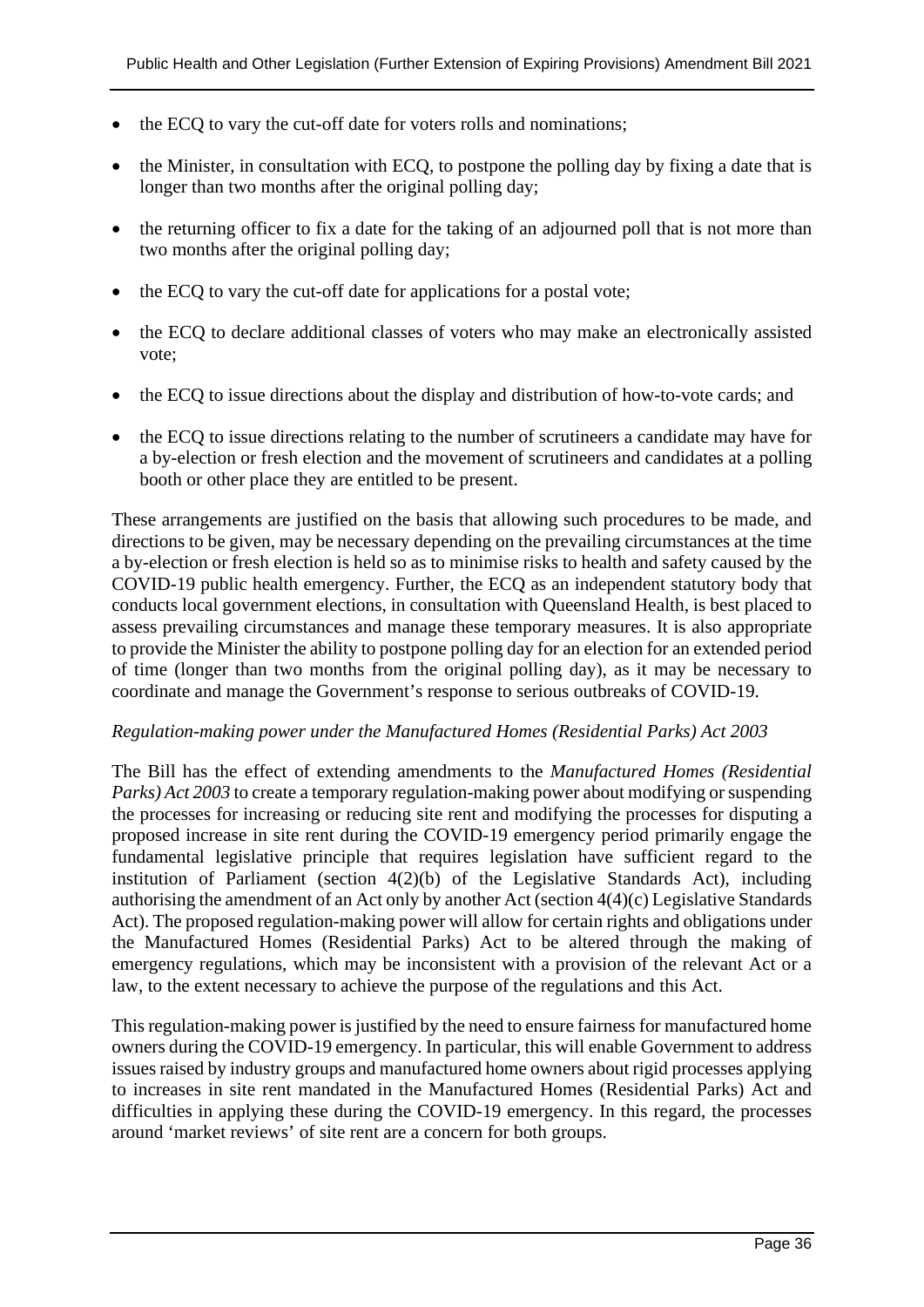It is expensive for a manufactured home owner to move their home out of a residential park and relocate it. Further, manufactured home owners are typically seniors living on limited, fixed incomes. This is why management of increases to site rent is an important issue.

Home owners have identified that social distancing restrictions put them at a disadvantage when facing a market review of site rent by preventing them from properly engaging in the consultation process by meeting, planning and advocating as a group about any proposed site rent increases. Industry stakeholders have identified that market reviews have caused stress and uncertainty for home owners during COVID-19, however, some alternative methods (such as deferring the market rent review for one year) that could be implemented by park owners are not practical because of the strict processes for scheduling of site rent increases in the Manufactured Homes (Residential Parks) Act. The amendments will enable a regulation to temporarily change the process for increasing site rent to achieve balance and fairness during the various stages of COVID-19 restrictions. Further, the regulation will be targeted, appropriately limited and finalised in consultation with home owners and park owners.

The regulation may also have the potential to infringe on the rights and liberties of individuals under section 4(2)(a) of the Legislative Standards Act. However, any temporary changes to the processes for increasing or reducing site rent and modifying the processes for disputing a proposed increase in site rent will not affect underlying property rights. The requirement to pay site rent has not changed and it is only the processes relating to increases or decreases in the site rent that will be temporarily modified.

Inconsistency with fundamental legislative principles is mitigated by the time-limited nature of the amendments and the requirement for a direct link to an exceptional or emergency circumstance balancing community and individual interests related to health and the COVID-19 emergency. Further, the regulation will be subject to disallowance by the Legislative Assembly under section 50 of the *Statutory Instruments Act 1992*.

#### *Other considerations*

#### *Existing powers of emergency officers under the Public Health Act*

When a public health emergency is declared, emergency powers can be exercised by emergency officers under Chapter 8 of the Public Health Act. Emergency officers may enter a premises, seize items and exercise other powers which may be considered to breach fundamental legislative principles.

It is important to note that the Bill does not itself extend the declared public health emergency or amend the existing powers of emergency officers, such as those that exist under Chapter 8, Part 6 of the Public Health Act. The extension of the declared public health emergency can only be achieved through the Governor in Council making a regulation under section 323 of the Public Health Act.

Therefore, these Explanatory Notes to the Bill do not address any potential implication of fundamental legislative principles relating to the existing powers of emergency officers under Chapter 8, Part 6 of the Public Health Act.

# **Consultation**

Targeted consultation was undertaken with key stakeholders on the policy proposals to further extend most of the COVID-19 emergency measures to 30 April 2022. Stakeholders consulted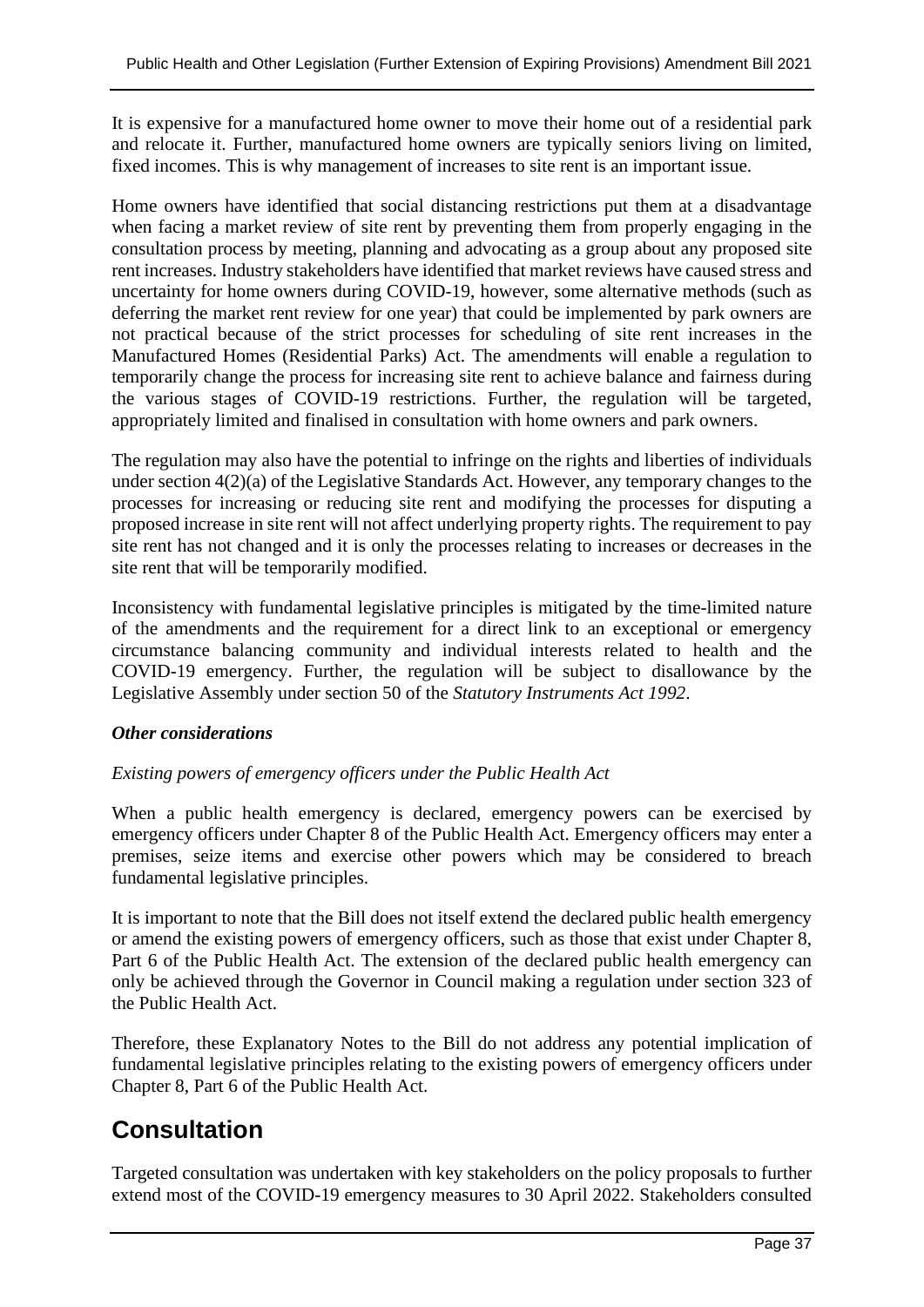included key representative bodies from the health, tourism, business, legal, hospitality, entertainment, gaming, aged care and disability sectors. Queensland Health received 31 submissions to its consultation summary paper.

In addition to the targeted consultation process undertaken by Queensland Health, the following departments undertook additional consultation on the extension of COVID-19 related measures within their respective legislative portfolios:

- the Department of Justice and Attorney-General;
- the Department of State Development, Infrastructure, Local Government and Planning;
- the Department of Seniors, Disability Services and Aboriginal and Torres Strait Islander Partnerships; and
- the Department of Communities, Housing and Digital Economy.

Broader community consultation has not been possible given the need to ensure the amendments are introduced and passed before the expiry of the measures on 30 September 2021. However, further consultation will be part of the parliamentary scrutiny process for the Bill.

No community consultation was undertaken on the proposed amendments to the legislative framework for payment and collection of quarantine fees. While the Bill will establish a more flexible framework for the payment of quarantine fees, the scheme will be tailored to particular cohorts through the regulation and guidance material issued by Queensland Health. Impacted stakeholders will be consulted during the development of the implementing regulations and guidance materials.

# **Consistency with legislation of other jurisdictions**

The Bill is specific to the State of Queensland and is not uniform with legislation of the Commonwealth or another state or territory. However, in developing the Bill, consideration has been given to legislative responses to the COVID-19 emergency in other jurisdictions and measures that have been taken by other jurisdictions to extend their legislative response.

Each state and territory across Australia has taken a different approach to managing and extending their respective emergency legislation in response to COVID-19. For example, there is a large variance in the timeframes and decision-maker for extending a declared public health emergency.

The extension of the measures to support Queensland's COVID-19 response is consistent with the approach taken by other jurisdictions across Australia to continue to exercise their emergency powers in some form into 2022 or until a large percentage of the population has been vaccinated and the risk of widespread outbreaks has subsided.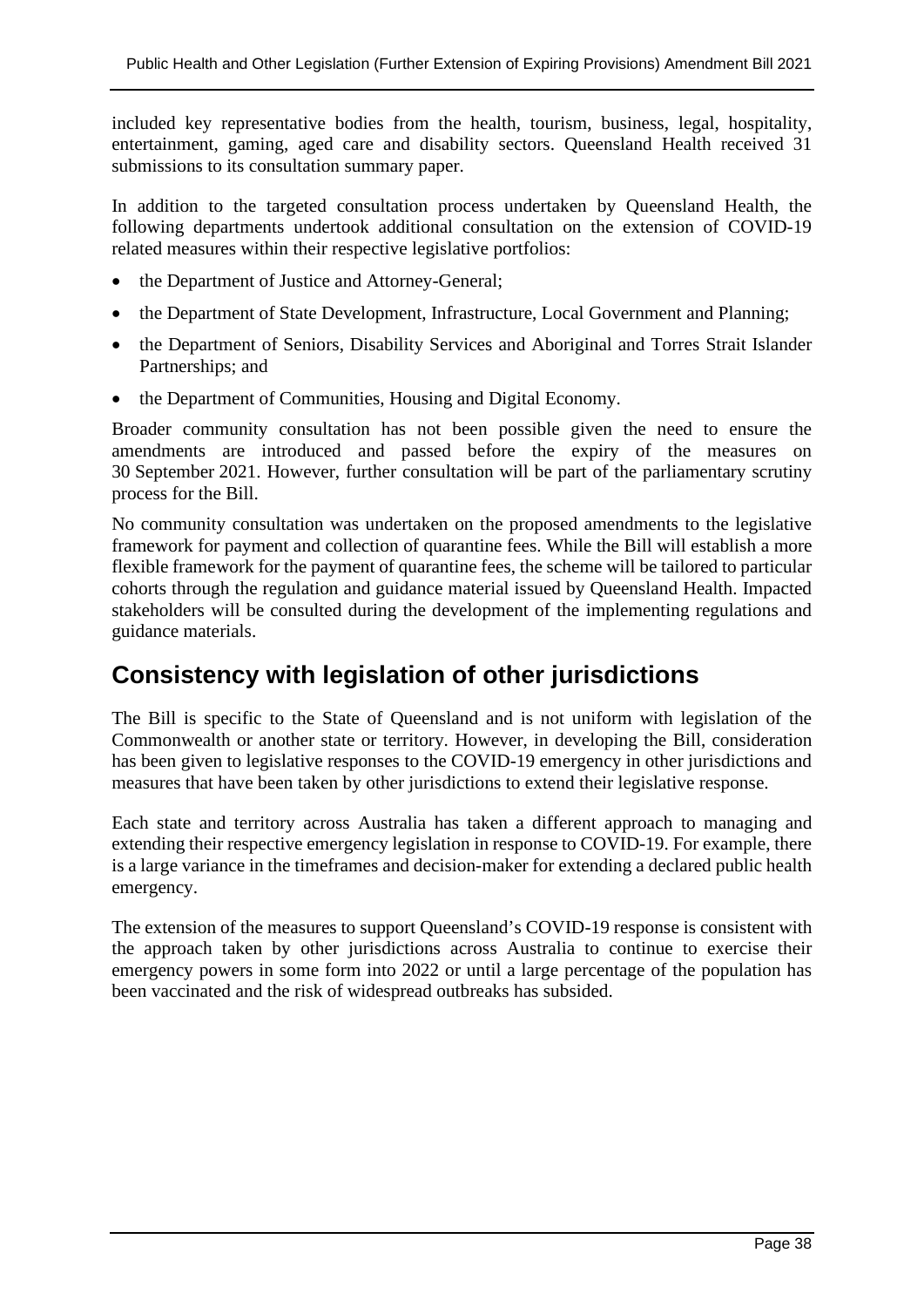# **Notes on provisions**

## **Part 1 Preliminary**

### **Short title**

*Clause 1* provides that, when enacted, the Act may be cited as the *Public Health and Other Legislation (Further Extension of Expiring Provisions) Amendment Act 2021*.

#### **Commencement**

*Clause 2* provides that part 11, division 3 of the Bill commences on 1 October 2021, and part 12, division 3 commences on a day to be fixed by proclamation. The remaining clauses of the Bill will commence on assent.

## **Part 2 Amendment of Body Corporate and Community Management Act 1997**

#### **Act amended**

*Clause 3* states that this part amends the *Body Corporate and Community Management Act 1997*.

#### **Amendment of s 323F (Penalties for late payment)**

*Clause 4* amends the example in section 323F(1)(b) of the *Body Corporate and Community Management Act 1997* to replace the date of 1 November 2021 with 1 July 2022. The example shows that for a payment of a contribution instalment already in arrears at commencement of the provision, a lot owner is not liable for penalties during the relevant period, as defined in section 323C, but may be liable for penalties accrued before and after the relevant period.

## **Part 3 Amendment of Corrective Services Act 2006**

#### **Act amended**

*Clause 5* states that this part amends the *Corrective Services Act 2006*.

#### **Omission of s 351D (Modification of s 272 (Engaging service provider))**

*Clause 6* omits section 351D of the *Corrective Services Act 2006*, which modifies section 272 of the Act to remove any doubt that the chief executive may direct corrective services officers to perform duties under the Act at the corrective services facility administered by an engaged service provider. This clause will commence on assent, at which time the modifications to section 272 will be repealed.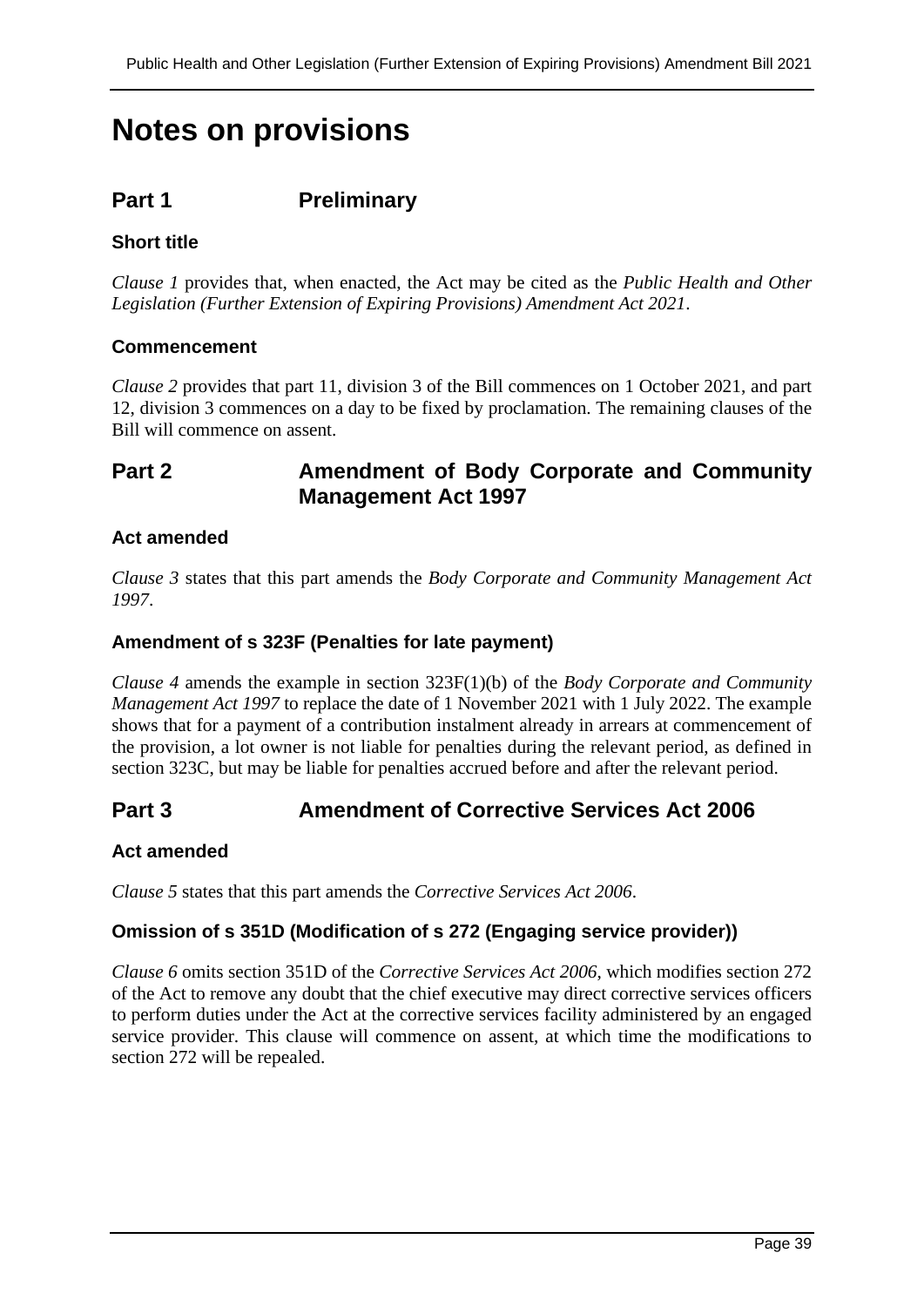## **Part 4 Amendment of COVID-19 Emergency Response Act 2020**

### **Act amended**

*Clause 7* states that this part amends the *COVID-19 Emergency Response Act 2020*.

### **Amendment of s 4A (Meaning of** *COVID-19 legislation expiry day***)**

*Clause 8* amends section 4A(a) of the *COVID-19 Emergency Response Act 2020* to replace 30 September 2021 with 30 April 2022. The amended section provides that the 'COVID-19 legislation expiry day' means the earlier of 30 April 2022 or another day prescribed by regulation as the COVID-19 legislation expiry day.

Extension of the 'COVID-19 legislation expiry day' in the *COVID-19 Emergency Response Act 2020* will also have the effect of extending regulations made under that Act which expire on the COVID-19 legislation expiry day.

## **Part 5 Amendment of Economic Development (COVID-19 Emergency Response) Regulation 2020**

#### **Regulation amended**

*Clause 9* states that this part amends the *Economic Development (COVID-19 Emergency Response) Regulation 2020*.

#### **Amendment of s 6 (Publicly notifying applications if no local newspaper)**

*Clause 10* amends section 6(2)(b)(ii) (Publicly notifying applications if no local newspaper) of the *Economic Development (COVID-19 Emergency Response) Regulation 2020* to replace 30 September 2021 with 'the end of the response period.' Under section 3 of the Regulation, the response period ends on the COVID-19 legislation expiry day.

## **Part 6 Amendment of Environmental Protection Act 1994**

#### **Act amended**

*Clause 11* states that this part amends the *Environmental Protection Act 1994*.

#### **Amendment of s 547D (Form and content)**

*Clause 12* amends section 547D(2)(d)(ii) (Form and content) of the *Environmental Protection Act 1994* to replace 30 November 2021 with 30 June 2022. This is approximately two months after the COVID-19 legislation expiry day, which will allow a transition time for businesses to return to their previous operating environment.

#### **Amendment of s 547I (Making of declaration)**

*Clause 13* amends section 547I(3)(a)(ii) (Making of declaration) of the *Environmental Protection Act 1994* to replace 30 November 2021 with 30 June 2022.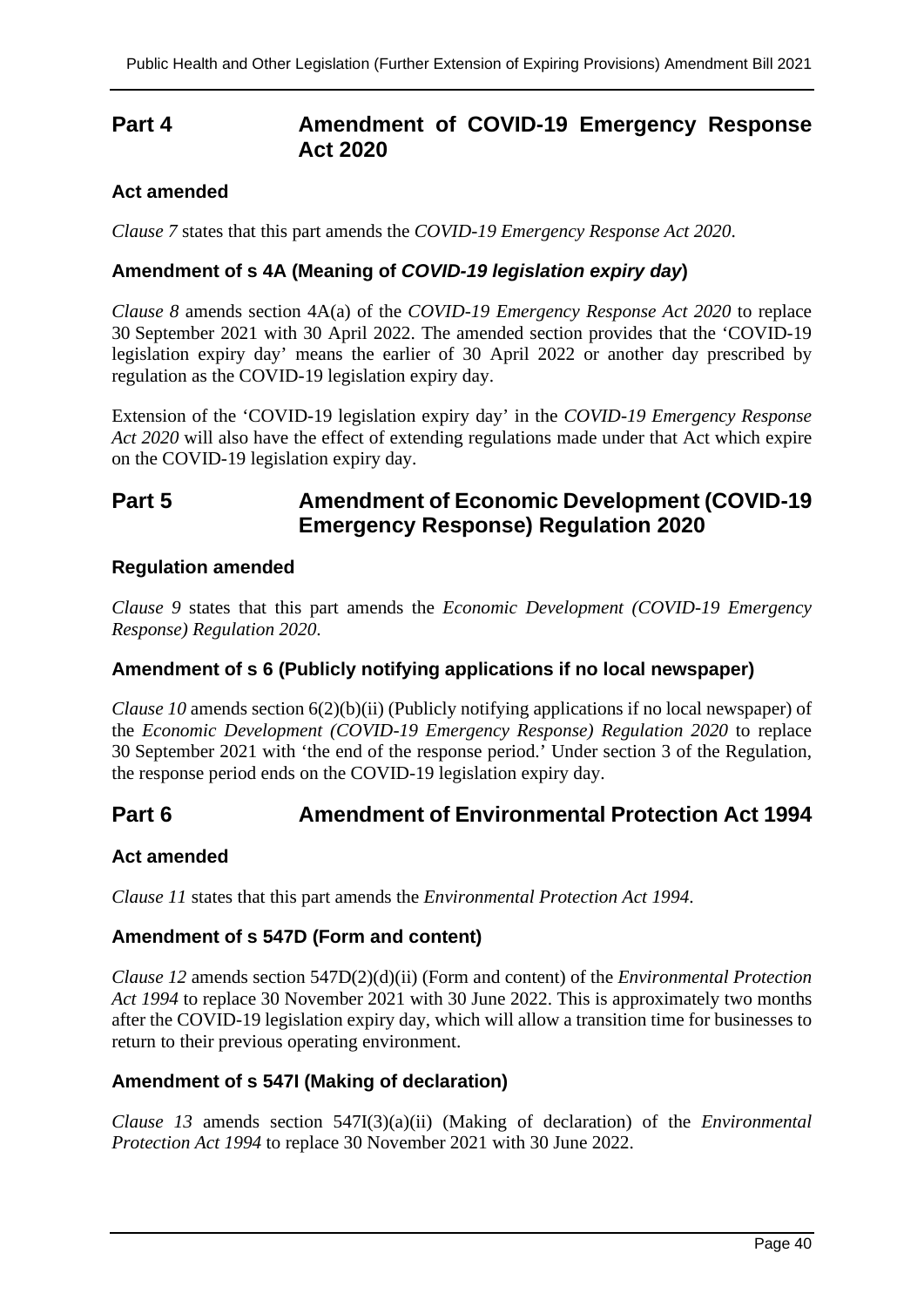## **Part 7 Amendment of Explosives Legislation (COVID-19 Emergency Response) Regulation 2020**

#### **Regulation amended**

*Clause 14* states that this part amends the *Explosives Legislation (COVID-19 Emergency Response) Regulation 2020*.

#### **Amendment of s 2A (Definition)**

*Clause 15* amends paragraph (b) of the definition of *COVID-19 response period* in section 2A of the *Explosives Legislation (COVID-19 Emergency Response) Regulation 2020* to replace 'the COVID-19 legislation expiry day' with 30 September 2021.

#### **Amendment of s 3 (Modification of the Explosives Act 1999, s 19 (Term of Authority)**

*Clause 16* amends section 3(2) (Modification of the [Explosives Act 1999,](https://www.legislation.qld.gov.au/link?version.series.id=34413ea2-921d-4840-b3cb-3feda04fee48&doc.id=act-1999-015&date=2021-05-31&type=act) s [19](https://www.legislation.qld.gov.au/link?guid=_2b7e8955-3b81-429b-b559-cf85a8c078c1&id=sec.19&version.series.id=34413ea2-921d-4840-b3cb-3feda04fee48&doc.id=act-1999-015&date=2021-05-31&type=act) (Term of authority)) *o*f the *Explosives Legislation (COVID-19 Emergency Response) Regulation 2020* to replace 'the COVID-19 legislation expiry day' with 30 September 2021.

#### **Amendment of s 12 (Expiry)**

*Clause 17* amends section 12 (Expiry) of the *Explosives Legislation (COVID-19 Emergency Response) Regulation 2020* to replace 'the COVID-19 legislation expiry day' with 30 September 2021. The effect of this amendment will be that the regulation will not be extended by this Bill. The regulation will instead expire on 30 September 2021.

## **Part 8 Amendment of Gaming Machine Act 1991**

#### **Act amended**

*Clause 18* states that this part amends the *Gaming Machine Act 1991*.

#### **Amendment of s 367C (Deferral or waiver of payment of gaming taxes)**

*Clause 19* amends section 367C (Deferral or waiver of payment of gaming taxes) of the *Gaming Machine Act 1991* to replace 30 September 2021 with 30 April 2022.

## **Part 9 Amendment of Health Legislation (COVID-19 Emergency Response) Regulation 2020**

#### **Regulation amended**

*Clause 20* states that this part amends the *Health Legislation (COVID-19 Emergency Response) Regulation 2020*.

#### **Replacement of s 4 (Period not extended beyond the COVID-19 legislation expiry day)**

*Clause 21* replaces section 4 (Period not extended beyond the COVID-19 legislation expiry day) of the *Health Legislation (COVID-19 Emergency Response) Regulation 2020*. The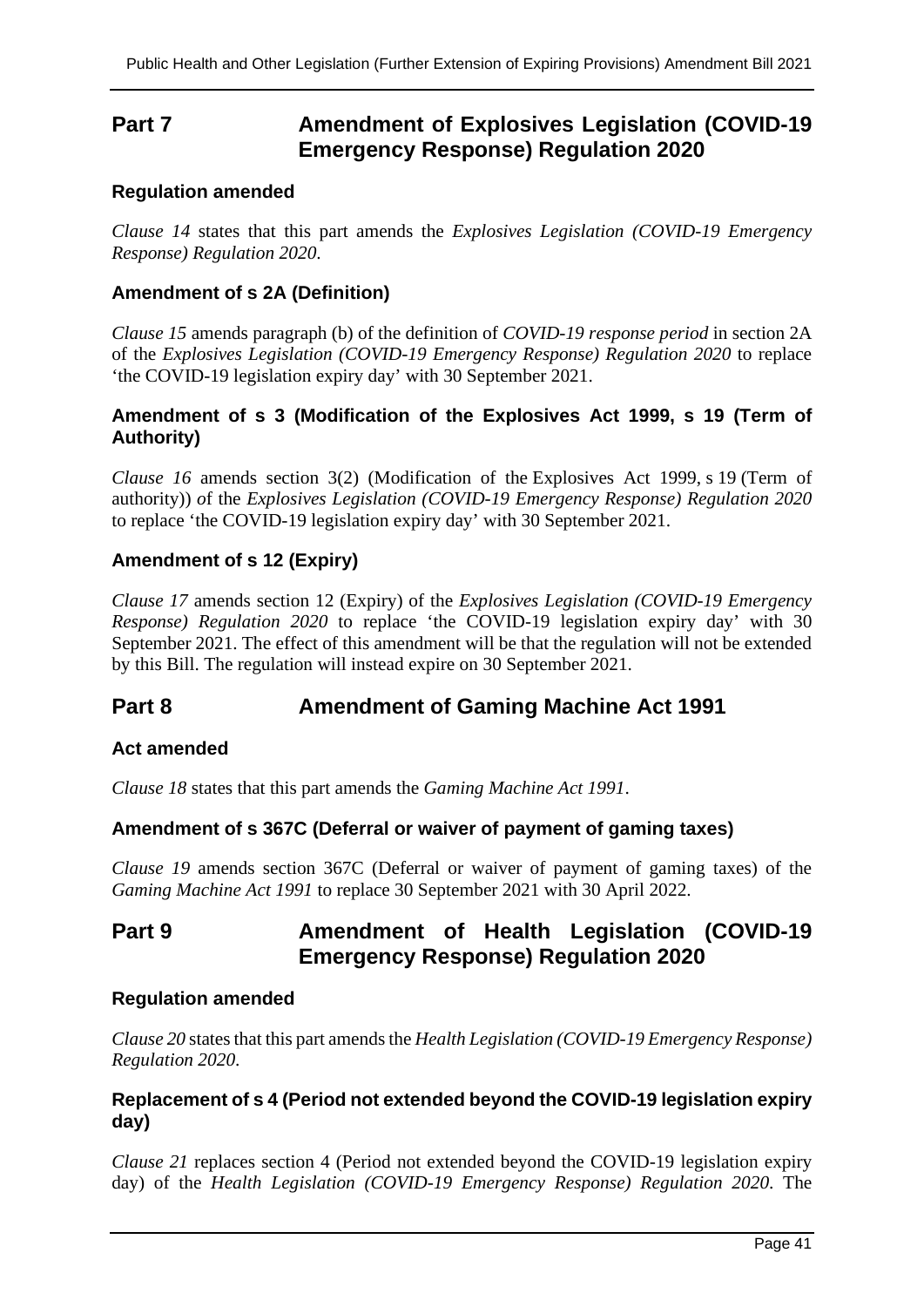amendments ensure that the modified time limits enabled through the regulation only operate until 30 September 2021.

#### **Amendment of s 15 (Expiry)**

*Clause 22* amends section 15 (Expiry) of the *Health Legislation (COVID-19 Emergency Response) Regulation 2020* to replace 'the COVID-19 legislation expiry day' with 30 September 2021. The effect of this amendment will be that the regulation will not be extended by this Bill. The regulation will instead expire on 30 September 2021.

# **Part 10 Amendment of Justice and Other Legislation (COVID-19 Emergency Response) Amendment Act 2020**

#### **Act amended**

*Clause 23* states that this part amends the *Justice and Other Legislation (COVID-19 Emergency Response) Amendment Act 2020*. The legislation ultimately amended is the *Public Health Act 2005*.

#### **Amendment of s 2 (Commencement)**

*Clause 24* amends section 2 of the *Justice and Other Legislation (COVID-19 Emergency Response) Amendment Act 2020* to change the commencement date for part 16, division 3 of that Act to 1 May 2022. These provisions will repeal amendments to sections 354 and 360 of the Public Health Act that were made by section 35 of the *Public Health and Other Legislation (Public Health Emergency) Amendment Act 2020*. The amendments are required for consistency with an amendment to section 350 of the Public Health Act made by section 35 of the *Public Health and Other Legislation (Public Health Emergency) Amendment Act 2020* to extend the duration of a detention order to 14 days. The amendments provide that an emergency officer (medical) is not required to request that a person be medically examined if it is not possible to decide within 14 days whether they have been exposed to a serious disease or illness; and is not required to apply to a magistrate to extend the duration of a detention order until a person has been detained beyond 14 days.

#### **Amendment of pt 16, div 3, hdg (Amendments commencing on 1 October 2021)**

*Clause 25* amends the heading of part 16, division 3 of the *Justice and Other Legislation (COVID-19 Emergency Response) Amendment Act 2020* to change the date referred to in the heading to 1 May 2022.

## **Part 11 Amendment of Mental Health Act 2016**

#### **Act amended**

*Clause 26* states that this part amends the *Mental Health Act 2016*.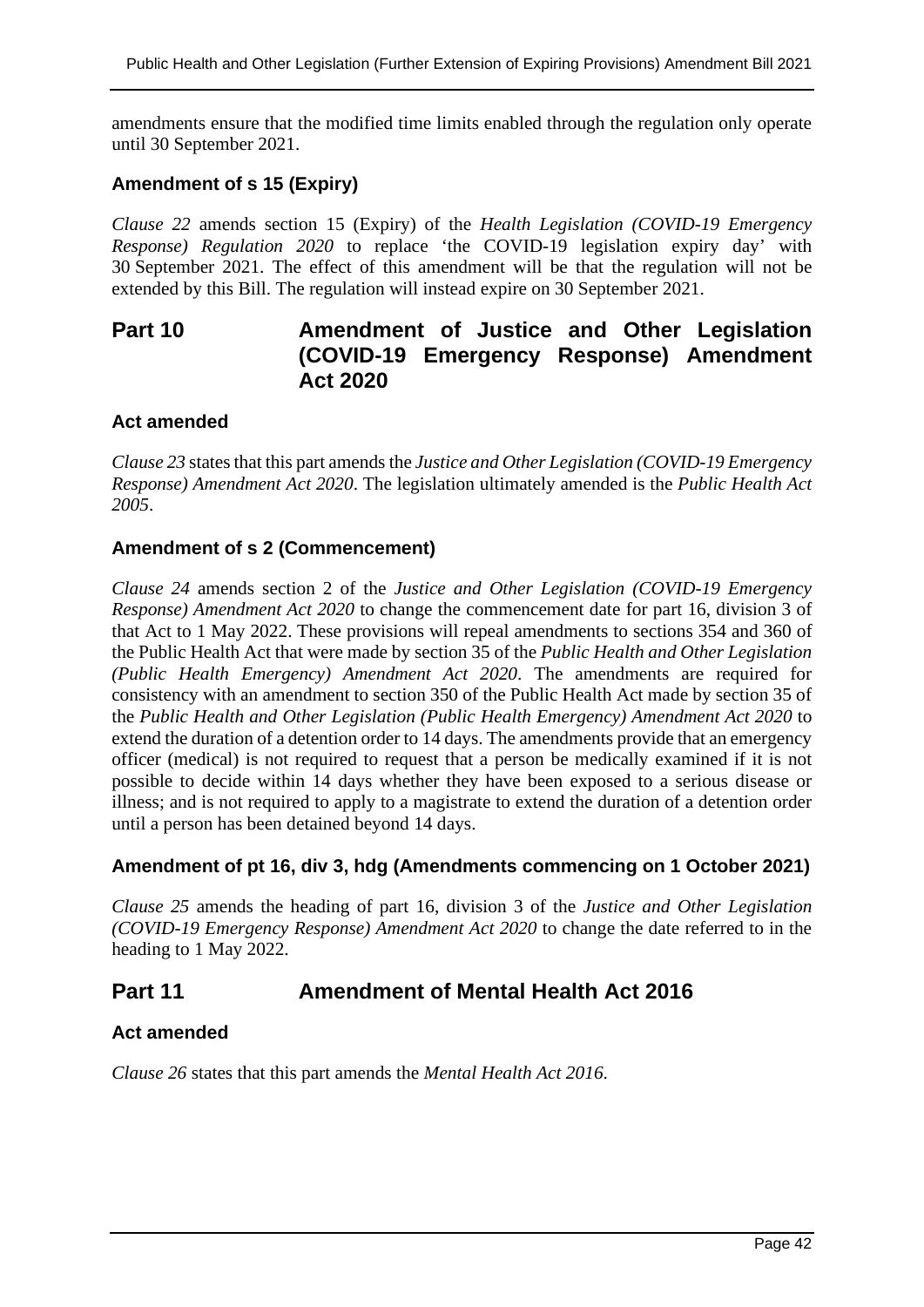### **Amendment of s 800I (Power of chief psychiatrist to approve absences during COVID-19 emergency period)**

*Clause 27* amends section 800I(3)(b) of the Mental Health Act to allow the chief psychiatrist to approve a leave of absence until 30 April 2022. This will enable the chief psychiatrist to issue a leave of absence during the COVID-19 emergency period when the absence is necessary to comply with a detention order, quarantine direction or public health direction. The approved absence cannot be longer than the current expiry date of the provision.

### **Amendment of s 800P (Expiry of chapter)**

*Clause 28* amends section 800P of the Mental Health Act to extend the date that chapter 18B of that Act expires to 30 April 2022. Chapter 18B provides that, during the COVID-19 emergency period, the chief psychiatrist may approve an absence of certain patients from an authorised mental health service if satisfied that the absence is necessary to allow compliance with a detention order, quarantine direction or public health direction given under the Public Health Act. The chief psychiatrist must be satisfied that the treatment and care needs of the person can be met for the period of absence and the absence will not result in an unacceptable risk to the person's safety and welfare or to the safety of the community. The amendment allows compliance with a detention order, quarantine direction or public health direction given under the Public Health Act, potentially reducing the risk to the person of contracting COVID-19 or the risk to others in an authorised mental health service in the event of a diagnosed case of COVID-19 within the service.

Chapter 18B also modifies sections 329 and 332 of the Mental Health Act. Under clause 29 of the Bill, these modifications will not be extended.

#### **Omission of s 800J (Modification of ss 329 and 332)**

*Clause 29* omits section 800J of the Mental Health Act, which modifies sections 329 and 332 of the Act to allow the chief psychiatrist to declare an authorised mental health service and appoint a person to be the administrator of an authorised mental health service by notice published on the Department's website instead of declaring or appointing by gazette notice. These modifications are no longer required and will be allowed to expire. In accordance with the commencement arrangements in clause 2 of the Bill, clause 29 will commence on 1 October 2021, meaning that section 800J will expire at the end of the day on 30 September 2021.

# **Part 12 Amendment of Public Health Act 2005**

#### **Act amended**

*Clause 30* states that this part amends the *Public Health Act 2005*.

#### **Insertion of new s 362HA**

*Clause 31* inserts a new section 362HA (How directions may be given) into chapter 8, part 7A, division 3 of the Public Health Act. This division of the Public Health Act confers additional powers for the COVID-19 emergency on emergency officers.

New section 362HA provides that a quarantine direction may be given by an emergency officer to a person: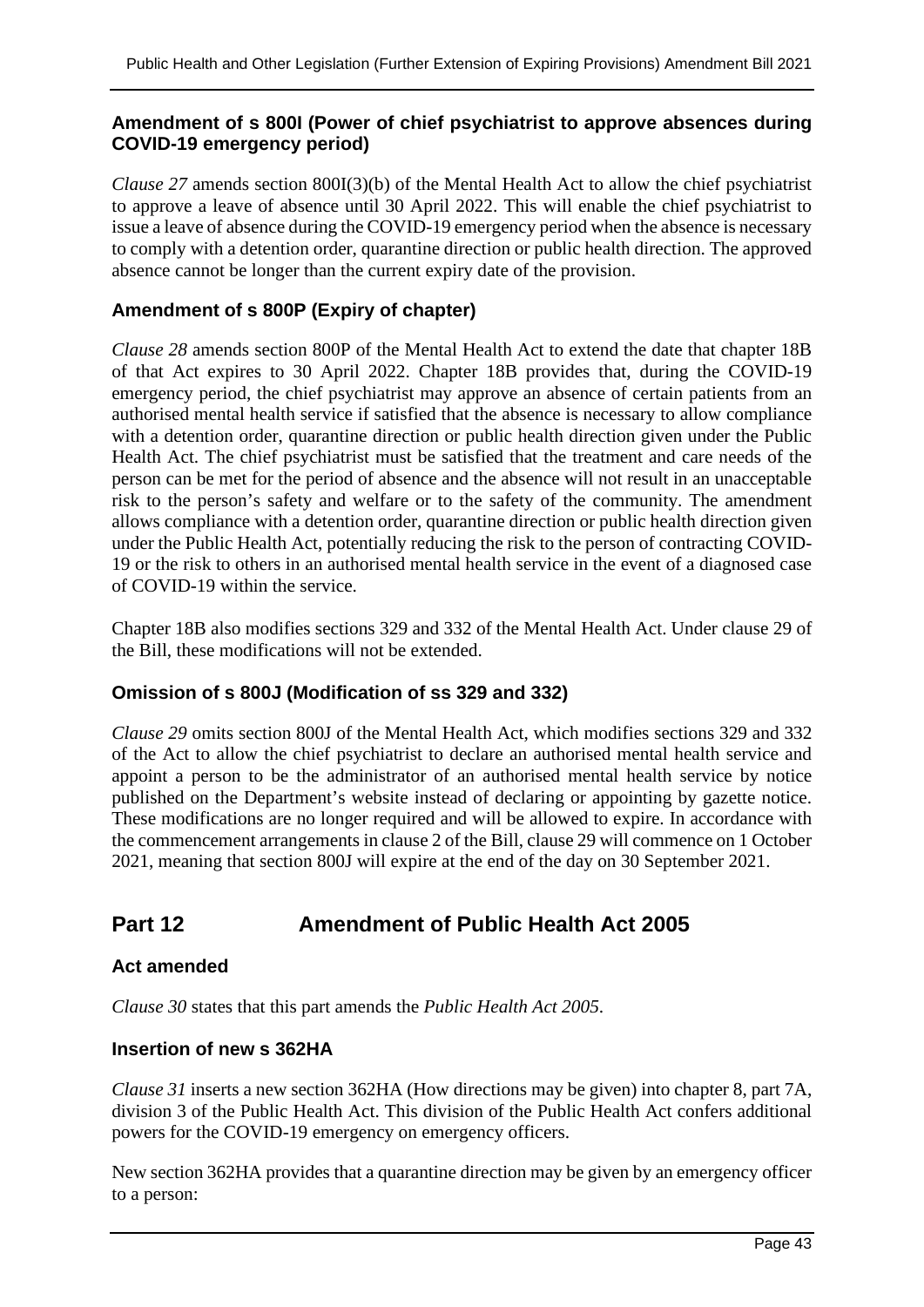- as provided for under part 10 of the *Acts Interpretation Act 1954*, that is, by delivering it personally to the person or by leaving or sending it by post, facsimile or similar means to the residence or business of the person last known to the person serving the direction; or
- with consent of the recipient, electronically, such as by email.

New section 362H also provides that a direction given to a person electronically is taken to have been received on the day and at the time the direction is sent to the unique electronic address nominated by the person, unless the contrary is proved.

### **Amendment of s 362MG (Expiry of Part)**

*Clause 32* amends the expiry date in section 362MG of the Public Health Act, which provides for the expiry of the amendments made by the *Community Services Industry (Portable Long Service Leave) Act 2020* to insert part 7AA into chapter 8 of the Public Health Act. The expiry date will be extended until 30 April 2022.

Part 7AA of the Public Health Act provides for a person who is required to enter hotel quarantine to pay prescribed fees associated with the costs of the person's quarantine, such as accommodation and food costs.

### **Amendment of s 362Q (Expiry of Part)**

*Clause 33* amends the expiry date in section 362Q of the Public Health Act, which provides for the expiry of the amendments made by the *Justice and Other Legislation (COVID-19 Emergency Response) Amendment Act 2020* to insert part 7B into chapter 8 of the Public Health Act. The expiry date will be extended until 30 April 2022.

Chapter 8, part 7B of the Public Health Act amends sections 81 and 109 of the Public Health Act that provide the chief executive, during the COVID-19 emergency, with the power to delegate their powers to the Chief Health Officer or another person who is a public service officer or employee or a health service employee, where the chief executive is satisfied that the person has the expertise or experience in public health issues necessary to exercise the powers.

The amendments also support the efficient disclosure of information relating to confirmed or suspected cases of COVID-19 in the public interest during the COVID-19 emergency.

#### **Insertion of new ch 12, pt 8**

*Clause 34* inserts a new chapter 12, part 8 (Transitional and validation provisions for Public Health and Other Legislation (Further Extension of Expiring Provisions) Act 2021) into the Public Health Act.

New section 507 (Validation of particular directions given by emergency officers) validates quarantine or other directions under section 362H of the Public Health Act that were previously given to a person electronically, as if new section 362HA applied at the time the direction was given and the person had consented to electronic service. The provision validates both the service and the directions that have been previously given. This is intended to remove doubt as to the validity of quarantine directions previously sent by email, text or other electronic communication to those required to quarantine.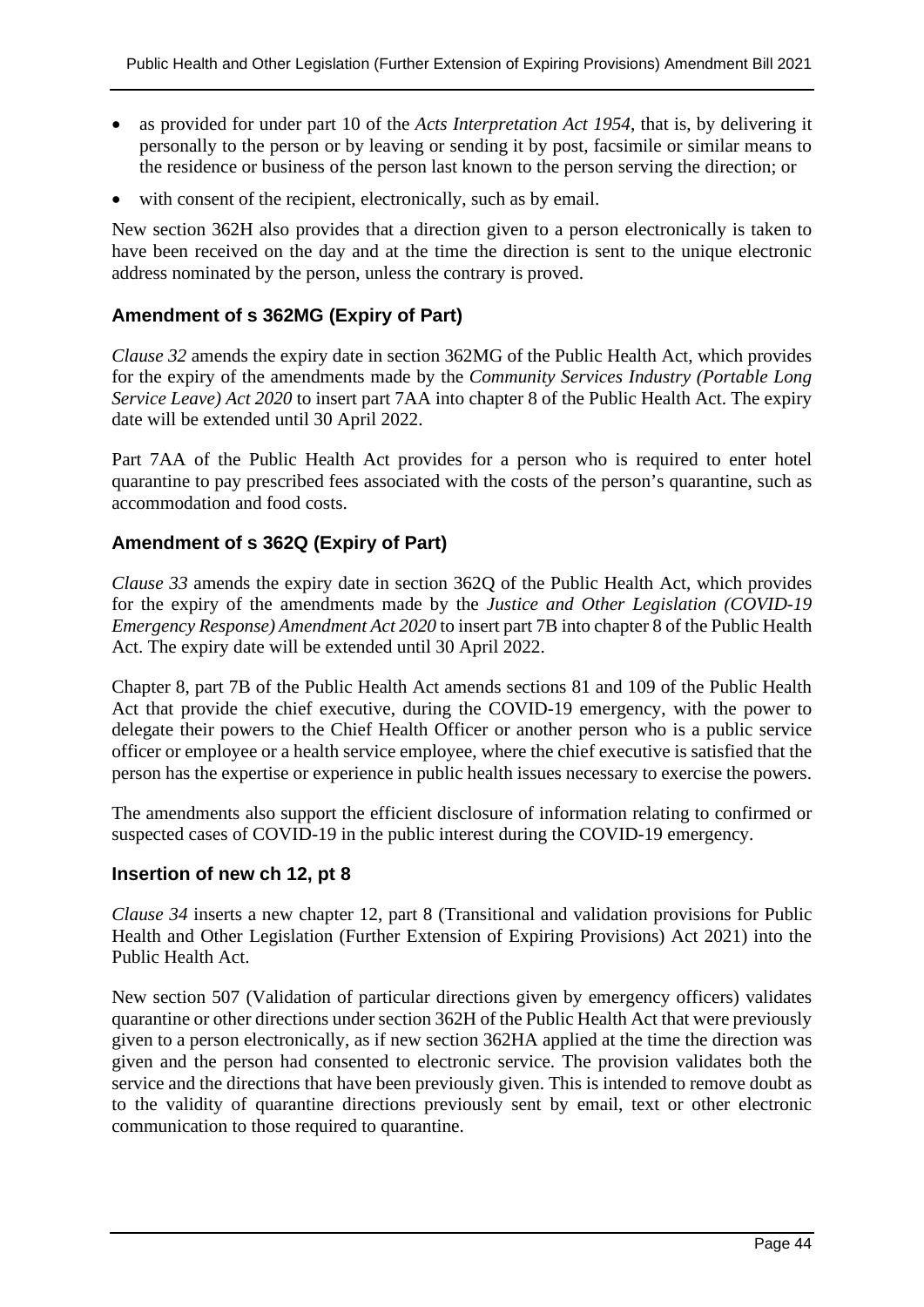### **Amendment of sch 2 (Dictionary)**

*Clause 35* inserts definitions for the terms *communication network* and *unique electronic address* into the definitions at schedule 2 of the Public Health Act. A communication network is a network capable of electronic communication and designed to enable a user of the network to communicate with a specific person or group of people, such as a telephone or computer network. A unique electronic address is a fixed designation on a communication network assigned to a person, such as an email address or mobile phone number.

When considered with new sections 362HA and 362MO of the Public Health Act, quarantine directions and certain relevant documents in relation to quarantine fees may, with a person's consent, be sent to a person's nominated unique electronic address, and are validly given on the day and at the time sent.

#### **Insertion of new ch 8, pt 7AA, div 1, hdg**

*Clause 36* inserts a new division 1 (Preliminary) into chapter 8, part 7AA of the Public Health Act. Part 7AA of chapter 8 contains provisions regarding quarantine fees during the COVID-19 emergency.

#### **Amendment of s 362MA (Definitions for part)**

*Clause 37* amends section 362MA, which provides definitions for chapter 8, part 7AA of the Public Health Act. The clause removes the definition of *quarantine*, inserts definitions for the terms *affected person*, *approved way*, *prepayment notice*, *prescribed person*, *quarantine fees* and *required to quarantine*, and amends the reference to where the meaning of *relevant invoice* can be found.

#### **Amendment of s 362MB (Meaning of quarantine)**

*Clause 38* amends section 362MB of the Public Health Act, which defines the meaning of the word *quarantine* in the context of the phrase 'required to quarantine', which has a defined meaning for the purposes of chapter 7AA. For clarity, the amended section no longer defines the word *quarantine* but rather defines the phrase *required to quarantine*. The amendment is intended to improve clarity and does not change the meaning of 'required to quarantine'.

#### **Insertion of new ch 8, pt 7AA, div 2, hdg**

*Clause 39* inserts a division 2 (Liability for quarantine fees and other amounts) into chapter 8, part 7AA of the Public Health Act.

#### **Amendment of s 362MC (Fees payable)**

*Clause 40* amends section 362MC of the Public Health Act. It replaces the heading *Fees payable* with *Quarantine fees* and establishes that the existing regulation-making power to prescribe quarantine fees applies to persons who are 'required to quarantine' within the meaning of section 362MB.

The clause also amends the examples of the types of costs that may be prescribed to add the cost of transport to the place of quarantine. The inclusion of this additional example is intended to clarify that the types of costs associated with a person's quarantine for which a regulation may prescribe fees is not limited to direct costs, such as accommodation and meals, and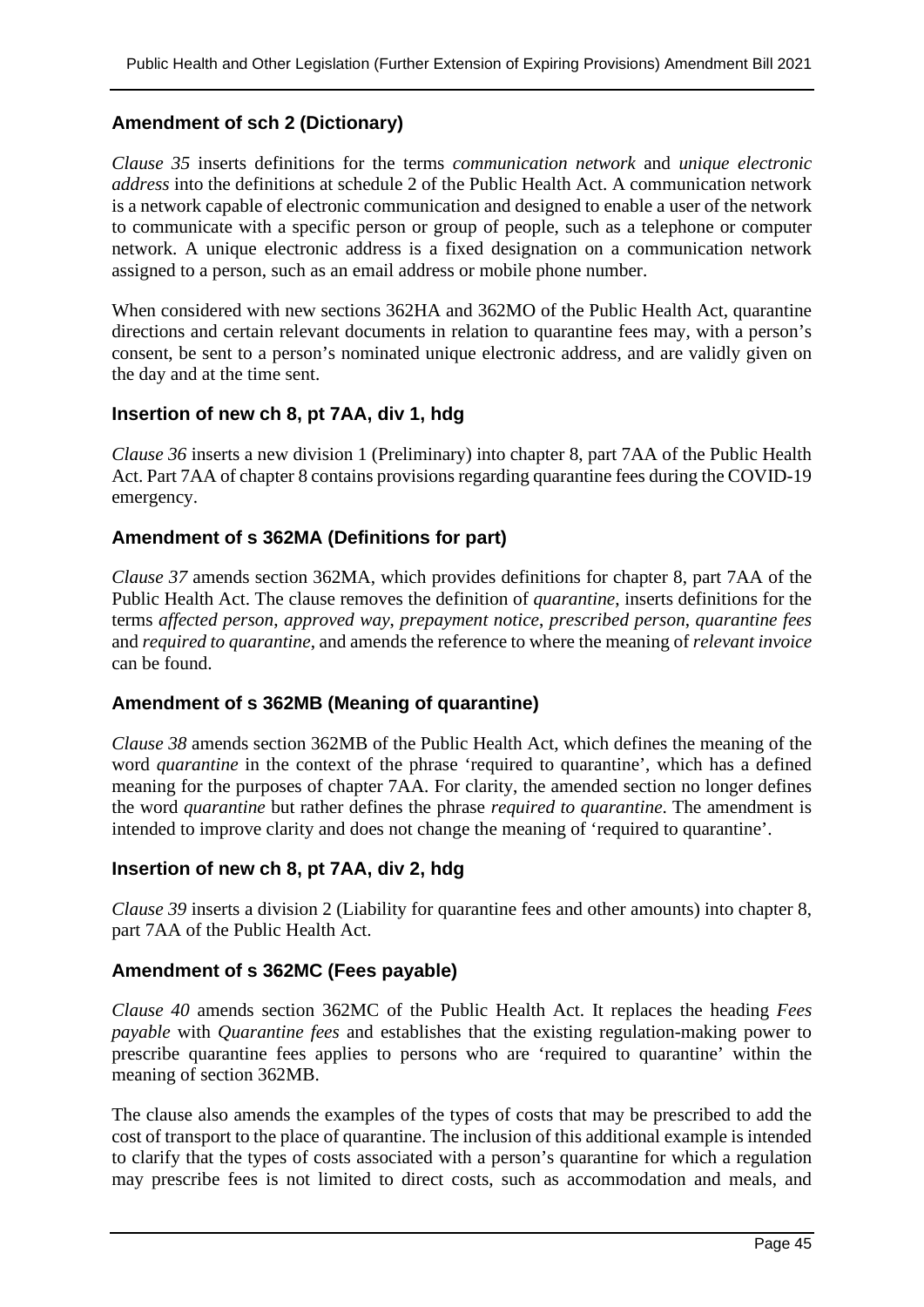includes indirect costs associated with a person's quarantine, such as costs associated with transporting persons to or from quarantine facilities.

#### **Amendment of s 362MD (Persons liable to pay fees)**

*Clause 41* amends section 362MD of the Public Health Act. It amends the heading of that section to *Liability of persons to pay quarantine fees generally*. The references to 'fees prescribed by regulation' are replaced by references to *quarantine fees*, which is a defined term inserted by clause 37 of the Bill meaning the fees prescribed under section 362MC. The amendments also provide that section 362MD is subject to section 362ME, which is amended by clause 43 of the Bill.

The amendments in this clause also remove subsections (4) and (5) of section 362MD, which pertain to invoicing requirements for quarantine fees, including in circumstances in which two or more adults are jointly and severally liable to pay the fees. Under clause 43 of the Bill, these provisions are moved to a new section with further amendments.

#### **Renumbering of s 362MG (Expiry of part)**

*Clause 42* renumbers existing section 362MG to section 362MP. The existing section provides the expiry date for chapter 8, part 7AA of the Public Health Act. The expiry date for this part is extended to 30 April 2022 under clause 32 of the Bill.

#### **Replacement of ss 362ME and 362MF**

*Clause 43* removes and replaces existing sections 362ME and 362MF of the Public Health Act and inserts new sections 362MG–MO.

Replacement section 362ME enables third party liability for the payment of quarantine fees for which another person is or may become liable in certain circumstances. A person who wishes to accept liability for payment of the quarantine fees of another person can give notice to that effect to the chief executive. The way in which this notice is provided is to be determined by the chief executive and published on the department's website. The chief executive may approve the third party as liable for the quarantine fees by giving a notice to the third party or, if approval applies generally to third parties of a particular class, by publishing a notice on the department's website. Once third party liability is established, the person who would otherwise be liable for the quarantine fees under section 362MD will no longer be liable, and the third party will be liable to pay the fees. The approval of third party liability can occur either before or after a person is required to quarantine and incurs liability for quarantine fees. This enables a third party to assume liability for another person's quarantine fees before the person travels to Queensland.

Replacement section 362MF enables the chief executive to require certain persons to prepay their quarantine fees. The chief executive may only require prepayment in circumstances where—

- a person (traveller) proposes to travel to Queensland;
- the traveller is prescribed by regulation as someone for whom prepayment of quarantine fees may be required;
- it is likely that the traveller will be required to quarantine on arrival in Queensland;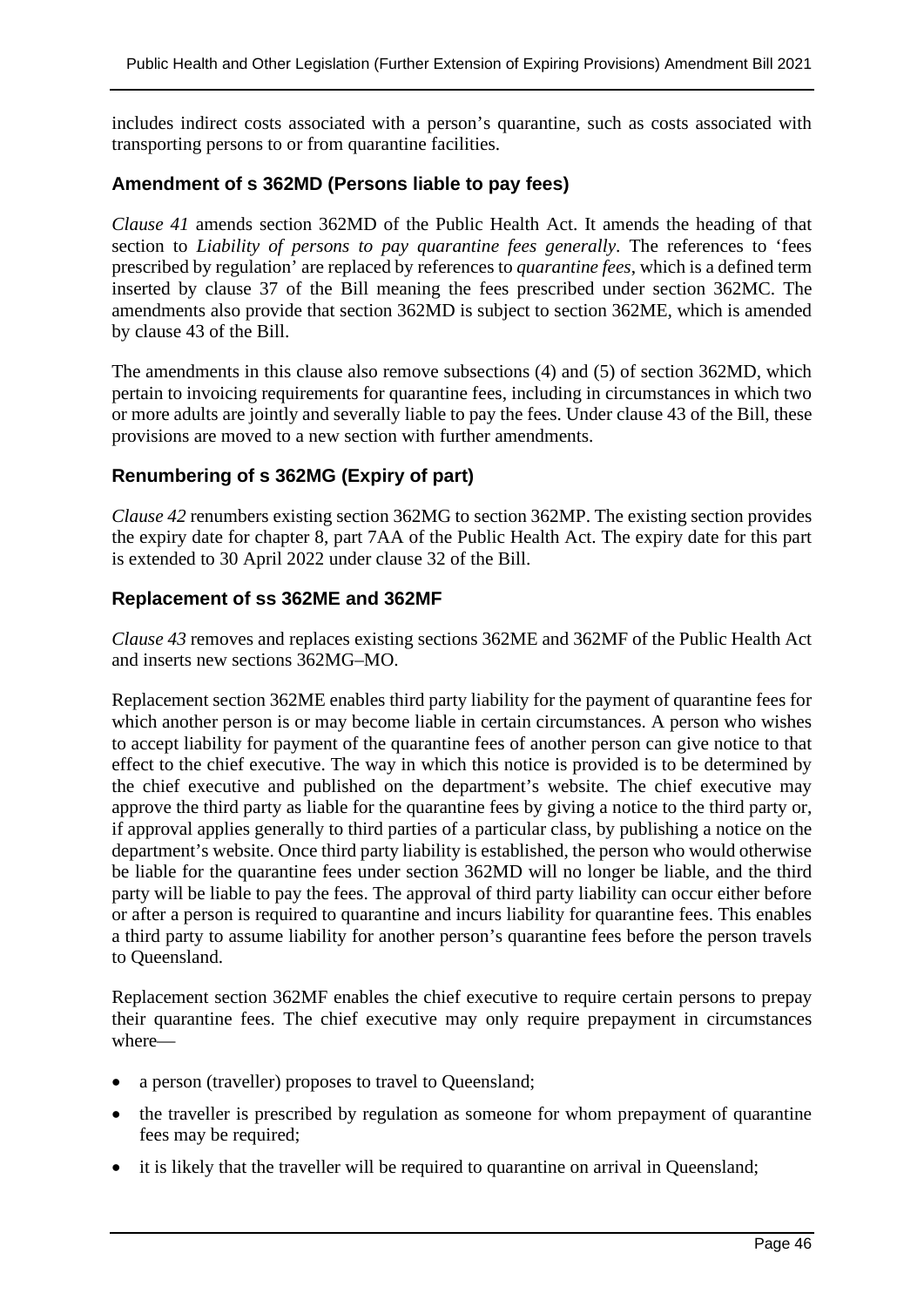- it is likely that quarantine fees will be payable for the traveller's quarantine; and
- the traveller or a third party is likely to be, or to become, liable to pay quarantine fees for the traveller's quarantine under amended sections 362MD or 362ME.

In these circumstances, the chief executive may, by notice, require a person to pay an amount estimated to be the likely quarantine fees charged. The notice must state the amount to be paid, or a way of working out that amount; the way the amount is to be paid; the date by which the amount is required to be paid, which must be before the traveller arrives in Queensland; and the day, or a way of working out the day, that any application for a fee waiver must be made. The notice may be given to the person or, if for a particular class of prescribed persons, published on the department's website.

New section 362MG (Chief executive must give invoice for quarantine fees) sets out requirements pertaining to quarantine fee invoices. Pursuant to this section, the chief executive must give an invoice to a person liable to pay quarantine fees under section 362MD or 362ME. The invoice must state the date it is issued, certain information about the person or persons to whom the invoice relates such as their name and the amount of quarantine fees payable and, if the invoice is for more than one person, the total amount owing. If two or more adults are jointly and severally liable to pay the quarantine fees under section 362MD(2) or (3), the chief executive may give any of the adults an invoice and this is taken to have been given to each of the adults.

Clause 43 also inserts a new division 3 (Waiver of payment of quarantine fees) into chapter 8, part 7AA of the Public Health Act. This new division includes sections 362MH-362MK.

New section 362MH (Application for waiver) covers waivers of payment of quarantine fees. Under this section, a person who is liable, or who may become liable, to pay quarantine fees under section 362MD, other than an *excluded person*, may apply to the chief executive for a waiver of all or part of their quarantine fees. Excluded persons are those who have been prescribed by regulation as being unable to apply for a waiver of quarantine fees. Also, persons who have agreed to third party liability for quarantine fees under section 362ME are also not eligible to apply for a waiver of fees. An application for a fee waiver may be made before an invoice is issued or within 30 days after the date of the invoice, or a longer period agreed by the chief executive. However, if the person is required to prepay their quarantine fees under section 362MF, an application for a fee waiver must generally be made before the person arrives in Queensland and by the date stated in the prepayment notice. The chief executive may accept and consider a late application if appropriate in the circumstances.

New section 362MI (Deciding application for waiver) provides that the chief executive, on receipt of a fee waiver application, must either decide to waive payment of all or part of the quarantine fees or refuse to waive payment of the fees. In making this decision, the chief executive may ask the applicant to give any further information reasonably needed to decide the application. Fees may only be waived where the chief executive considers it appropriate having regard to the circumstances of the person or another person to whom the fee relates, such as the person experiencing financial hardship or being a vulnerable person.

New section 362MJ (Notice of decision) provides that the chief executive must give an applicant for a fee waiver a notice of any decision on that application. If the decision is a refusal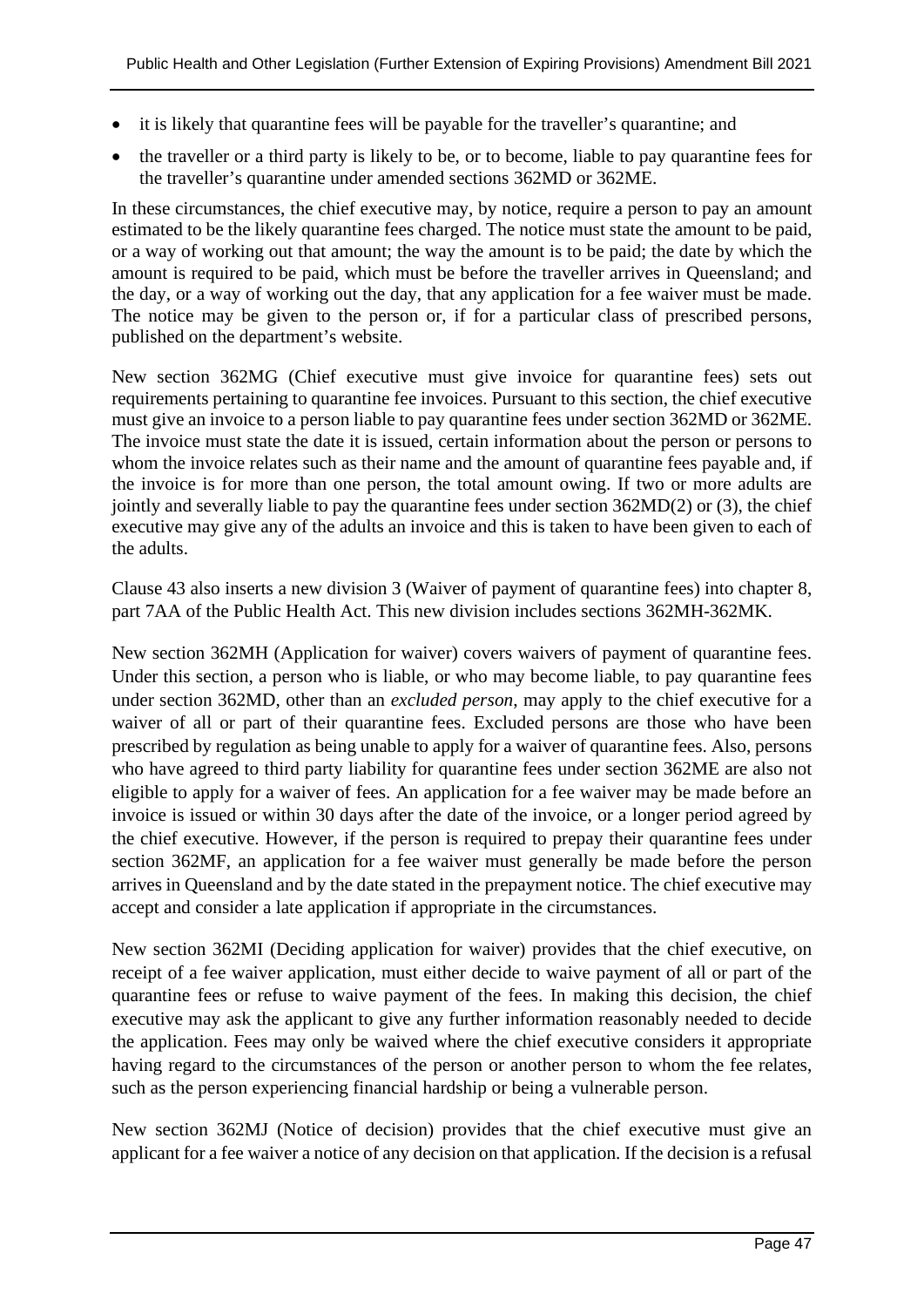to waive payment of the quarantine fees to the extent sought in the application, the notice must include the reasons for the decision.

New section 362MK (When prepayment notice ceases to have effect) applies if an application for a waiver of quarantine fees is made by a person who is required to prepay their quarantine fees. If the fee waiver application has not been decided, or if the applicant is not given notice of a decision on the application, at least one clear day before the day the relevant traveller proposes to travel to Queensland, the prepayment notice ceases to have effect and is taken never to have been given. Pursuant to the Acts Interpretation Act, a period of time that includes 'at least one clear day' is to be calculated by excluding the day of the act or event and the day on which the purpose is to be fulfilled. Thus, for example, if a traveller proposes to arrive in Queensland on a Friday and a decision on a fee waiver application is not made by the end of the previous Wednesday of that week, the prepayment notice ceases to have effect. This allows time for any required payment to occur prior to the traveller's arrival in Queensland, in circumstances in which a full waiver is not granted.

Clause 43 also inserts a new division 4 (Payment and recovery of quarantine fees and refunds) into chapter 8, part 7AA of the Public Health Act. This new division includes new sections 362ML and 362MM.

New section 362ML (Payment and recovery of quarantine fees) requires persons liable to pay quarantine fees to pay such fees by the due date. The due date is either 30 days after the date of the relevant invoice or, if the person has applied for a fee waiver, 14 days after receiving a notice of the decision on the application. Any amount not paid by the due date may be recovered from the person as a debt to the State.

New section 362MM (Refunds) applies in circumstances where a person prepays their estimated quarantine fees and either the person does not travel to Queensland or the amount of the quarantine fees is less than the amount paid under the prepayment notice because, for example, the person is moved from hotel quarantine to a hospital due to a COVID-19 diagnosis. In these circumstances, the chief executive must provide a refund to the person. If a person does not travel to Queensland, and thus does not incur any quarantine costs, the refund is to be the full amount paid under the prepayment notice. If the amount of the quarantine fees incurred is less than the amount paid under the prepayment notice, the refund must be the difference between fees incurred and fees paid. Under section 38(4) of the Acts Interpretation Act, the State must refund the amount to the person as soon as possible.

Clause 43 also inserts a new division 5 (Miscellaneous) into chapter 8, part 7AA of the Public Health Act. This new division includes new sections 362MN and 362MO.

New section 362MN (Chief executive may approve way of giving notices or making applications) applies if a provision of chapter 8, part 7AA of the Public Health Act authorises or requires a person to give notice or make an application to the chief executive in the approved way. The chief executive must, by notice published on the department's website, approve a way for giving the notice or making the application, for example, through a stated online portal or by email to a stated address. This notice may require stated information to be given with any relevant notice or application, but only if such information is reasonably necessary.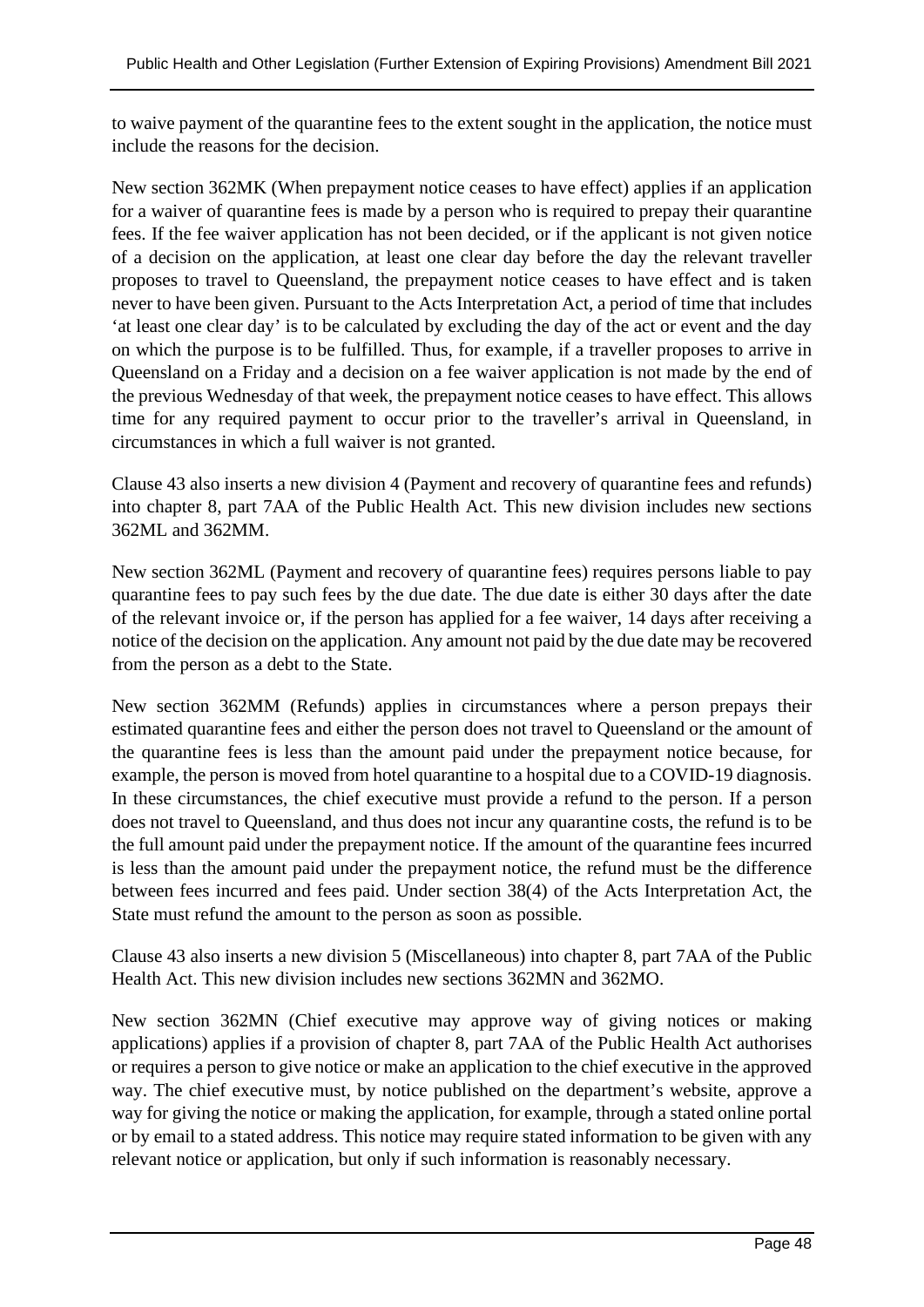New section 362MO (How chief executive may give documents) applies if the chief executive is authorised or required under a provision of chapter 8, part 7AA of the Public Health Act to give a person a document, including a notice or invoice. Such a document may be given—

- as provided for under part 10 of the Acts Interpretation Act, that is, by delivering it personally to the person or by leaving or sending it by post, facsimile or similar means to the residence or business of the person last known to the person serving the direction; or
- with consent of the recipient, electronically, such as by email.

A document given electronically is taken to have been given on the day and at the time it is sent, unless the contrary is proven.

Clause 43 also inserts new division 6 (Expiry) into chapter 8, part 7AA of the Public Health Act. This new division will include renumbered section 362MP, as amended by clause 32. The section provides that this part will expire on 30 April 2022.

### **Amendment of ch 12, pt 7, hdg (Transitional provisions for Community Services Industry (Portable Long Service Leave) Act 2020)**

*Clause 44* amends the heading of chapter 12, part 7 of the Public Health Act. It replaces the word 'provisions' with 'provision.'

## **Omission of ch 12, pt 7, div 1, hdg (Provision applying on commencement)**

*Clause 45* removes the heading of chapter 12, part 7, division 1 of the Public Health Act.

#### **Amendment of s 499 (Application of s 362MD)**

*Clause 46* inserts a note to section 499. The note explains that the transitional provisions relating to the expiry of chapter 8, part 7AA are contained in chapter 12, part 8, division 3.

## **Omission of ch 12, pt 7, div 2 (Provisions applying on expiry of chapter 8, part 7AA.**

*Clause 47* removes chapter 12, part 7, division 2 of the Public Health Act. Clause 48 of the Bill instead includes provisions on expiry of chapter 8, part 7AA at new part 8, division 3.

#### **Insertion of new ch 12, pt 8, divs 2 and 3**

*Clause 48* inserts new divisions 2 and 3 into chapter 12, part 8 of the Public Health Act, as inserted by clause 34. This new division sets out transitional and savings provisions for chapter 8, part 7AA.

New division 2 (Provision for amendments commencing by proclamation) includes new section 508 (Application of s 362ME). This section provides that section 362ME, as replaced by the Bill at clause 43, applies in relation to quarantine fees that a person is liable to pay whether the liability for those fees arose before or after the commencement of the provision.

New division 3 (Provisions applying on expiry of chapter 8, part 7AA) includes new sections 509-518.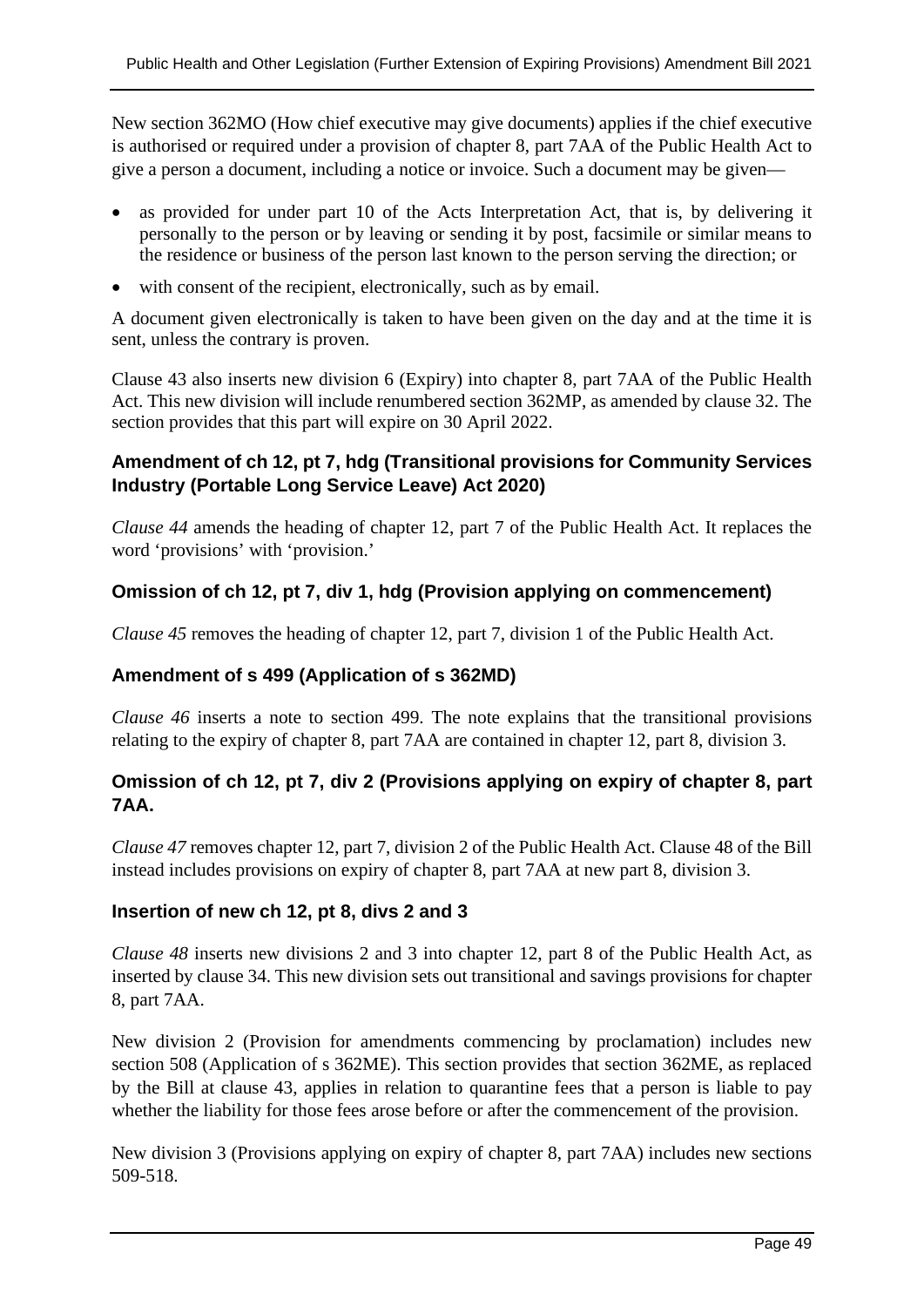New section 509 (Application of division) provides that this division applies on the expiry of chapter 8, part 7AA. It also clarifies that the division does not limit section 20 of the Acts Interpretation Act.

New section 510 (Interpretation) specifies how certain terms and references used in this division should be interpreted. The term 'former', for a provision of this Act, means the provision as in force from time to time before the expiry. In addition, a reference in a provision of this division to the expiry generally is a reference to the expiry of chapter 8, part 7AA. Words defined under former chapter 7AA and used in this division have the same meaning as they had under the former part.

New section 511 (Continuation of liability under former ss 362MD or 362ME arising before the expiry) applies if, immediately before the expiry of chapter 8, part 7AA, a person was liable under former section 362MD or 362ME to pay the quarantine fees for a person's quarantine. In these circumstances, the expiry of former section 362MD or 362ME does not affect the person's liability under either provision, and chapter 8, part 7AA continues to apply in relation to the person.

New section 512 (Liability under s 362ME arising on or after expiry) provides that, despite its expiry, section 362ME as in force immediately before the expiry of chapter 8, part 7AA continues to apply in relation to a third party who wishes to accept liability for payment of the quarantine fees another person was, immediately before the expiry, liable to pay under section 362MD. This means for example that, after expiry of the provisions, a third party may continue to give a notice accepting liability to pay quarantine fees that were incurred on or prior to the expiry, and the chief executive may approve a third party as being liable for quarantine fees that were incurred on or before the expiry of the provisions.

New section 512 also provides that despite its expiry, former chapter 8, part 7AA continues to apply in relation to a third party who, on or after the expiry, becomes liable under section 362ME (as applied under section 512) to pay the quarantine fees for a person's quarantine.

New section 513 (Continued application of former s 362MM) applies in relation to a person who, before the expiry of chapter 8, part 7AA, was given a prepayment notice in relation to a prescribed person and paid the amount required under the notice. Despite its expiry, former section 362MM continues to apply in relation to the person. The continued application of section 362MM ensures that a person who paid an amount under a prepayment notice before the expiry of part 7AA, but did not actually incur any liability for the payment of quarantine fees before part 7AA expired, is still entitled to a refund of any overpayment. This may occur where fees are prepaid less than 120 days before the expiry of part 7AA and the person does not travel to Queensland until after part 7AA expires. In these circumstances, the person would not be required to quarantine and would not incur any quarantine fees. The person who prepaid the fees would be entitled to a refund of the fees despite not having incurred liability for the payment of any quarantine fees.

New section 513 further provides that former section 362MM applies as if the reference in former section 362MM(1)(b)(i) to the prescribed person not travelling to Queensland within 120 days after the amount is paid under the payment notice were a reference to the prescribed person not travelling to Queensland before the expiry. Removing the reference to 120 days will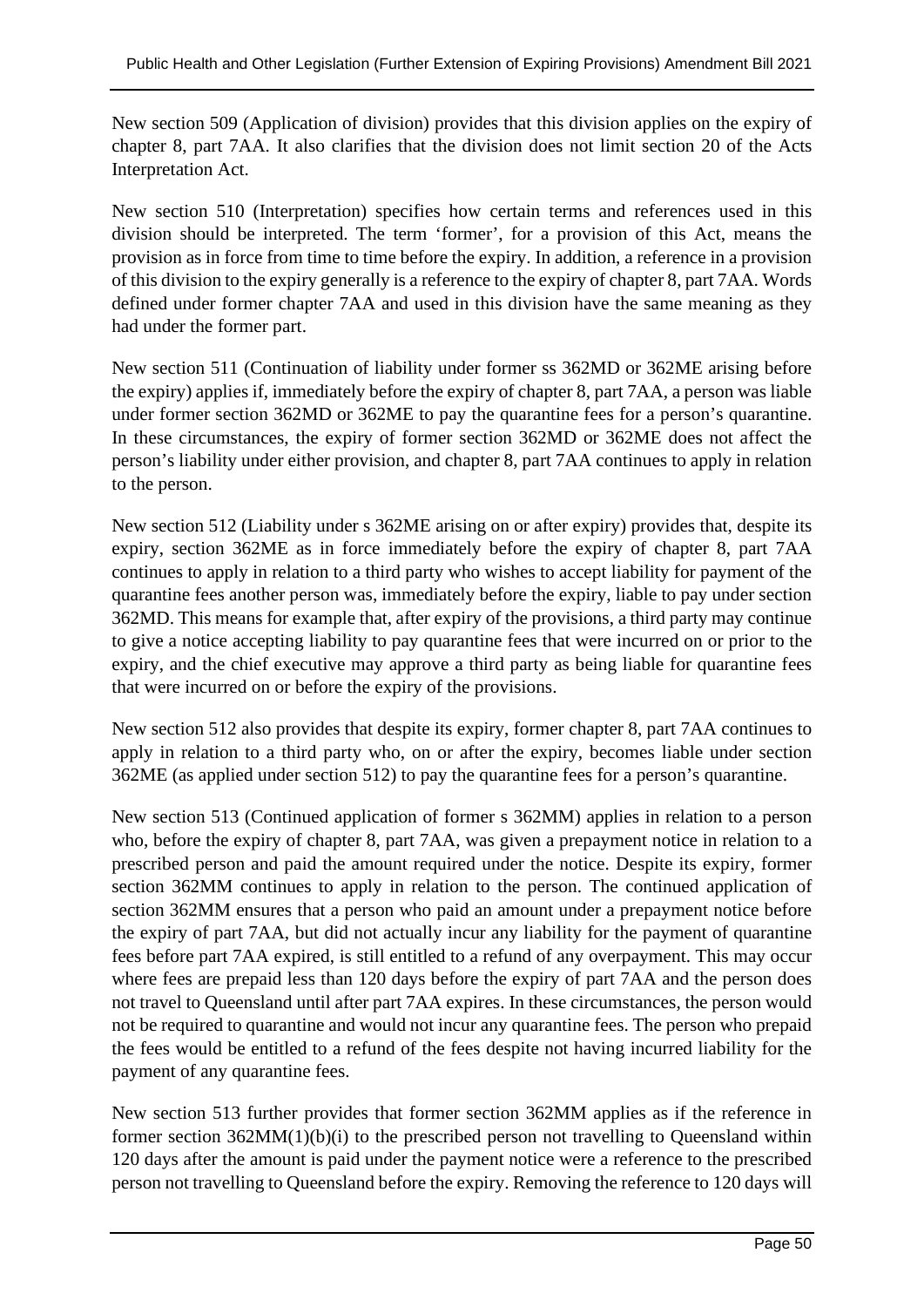allow refunds to be processed immediately. As noted above, a person for whom quarantine fees have been prepaid but who has yet to travel to Queensland when part 8, chapter 7AA expires will not incur any quarantine fees, so a refund can be processed immediately rather than waiting 120 days from when the fees were prepaid.

New section 514 (Continued application of ss 362MN and 362MO) provides that section 362MN will continue to apply, despite its expiry, for giving a notice, or making an application, in the approved way under, or for, a provision in chapter 8, part 7AA that is continued in effect under this division. Additionally, section 362MO will continue to apply for giving a person a relevant document under a provision of chapter 8, part 7AA that is continued in effect under this division.

# **Part 13 Amendment of Public Health and Other Legislation (Extension of Expiring Provisions) Amendment Act 2021**

### **Act amended**

*Clause 49* states that this part amends the *Public Health and Other Legislation (Extension of Expiring Provisions) Amendment Act 2021*. The legislation ultimately amended is the *Public Health Act 2005*.

### **Amendment of s 2 (Commencement)**

*Clause 50* amends section 2 of the *Public Health and Other Legislation (Extension of Expiring Provisions) Amendment Act 2021* to change the commencement date for part 4, division 3 of that Act to 1 May 2022.

#### **Amendment of pt 4, div 3, hdg (Amendment commencing 1 October 2021)**

*Clause 51* amends the heading of part 4, division 3 of the *Public Health and Other Legislation (Extension of Expiring Provisions) Amendment Act 2021* to change the date referred to in the heading to 1 May 2022.

# **Part 14 Amendment of Public Health and Other Legislation (Public Health Emergency) Amendment Act 2020**

#### **Act amended**

*Clause 52* states that this part amends the *Public Health and Other Legislation (Public Health Emergency) Amendment Act 2020*. The legislation ultimately amended is the *Public Health Act 2005*.

#### **Amendment of s 2 (Commencement)**

*Clause 53* amends section 2 of the *Public Health and Other Legislation (Public Health Emergency) Amendment Act 2020* to change the commencement date for part 11, division 3 of that Act to 1 May 2022.